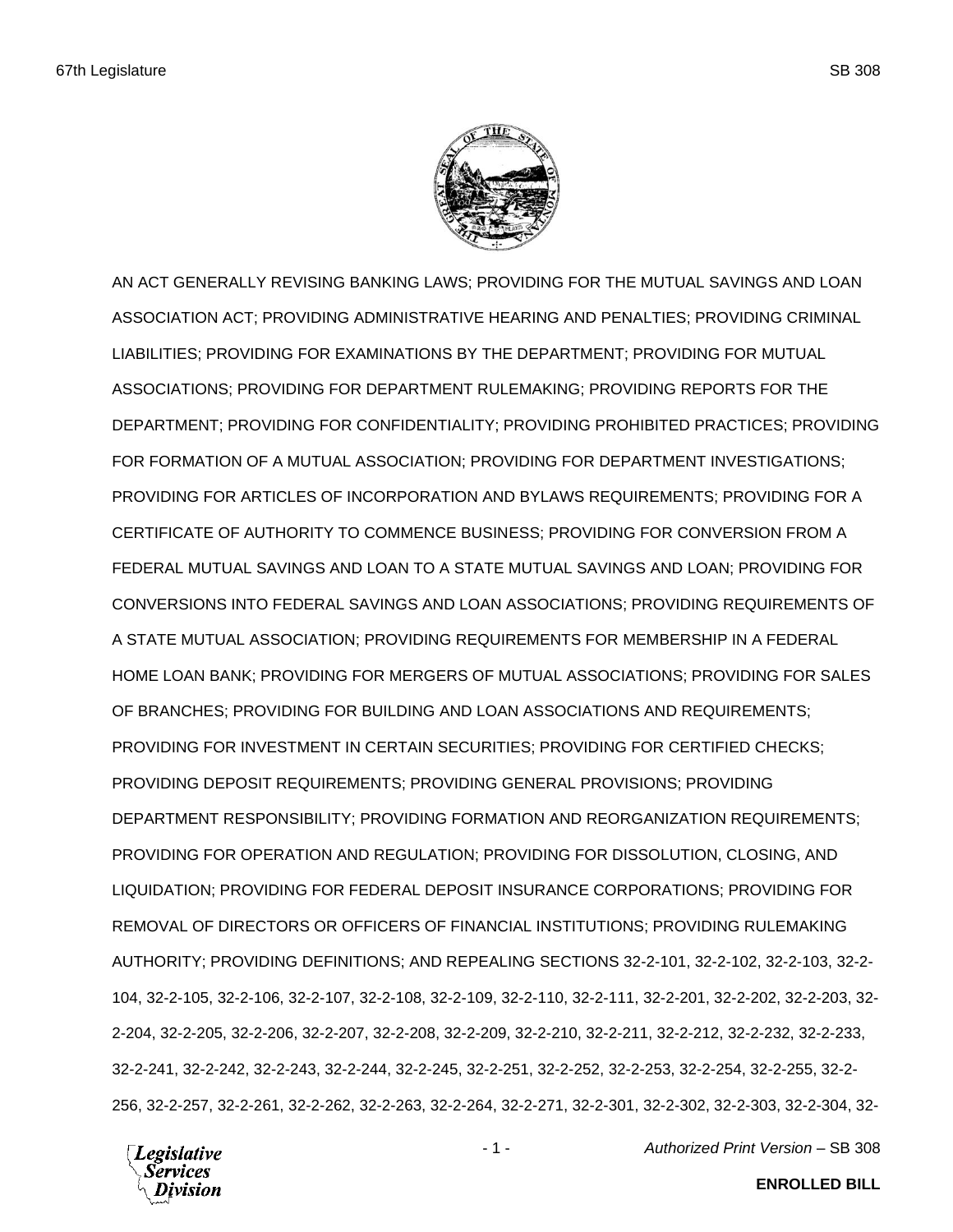2-305, 32-2-306, 32-2-307, 32-2-308, 32-2-309, 32-2-401, 32-2-402, 32-2-403, 32-2-404, 32-2-405, 32-2-406, 32-2-407, 32-2-408, 32-2-409, 32-2-410, 32-2-411, 32-2-412, 32-2-413, 32-2-414, 32-2-415, 32-2-416, 32-2- 417, 32-2-418, 32-2-420, 32-2-431, 32-2-432, 32-2-441, 32-2-442, 32-2-501, 32-2-502, AND 32-2-503, MCA.

# BE IT ENACTED BY THE LEGISLATURE OF THE STATE OF MONTANA:

**Section 1. Short title -- application -- purpose.** (1) [Sections 1 through 135] may be cited as the "Mutual Savings and Loan Association Act".

(2) A corporation that has been incorporated for the purpose of encouraging home ownership and thrift and making substantially all of its loans in qualified thrift investments is known in this chapter as a state mutual association of the department, which shall enforce all laws with respect to it.

- (3) [Sections 1 through 135] apply to:
- (a) all mutual associations specified in [section 2];
- (b) corporations that subject themselves to [sections 1 through 135]; and

(c) persons, partnerships, or corporations who by violating [sections 1 through 135] become subject to the penalties provided in [sections 1 through 135].

(4) The purpose of [sections 1 through 135] is to provide the state with a sound system of statechartered mutual associations by providing for and encouraging the development of state-chartered mutual associations while restricting their activities to the extent necessary to protect the interest of depositors. The purpose includes:

- (a) the sound conduct of the business of mutual associations;
- (b) the conservation of mutual association assets;
- (c) the maintenance of adequate reserves against deposits;

(d) the opportunity for mutual associations to compete with other businesses, including but not limited to other financial organizations existing under the laws of this state, other states, the United States, and foreign

countries;

- (e) the opportunity for mutual associations to serve the citizens of this state;
- (f) the opportunity for mutual associations to participate in and promote the economic progress of



- 2 - *Authorized Print Version* – SB 308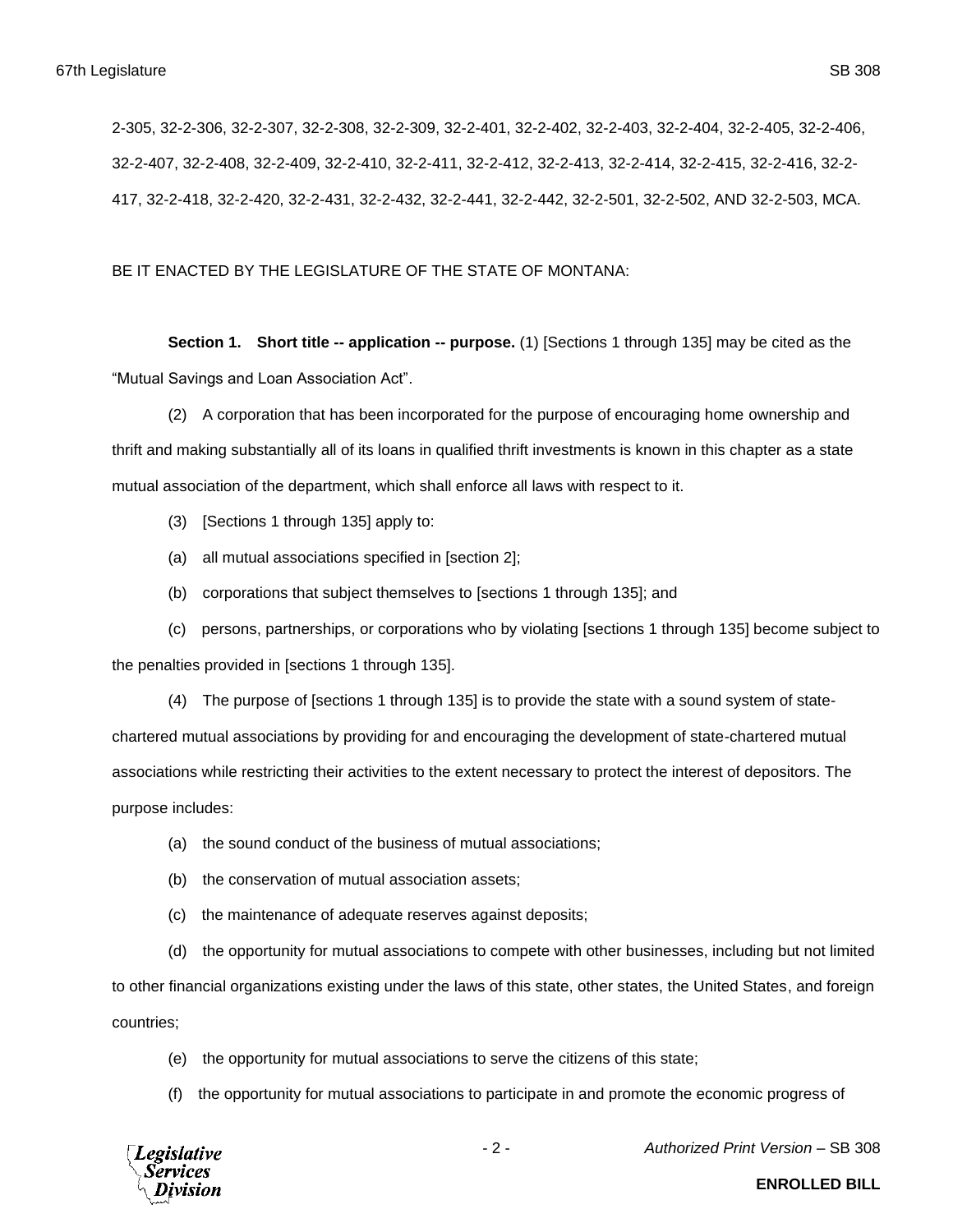Montana and the United States; and

(g) the opportunity for the management of mutual associations to exercise business judgment in conducting the affairs of their institutions.

(5) A corporation operated for the purpose of encouraging home ownership and thrift and making substantially all of its loans in qualified thrift investments is known as a mutual association and is under the supervision of the department, which shall enforce all laws with respect to it.

(6) The mutual associations have continual succession and must be organized under the provisions of this chapter.

(7) [Sections 1 through 135] do not restrict the activities of mutual associations for the purpose of protecting any person from competition from financial organizations and does not confer any right or cause of action on any competitor.

(8) This section constitutes the standard to be observed by the commissioner of banking and financial institutions in the exercise of authority under [sections 1 through 135] and provides guidelines in the construction and application of [sections 1 through 135].

**Section 2. General applicability.** It is unlawful for any corporation, partnership, firm, or individual to engage in or transact business as a mutual association, as defined in [section 3], except by means of a corporation organized for that purpose.

**Section 3. Definitions.** As used in this chapter, unless the context requires otherwise, the following definitions apply:

(1) "Capital" means, with respect to a mutual association:

(a) retained earnings; or

(b) at the discretion of the commissioner, any other form of capital, subject to any applicable federal and state laws.

(2) "Commissioner" means the commissioner of banking and financial institutions as provided in 32-1- 211.

(3) "Department" means the department of administration provided for in 2-15-1001.



- 3 - *Authorized Print Version* – SB 308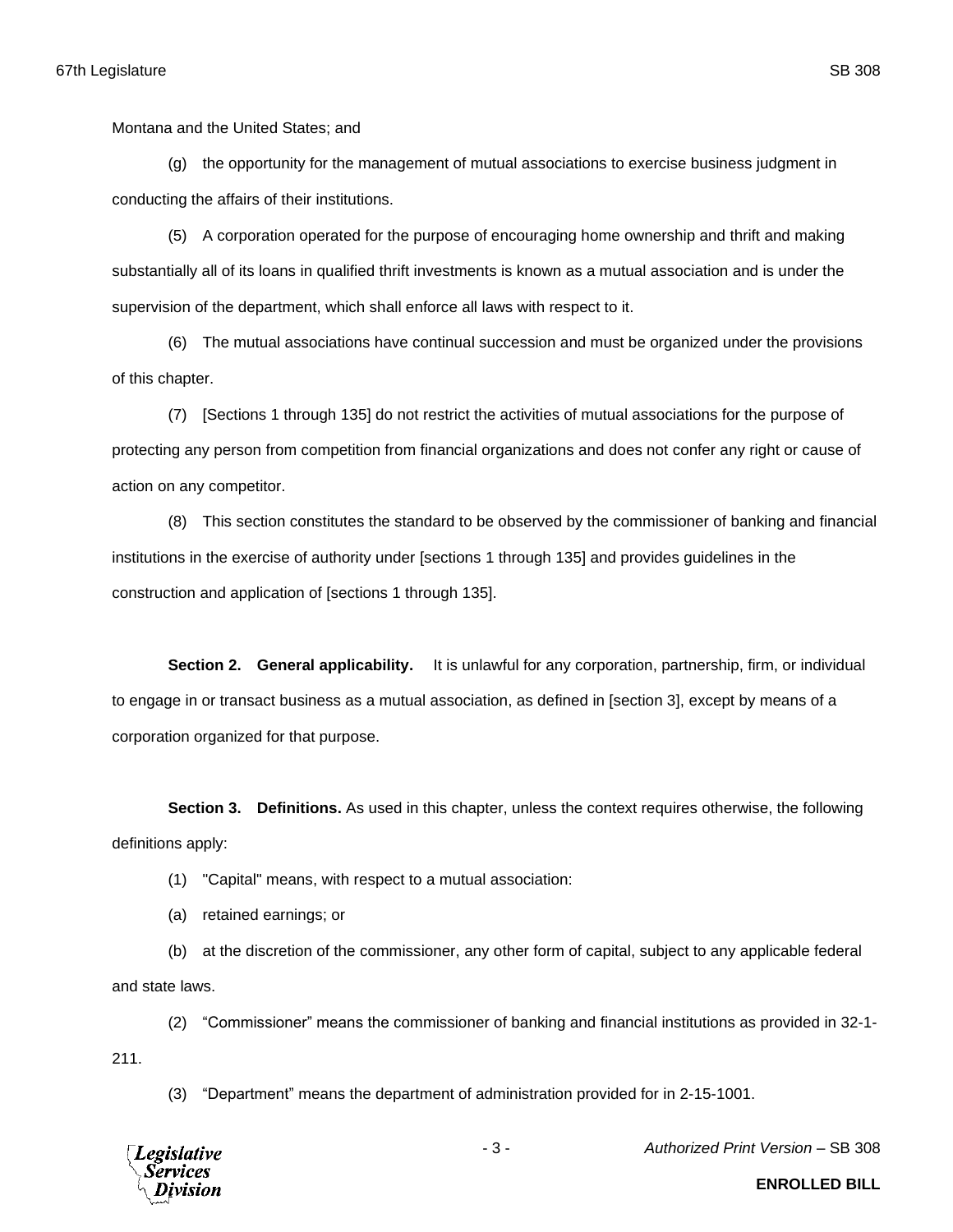(4) "Deposit" has the meaning provided in 12 C.F.R. 204.2, as amended. The term includes demand deposits, which includes all deposits, the payment of which may legally be required when demanded.

(5) "Division" means the division of banking and financial institutions of the department.

(6) "Federal savings association" means a federal savings and loan association or a federal savings bank doing business under authority granted by the office of the comptroller of the currency or the former office of thrift supervision.

(7) "Institution-affiliated party" means:

(a) any director, officer, or employee of or agent for a mutual association;

(b) any other person who has filed or is required to file a change-in-control notice pursuant to this chapter;

(c) any consultant, joint venture partner, or other person as determined by the commissioner who participates in the conduct of the affairs of an insured depository institution; and

(d) any independent contractor, including any attorney, appraiser, or accountant, who knowingly or recklessly participates in any violation of any law or rule, any breach of fiduciary duty, or any unsafe or unsound practice that caused or is likely to cause more than a minimal financial loss to or a significant adverse effect on the mutual association.

(8) "Insured depository institution" means a bank or savings association in which the deposits are insured by the federal deposit insurance corporation.

(9) "Member" means all holders of the mutual association's savings, demand, including other authorized members on accounts.

(10) "Mutual association" means any corporation that has been incorporated to conduct the business of receiving money on deposit from its members and making substantially all of its loans on one-to-four family real estate mortgage security. The term includes a savings and loan association formed without authority to issue stock.

(11) "Portfolio assets" has the same meaning as provided in 12 U.S.C. 1467a, as amended.

(12) "Qualified thrift investments" has the same meaning as provided in 12 U.S.C. 1467a, as amended.

(13) "Savings association" or "savings and loan association" means a savings association or savings bank organized under the laws of the United States or a building and loan association, savings and loan



- 4 - *Authorized Print Version* – SB 308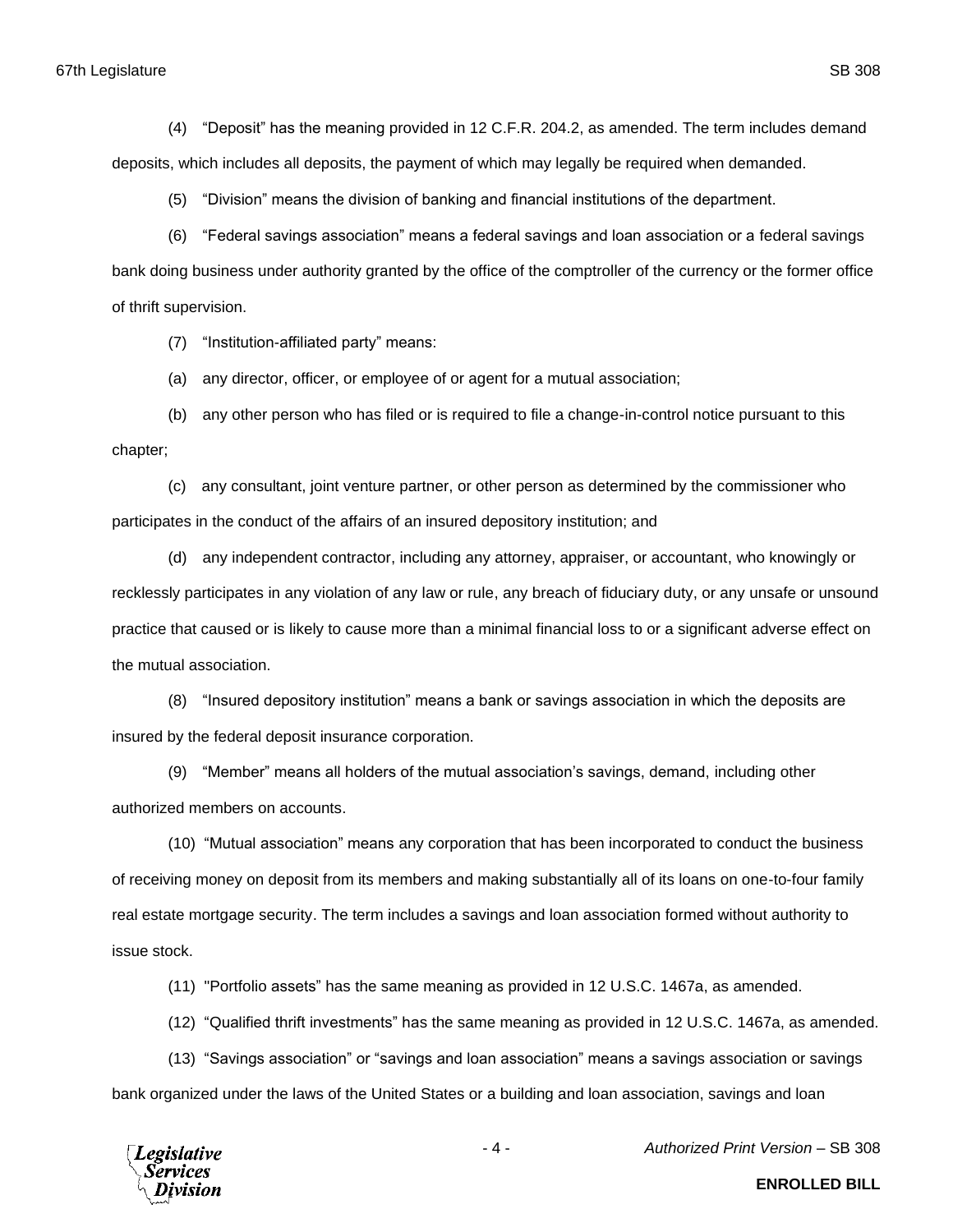association, or similar entity organized under the laws of a state. "Savings association" also includes a state mutual association that elects to operate as a savings and loan association under this chapter.

(14) (a) "Service provider" means an entity that provides one or more of the following services to a mutual association:

(i) data processing services;

(ii) activities supporting financial services, including but not limited to lending, funds transfer, fiduciary activities, trading activities, and deposit taking;

(iii) internet-related services, including but not limited to web services and electronic bill payments, mobile applications, system and software development and maintenance, and security monitoring; and

(iv) activities related to the business of mutual associations.

(b) The term does not include:

(i) an entity that provides telecommunications service, internet access service, internet transport services, voice-over internet protocol service, or other internet protocol-enabled service; or

(ii) a general audience or communications platform.

#### **Section 4. Notice of violation -- administrative hearing -- penalties -- liability.** (1) If the

department has reasonable cause to believe that a person has violated this chapter, a rule promulgated under this chapter, or an order issued by the department or has made a material misrepresentation to the department by act or omission, the department may issue an administrative notice stating the alleged violation to the person.

(2) The Montana Administrative Procedure Act's provisions for contested cases and judicial review of contested cases apply to civil violations of this chapter.

(3) Any mutual association that maintains procedures reasonably adapted to avoid any inadvertent and unintentional error and, as a result of such an error, fails to submit or publish any report or information required by this chapter within the period of time specified by this chapter, or submits or publishes any false or misleading report or information, or inadvertently transmits or publishes any report that is minimally late is subject to a penalty of not more than \$500 for each day during which the failure continues or the false or misleading information is not corrected. The mutual association has the burden of proving by a preponderance



- 5 - *Authorized Print Version* – SB 308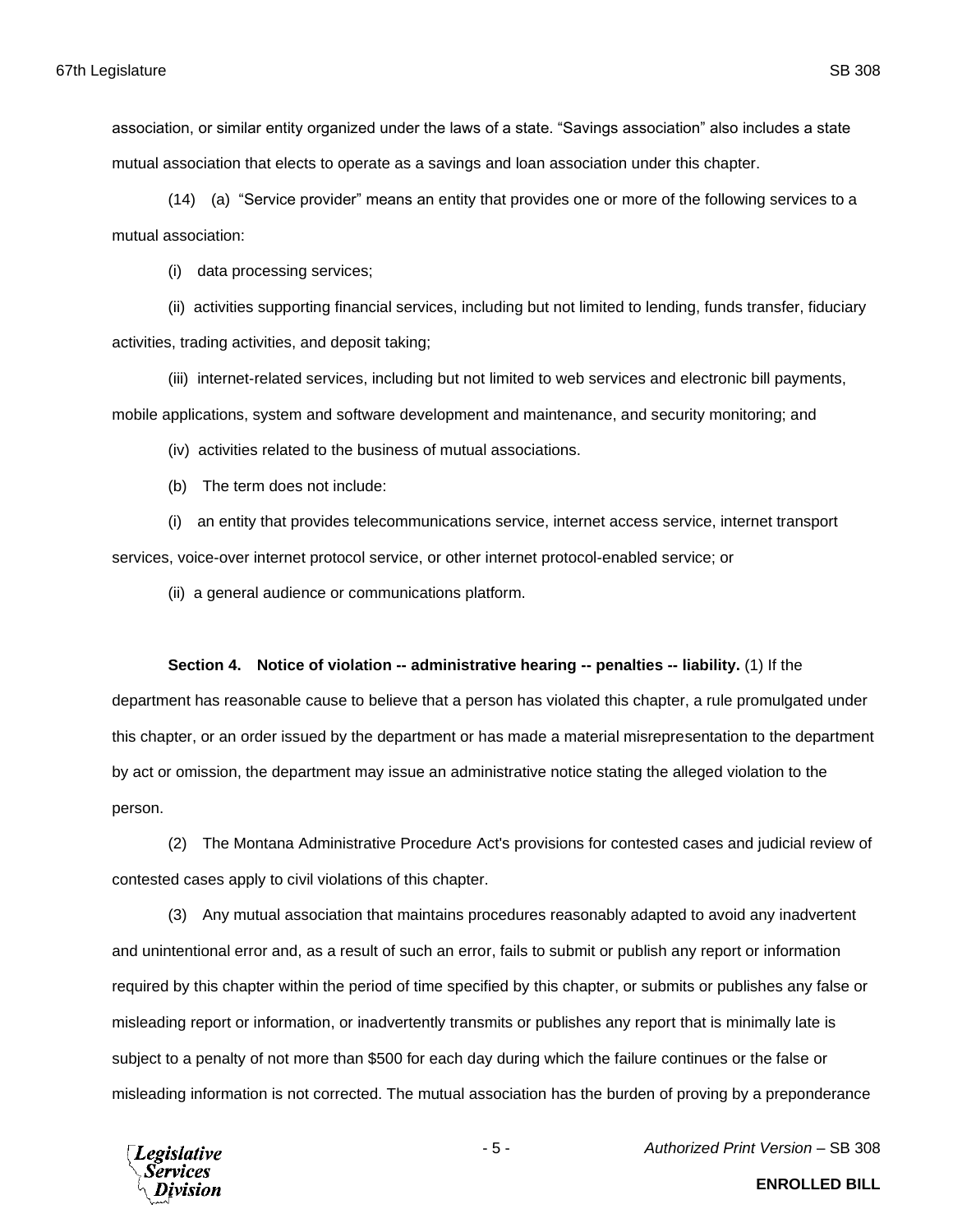of the evidence that an error was inadvertent and unintentional and that a report was inadvertently transmitted or published late.

(4) Any mutual association that fails to submit or publish any report or information required within the period of time specified by this chapter or submits or publishes any false or misleading report or information in a manner not described in subsection (3) is subject to a penalty of not more than \$5,000 for each day during which the failure continues or the false or misleading information is not corrected.

(5) If any mutual association knowingly or with reckless disregard for the accuracy of any information or report described in subsection (4) submits or publishes any false or misleading report or information, the division may assess a penalty of not more than \$10,000 for each day during which the failure continues or the false or misleading information is not corrected.

(6) The department's remedies specified in this chapter are cumulative.

(7) All civil penalties collected pursuant to this section must be deposited in the special revenue account for use by the department in its supervision of mutual associations.

**Section 5. Criminal liabilities.** (1) A person who knowingly and purposefully violates any provision of this chapter or any rule or order under this chapter shall upon conviction be fined not more than \$5,000 or imprisoned not more than 10 years, or both. However, if the person has been previously convicted of a felony in any way involving financial institutions, the person shall be imprisoned for not less than 1 year.

(2) The commissioner may refer evidence that may be available concerning violations of this chapter or of any rule or order under this chapter to the attorney general or the proper prosecuting attorney, who may in the prosecutor's discretion, with or without a reference, institute the appropriate criminal proceedings under this chapter.

(3) The provisions of this chapter do not limit the power of the state to punish any person for any conduct that constitutes a crime.

**Section 6. Examination and supervision by department -- duties -- rulemaking.** (1) The department shall:

(a) exercise constant supervision over the books and affairs of all mutual associations doing business



- 6 - *Authorized Print Version* – SB 308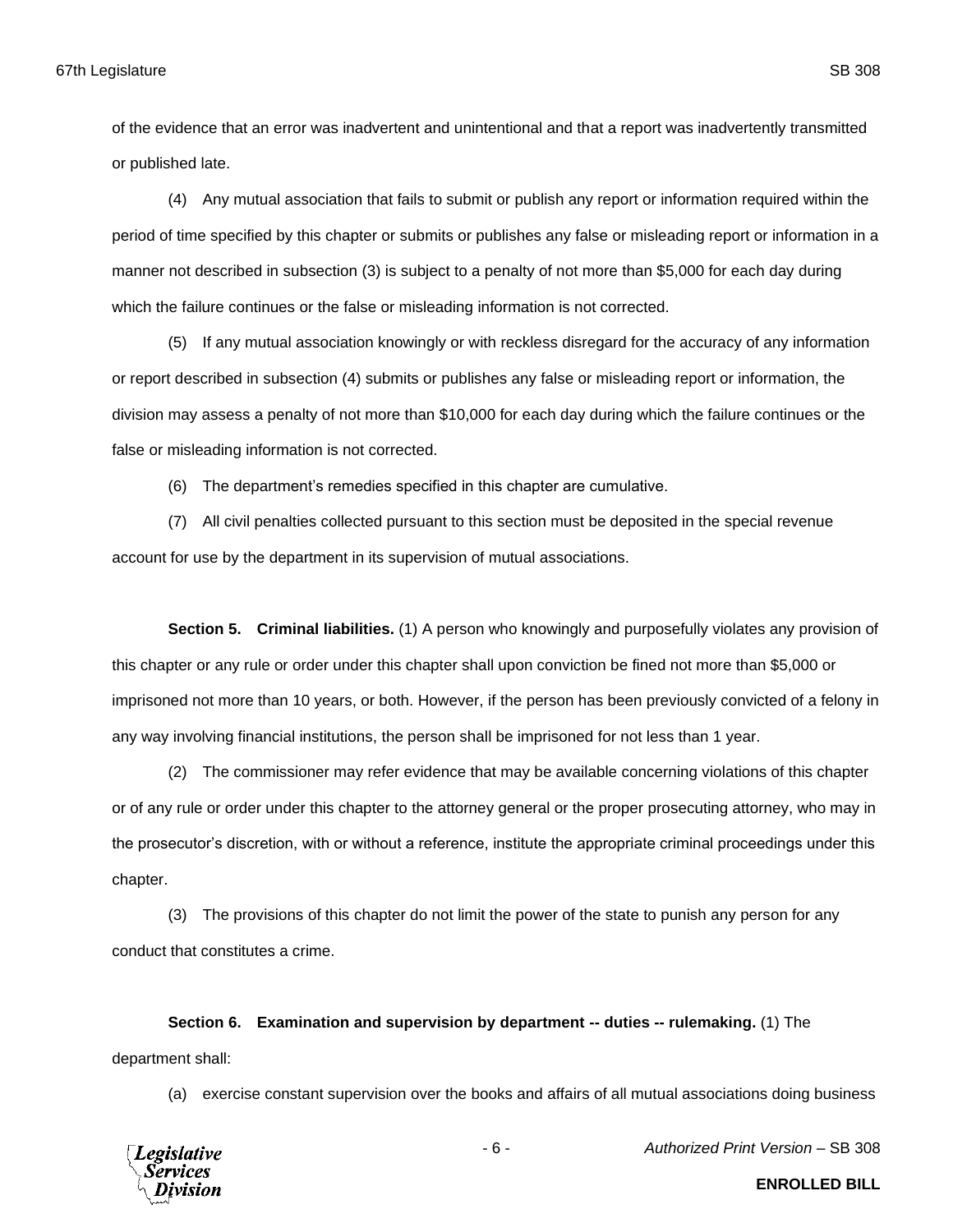in this state; and

(b) investigate the methods of operation and conduct of business of the mutual associations and their systems of accounting to ascertain whether the methods and systems are in accordance with law and sound principles of mutual associations.

(2) Except as provided in subsection (3), the department shall:

(a) examine, at least once every 24 months, each mutual association and verify the assets and liabilities of each and investigate the character and value of the assets of each to ascertain with reasonable certainty that the values are correctly carried on the books; and

(b) submit in writing to the examined mutual association a report of the examination's findings no later than 60 days after the completion of the examination.

(3) The department may accept as the examination required by subsection (2) the findings or results of an examination of a mutual association that was made by a federal or state regulatory agency or insuring agency of the United States authorized to make the examination.

(4) Whenever a mutual association is subject to examination by the department that causes any of the services listed for a service provider in [section 3] to be performed by itself, by contract or otherwise, the performance is subject to regulation and examination by the department to the same extent as if the services were performed by the mutual association itself.

(5) The department may:

(a) enter into joint examination or joint enforcement actions with other regulatory agencies having concurrent jurisdiction over a mutual association or service provider;

(b) enter into agreements with any depository institution regulatory agency that has concurrent jurisdiction over a mutual association or service provider to:

(i) engage the services of the agency's examiners at a reasonable rate of compensation; or

(ii) provide the services of the department's examiners to the agency at a reasonable rate of

compensation; and

(c) disclose to a mutual association information about a service provider of the mutual association.

(6) The department may in the performance of its official enforcement duties:

(a) examine under oath any of the officers, directors, agents, clerks, customers, or depositors of a



- 7 - *Authorized Print Version* – SB 308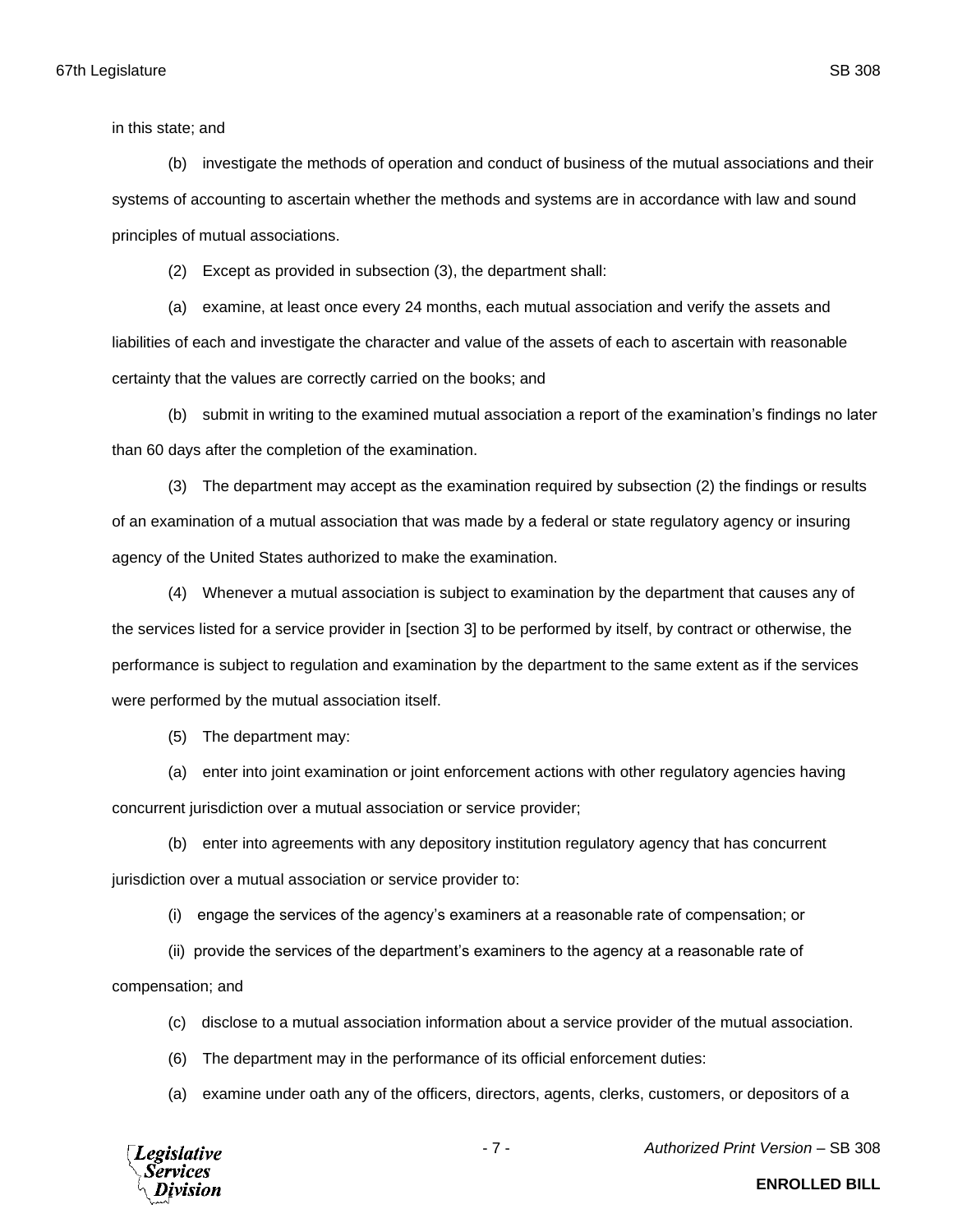mutual association regarding the affairs and business of the mutual association; and

(b) issue subpoenas and administer oaths.

(7) In the case of a refusal to obey a subpoena issued by the department, the refusal may be reported to the district court of the district in which the mutual association is located. The court shall enforce obedience to the subpoena in the manner provided by law for enforcing obedience to the process of the court.

(8) In all matters relating to its official duties, the department has the same power possessed by courts of law to issue subpoenas and have them served and enforced.

(9) All officers, directors, agents, and employees of mutual associations doing business under this chapter and all persons having dealings with or knowledge of the affairs or methods of a mutual association shall:

(a) at all times afford reasonable facilities for examinations;

(b) provide responses and reports to the department as required by the department;

(c) attend hearings and answer under oath the department's inquiries;

(d) produce and exhibit any books, accounts, documents, and property the department desires to inspect; and

(e) in all things aid the department in the performance of its duties.

(10) The provisions of 32-1-212 apply to this chapter.

(11) The department may adopt rules to implement this section.

**Section 7. Payments by mutual associations.** Each mutual association under the supervision of the department shall pay to the department fees set by the department by rule to recover all of the costs of administering the program for supervision of mutual associations. The department may amend the rule setting the fees on or before June 1 and December 1 of each year. The funds collected must be deposited in the state special revenue fund for the use of the department in its supervision of mutual associations.

**Section 8. Examination -- request of directors.** If requested in writing, upon the authority of a majority of the board of directors of any mutual association to make an examination of the mutual association, the department shall do so.

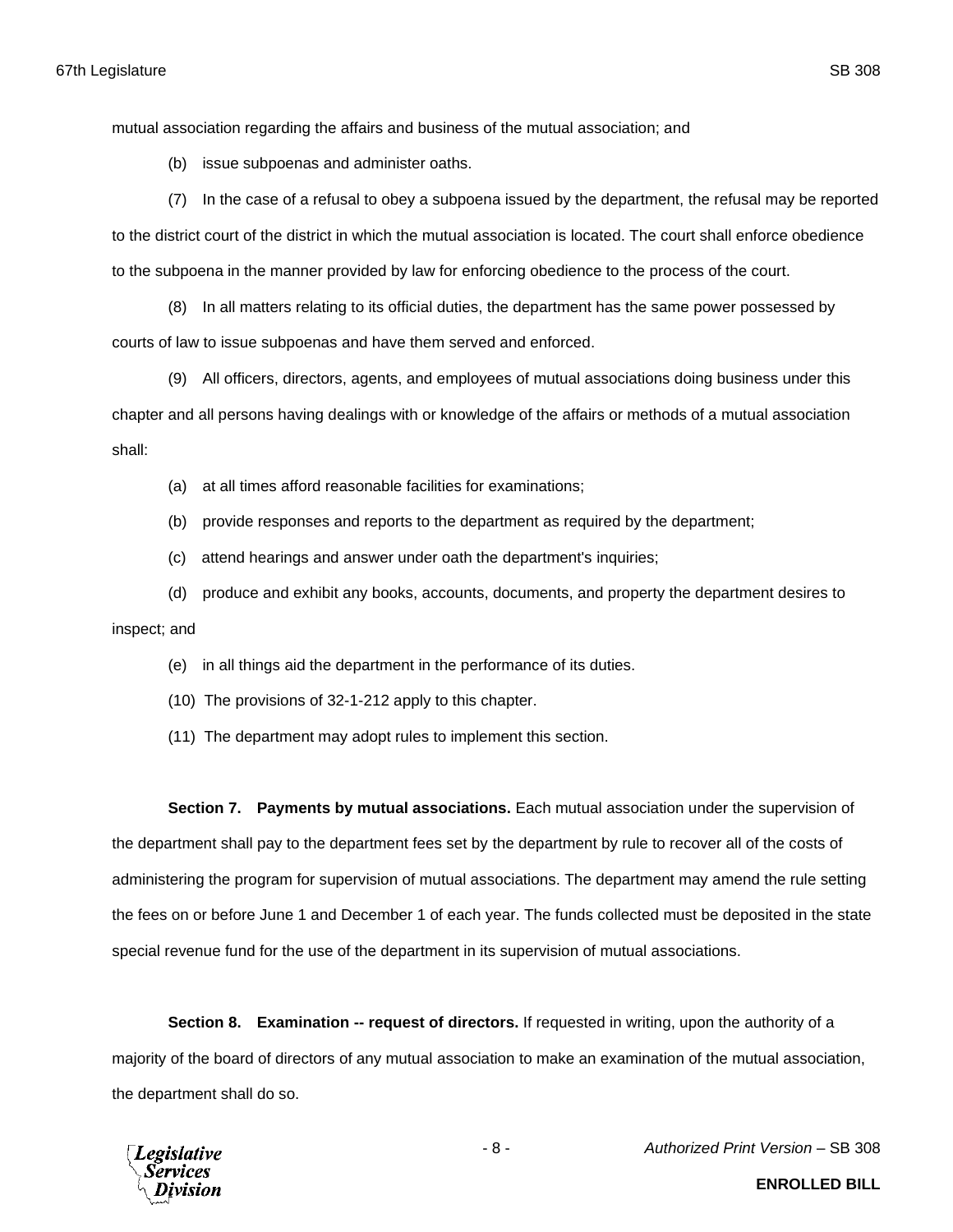**Section 9. Department rulemaking.** (1) The department may promulgate reasonable rules and orders concerning bookkeeping and accounting by state mutual associations, including the keeping of reasonable credit information, information in connection with assets, or information in connection with chargedoff items.

(2) The department may adopt uniform rules to govern the examination and reports of mutual associations and prescribe the form in which mutual associations report their assets, liabilities, and reserves.

(3) The department may promulgate reasonable rules concerning applications for and determinations on applications for the formation, relocation, closure, and sale of branch mutual associations.

(4) The department may adopt rules, issue orders and declaratory statements, disseminate information, and exercise its discretion to effectuate the purposes, policies, and provisions of this chapter.

**Section 10. Reliance on order -- limit on liability.** (1) A person acting in good faith reliance on a rule, order, or declaratory statement issued by the division is not subject to any criminal, civil, or administrative liability for the action if a subsequent decision by a court of competent jurisdiction invalidates the rule, order, or declaratory statement.

(2) In the case of an order or declaratory statement that is not of general application, only the person to whom the order or declaratory statement was issued is entitled to rely on it unless a third person is dealing with material facts or circumstances that are substantially the same as those on which the order or declaratory statement was based.

**Section 11. Reports to department.** (1) A mutual association shall make to the department regular call reports at least four times each year according to the form that may be prescribed by the department, verified by oath or affirmation of the president, vice president, or cashier of the mutual association, and attested by the signature of at least two of the directors other than the subscribing officer.

(2) Each call report must exhibit in detail and under appropriate schedules the resources and liabilities of the mutual association at the close of business on any past day specified by the department. The past day specified by the department, under the provisions of this section, must be the day designated by the comptroller



- 9 - *Authorized Print Version* – SB 308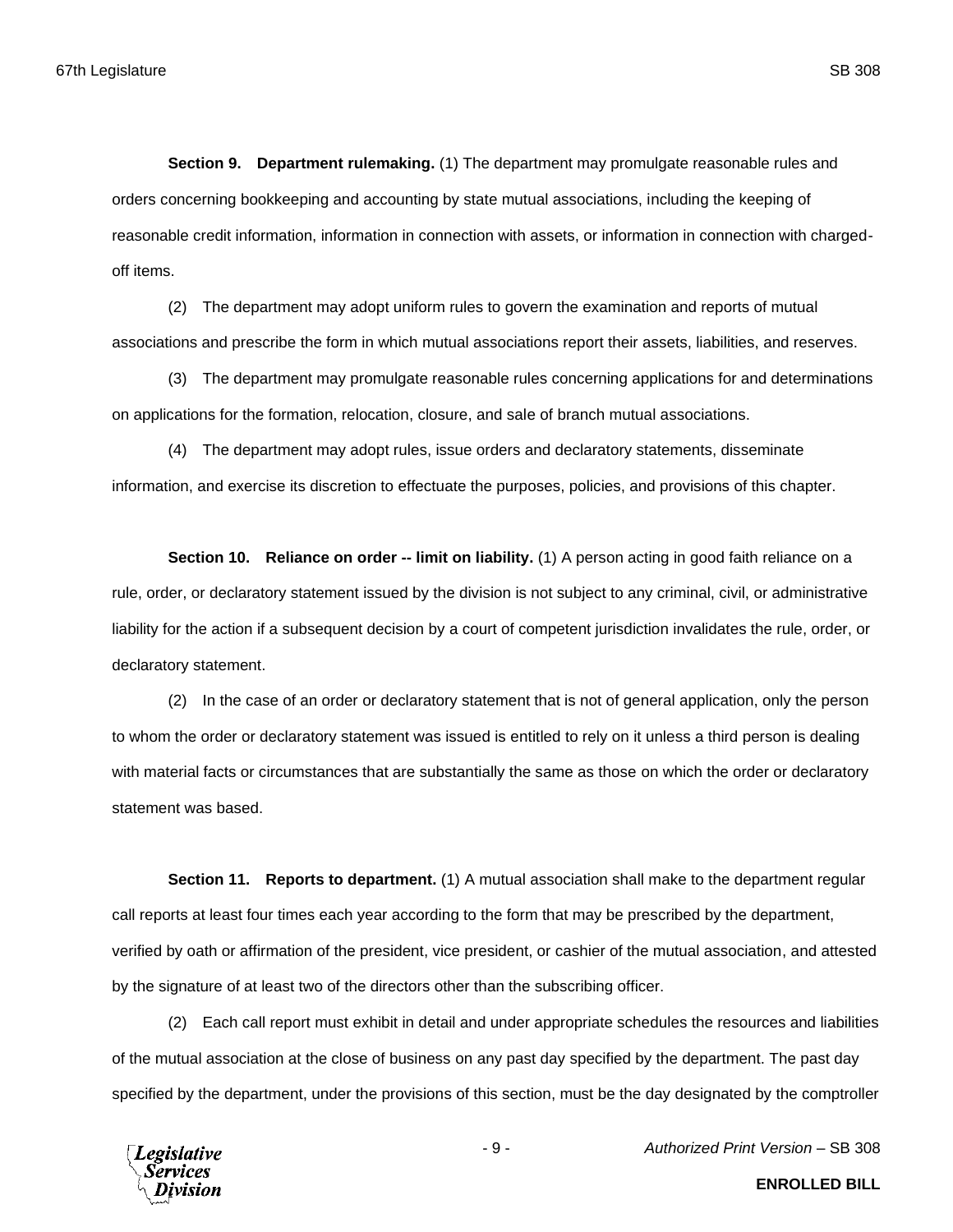of the currency of the United States for reports of national banking associations.

(3) The call report must be transmitted to the department within 30 days after the past day specified under subsection (2). A mutual association's successful and timely electronic transmittal of its call report to the applicable federal regulatory authority satisfies the mutual association's obligation to transmit the report to the department. The original signature page of the mutual association's call report that complies with subsection (1) must be permanently retained by the mutual association and available for the department's review.

**Section 12. Special reports to department.** In addition to the information obtained from the call report required by [section 11], the department may also require a mutual association to furnish a special report in writing, verified as required by [section 11], if in its judgment the special report is necessary to inform it fully of the actual financial condition and affairs of the mutual association.

**Section 13. Confidentiality -- penalties.** (1) (a) Reports and statement under [sections 6, 8, and 12] are confidential. Except for information made public by the federal deposit insurance corporation or another federal mutual association authority's publicly accessible website, any information contained in the reports and statements is confidential. Except as provided in subsection (1)(b), confidential information may not be disclosed to persons who are not officially associated with the department and must be used by the department only to further its official duties.

(b) The department may exchange information with federal financial institution regulatory agencies and with the financial regulatory departments of other states. The department may furnish reports of its examination findings under [sections 6 and 8] to a federal home loan bank, as defined in the Federal Home Loan Bank Act of 1932, 12 U.S.C. 1422. The department may furnish information to the legislative auditor for use in pursuit of official duties. A prosecuting official may obtain the information by court order.

(2) Any knowledge or information gained or discovered by the department in pursuance of its powers or duties is confidential information of the department. The information may not, except as provided in subsection (1)(b), be disclosed to any person not officially associated with the department. The information must be used by the department only to further its official duties.

(3) An employee or agent of the department who violates this section or willfully makes a false official

**Legislative** Services

- 10 - *Authorized Print Version* – SB 308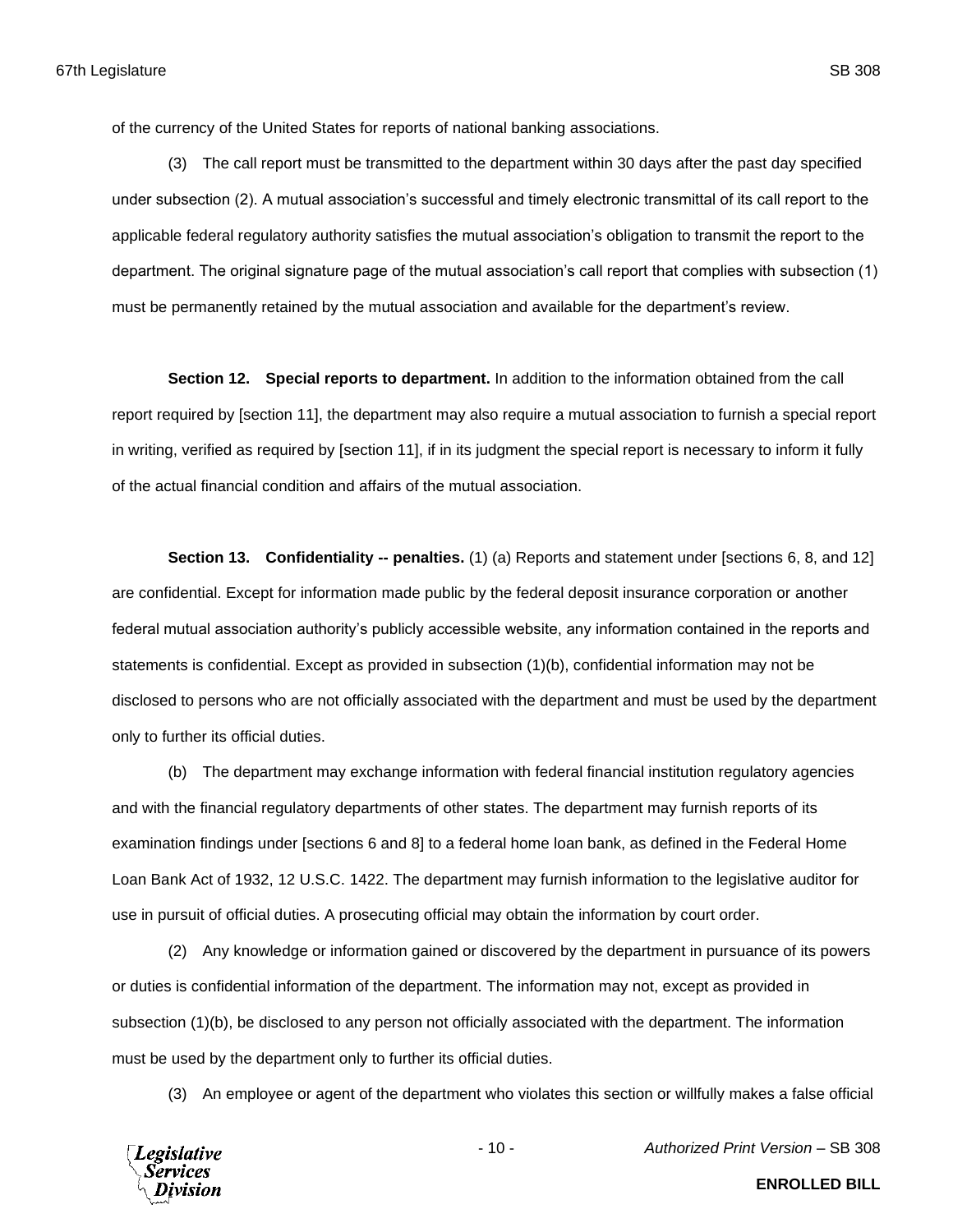report as to the condition of a mutual association must be removed from office and is guilty of a felony. Upon conviction, the person shall be fined an amount not exceeding \$1,000, be imprisoned in a state correctional facility for a term not exceeding 5 years, or both.

**Section 14. Prohibited practices.** (1) It is unlawful for any person to knowingly and purposefully:

- (a) make any material false statement of facts, statement of accounts, or report to the department; or
- (b) make any false entries in the books of the mutual association.
- (2) It is unlawful for any person to knowingly exhibit false documents with the intent to deceive any

person authorized to examine a mutual association.

(3) Violations of this section are punishable as provided in [section 5].

**Section 15. Loan production office -- rulemaking.** (1) A mutual association may:

- (a) establish and maintain a loan production office only after giving notice to the department; or
- (b) relocate or close a loan production office after giving notice to its customers and the department.
- (2) The department may adopt rules to implement this section.

**Section 16. Formation.** (1) Five or more individuals who are residents of this state may, with the approval of the commissioner, incorporate a mutual association.

(2) The persons proposing to incorporate a mutual association shall apply for approval to incorporate by submitting the application in a form prescribed by the commissioner, which must be under oath and include all of the following plus any additional information that the department may require by rule as necessary or appropriate in the particular instance for the protection of depositors, borrowers, or members and the public interest:

(a) the proposed articles of incorporation and bylaws set forth in [sections 20 through 22];

(b) an application for reservation of a name in accordance with 35-14-402, if reservation is desired by the incorporators and has not been previously filed; and

- (c) information to demonstrate the proposed mutual association will satisfy the following requirements:
- (i) a persuasive showing that there is a reasonable public necessity and demand for a new mutual



- 11 - *Authorized Print Version* – SB 308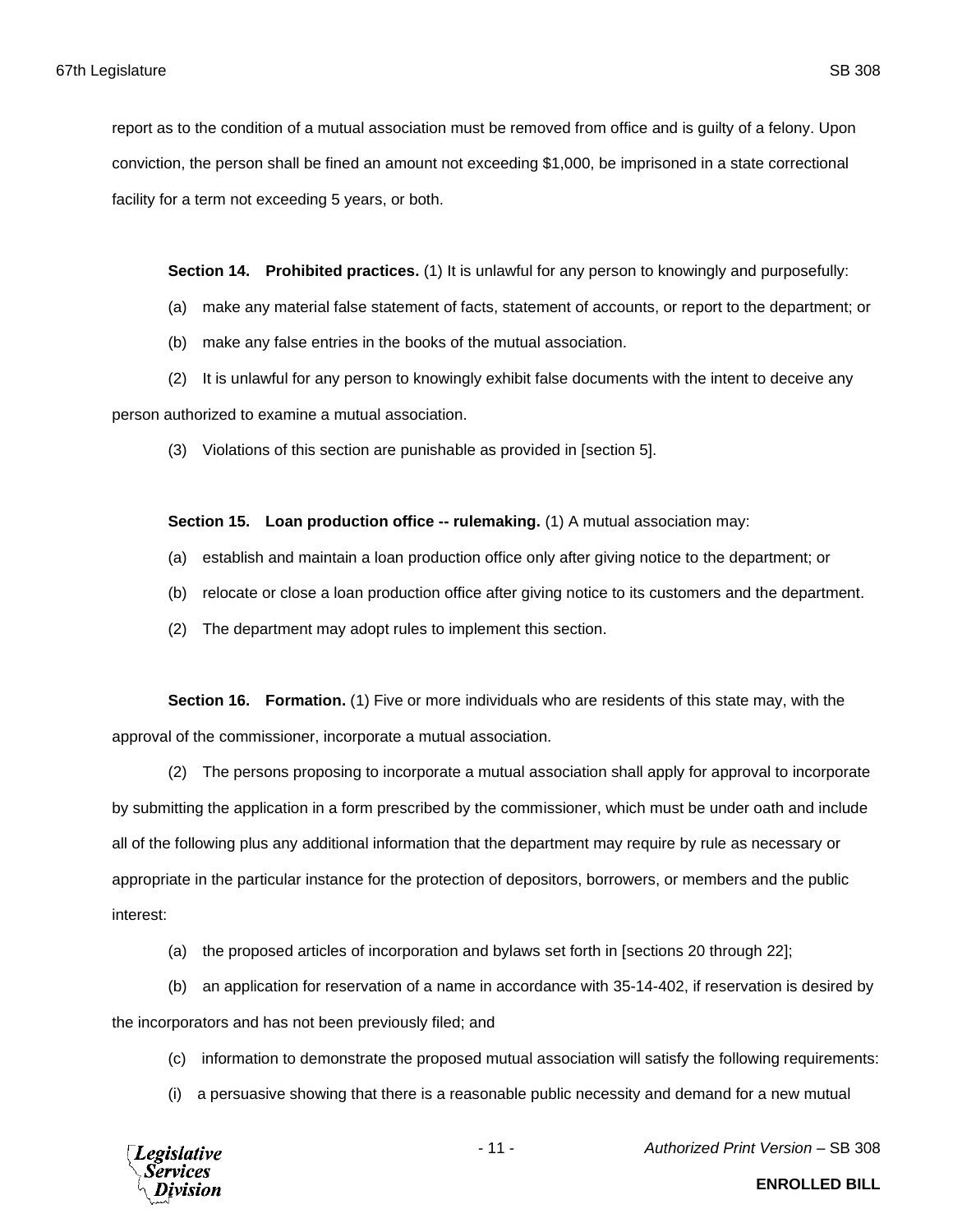association at the proposed location;

(ii) that the mutual association will be managed by persons of good moral character and financial integrity who have sufficient management experience to ensure that the mutual association will be operated safely and soundly;

(iii) a persuasive showing that the new mutual association will have sufficient volume of business to ensure solvency and that establishment of the new mutual association organized under the laws of this state will be in the public interest;

(iv) the proposed minimum amount of initial capital contribution to be deposited, which must be set by the commissioner;

(v) an application fee, which must be set by the department by rule; and

(vi) Any other information the commissioner requires by rule or in a specific application.

**Section 17. Notice of acceptance of application.** If the department determines that a completed application has been received, it shall issue a notice of acceptance of application to the applicant.

**Section 18. Notice of proposed incorporation.** (1) (a) Within 10 days after receipt from the department of a notice of acceptance of an application, the applicant shall publish notice of the proposed incorporation in a newspaper of general circulation in the county where the mutual association's initial main office is to be located. The applicant shall publish the notice once a week for 2 weeks and furnish a certified copy of the affidavit of publication to the department.

(b) The notice shall specify the name of the proposed mutual association, its location, the amount of the proposed capital, the names of the incorporators, the address of the commissioner, and the date by which comments on the application must be filed with the commissioner, which is 30 days after the date of the first publication of the notice.

(2) If any comments on the application are filed with the commissioner within the 30-day period prescribed in subsection (1), the commissioner shall determine whether the comments are relevant to the requirements for incorporation of the mutual association and, if so, investigate the comments in the manner the commissioner considers appropriate.



- 12 - *Authorized Print Version* – SB 308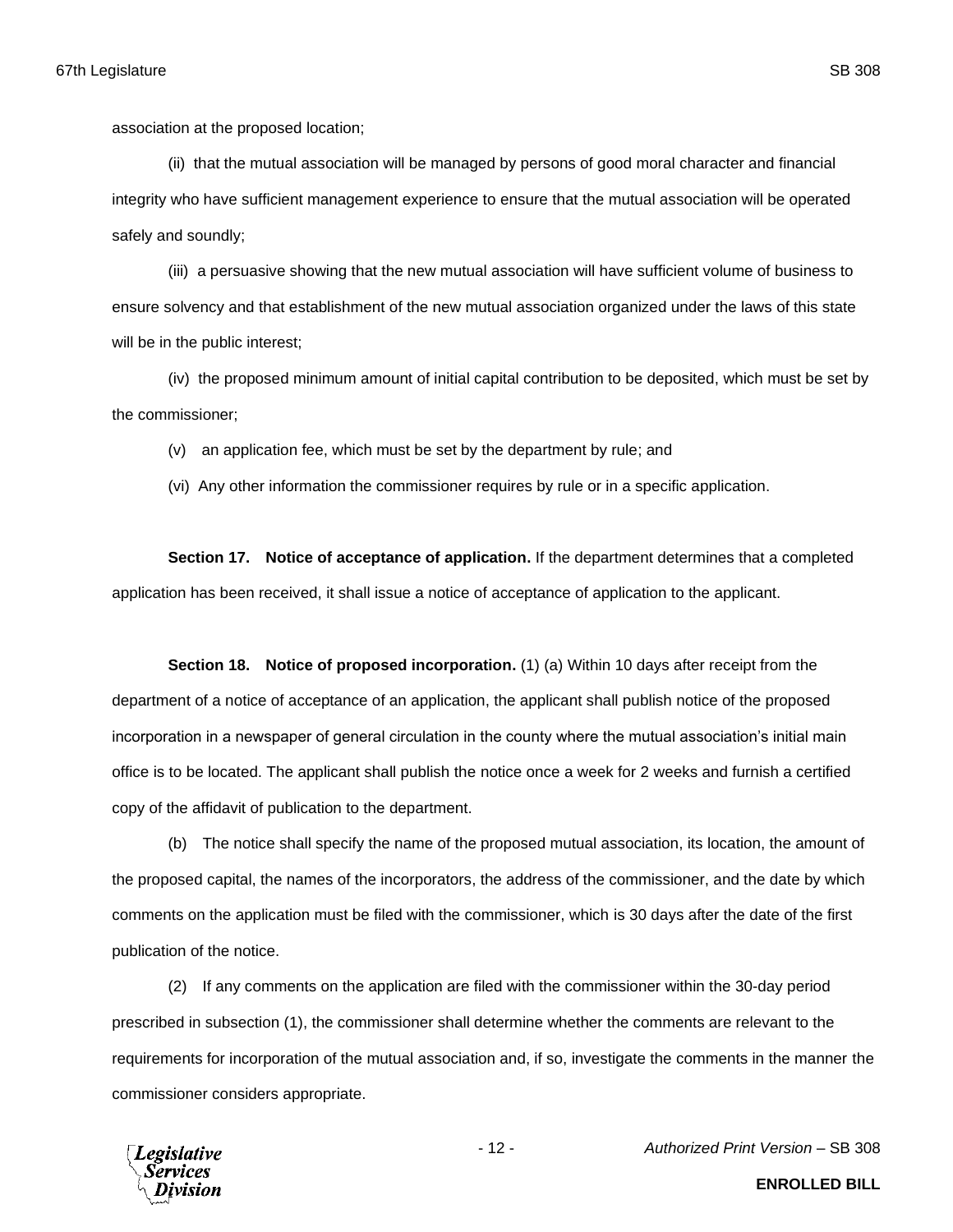**Section 19. Department investigation.** (1) The department may gather all available information relative to an application. The department may also make, or cause to be made, any investigations of any individual associated with the applicant as may be warranted under the circumstances, including a full background check and credit check.

(2) The department may use any administrative procedure necessary, including the taking of depositions, discovery, subpoenas, and the production of documents, to investigate an application. The Montana Administrative Procedure Act applies.

**Section 20. Articles of incorporation.** (1) A mutual association's articles of incorporation must contain the following:

(a) the information required by 35-14-202(1);

(b) the name of the city or town and county within the state in which the principal office of the corporation is to be located;

(c) the names and business addresses of the initial incorporators;

(d) the number of the board of directors and the names of those agreed on for the first year; and

(e) the purpose for which the mutual association is formed, which may be set forth by the use of the general terms defined in this chapter, with reference to each line of business in which the proposed corporation desires to engage.

(2) A mutual association may not adopt or use the name of any other mutual association, and the corporation name must comply with 35-14-401(2) through (4) and 32-1-402.

(3) A mutual association may not be organized or incorporated until the articles of incorporation have been reviewed and approved by the department and until the mutual association has obtained a certificate from the department authorizing the proposed corporation to transact the business specified in the articles of incorporation within this state.

(4) A mutual association may not amend or restate its articles of incorporation until its articles of amendment or restatement have been reviewed and approved by the department. A mutual association shall make a true copy of its articles of incorporation and bylaws and all related amendments available to account



- 13 - *Authorized Print Version* – SB 308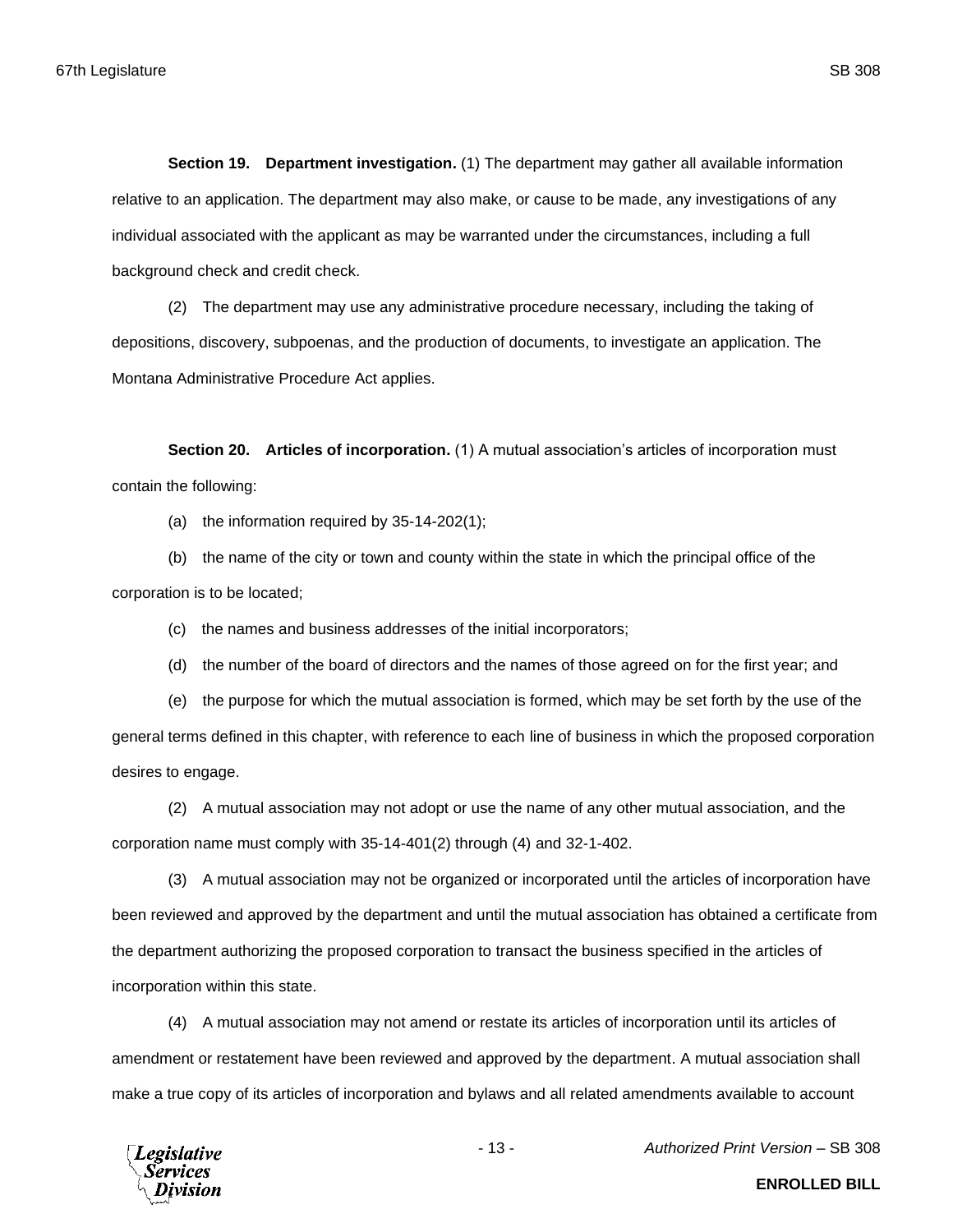holders at all times in each office of the mutual association and shall on request and payment of a reasonable copying fee deliver to any account holders a copy of the articles of incorporation and bylaws and related amendments.

**Section 21. Incorporation.** The proposed articles of incorporation must be presented to the department, together with an application in writing in the form prescribed by the department, for a certificate authorizing the proposed corporation to transact the business specified in the articles of incorporation within this state.

**Section 22. Bylaws.** (1) The bylaws must be in conformity with the provisions of this chapter and must be open to inspection by the members at the principal place of business during regular business hours.

- (2) The bylaws, among other things, must provide for:
- (a) the character and method of conducting the business of the mutual association, with rules

governing the addition of members and the amount of the membership fee;

(b) the annual meeting of the members;

(c) the annual election and qualification of directors and the term or period during which the directors shall serve;

(d) the appointment of officers;

- (e) the adoption, ratification, and amendment of the bylaws, which may be made either by the members or by the board of directors;
	- (f) the method of voting at the annual meeting; and
	- (g) the periodic investigation of the business and condition of the mutual association.
	- (3) The bylaws and any change or amendment of the bylaws are not effective until first reviewed and

approved by the department, and a mutual association may not commence the transaction of business until after the bylaws have been reviewed and approved by the department.

**Section 23. Capital.** (1) The capital of a mutual association must be an amount determined by the commissioner based on the amount and character of the anticipated business of the mutual association and the



- 14 - *Authorized Print Version* – SB 308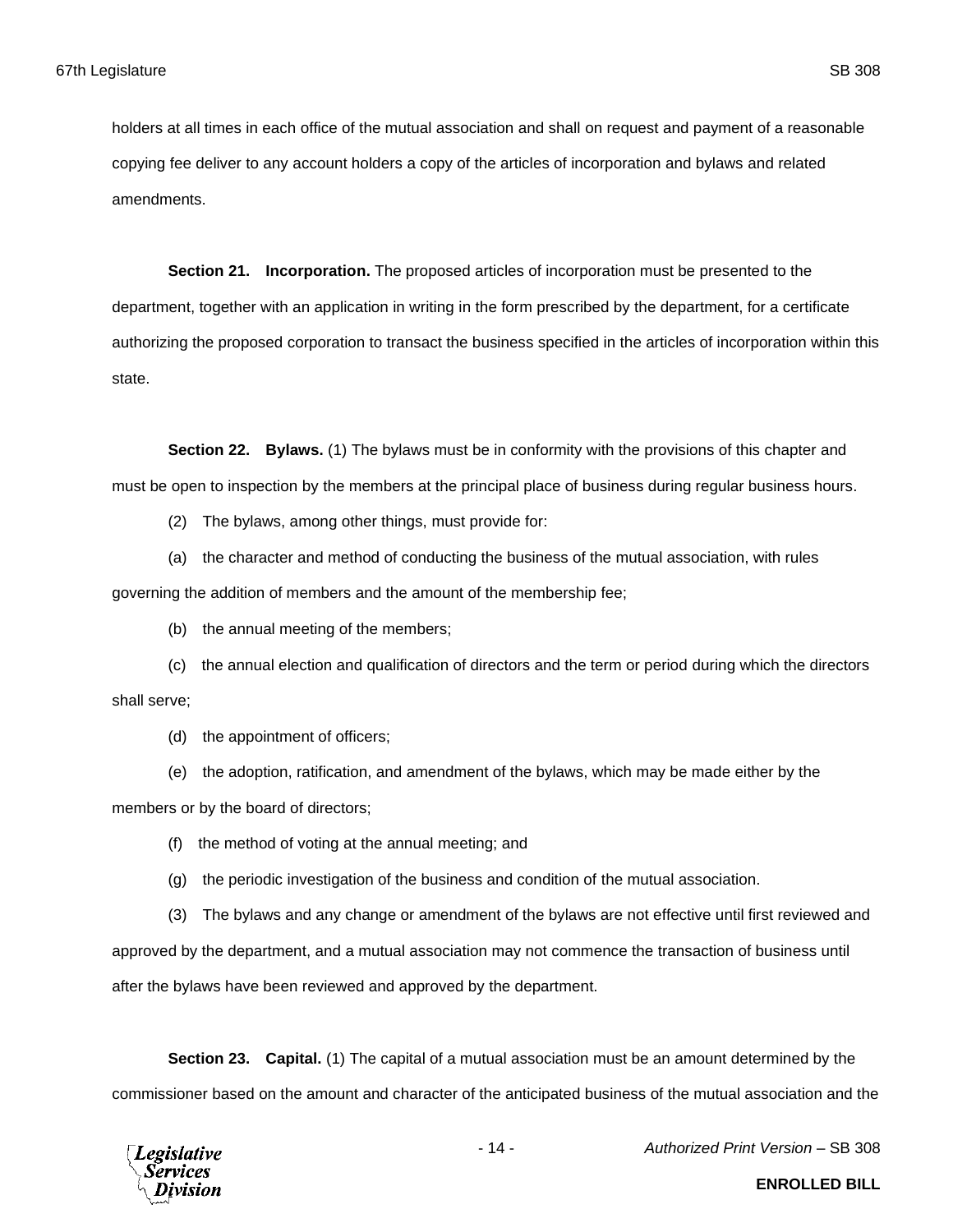safety of prospective depositors.

(2) As used in this section, "capital" means the initial funding required to organize a mutual association.

**Section 24. Review of application.** (1) The commissioner shall examine all of the facts connected with the application to determine if all of the requirements of law are met, including but not limited to the following:

(a) the proposed articles of incorporation and bylaws, application for reservation of name, applicable fees, and other items required meet the requirements of this chapter;

(b) the population and economic characteristics of the area to be served afford reasonable promise of adequate support for the proposed mutual association;

(c) the competence, experience, character and fitness, financial resources, and integrity of the proposed directors and officers are to command the confidence of the community and warrant the belief that the business of the proposed mutual association will be honestly and efficiently conducted;

(d) the capital of the proposed mutual association is adequate in relation to the amount and character of the anticipated business of the association and the safety of prospective depositors;

(e) the commissioner is satisfied, based on the investigation conducted pursuant to [section 19] and any other facts within the knowledge of the commissioner, that the mutual association is otherwise entitled to commence business; and

(f) the commissioner has received from the federal deposit insurance corporation written confirmation that it has approved the mutual association's application to become an insured state savings association as defined in section 3(h) of the Federal Deposit Insurance Act, 12 U.S.C. 1813(h), as amended, or the mutual association has received satisfactory assurance from the federal deposit insurance corporation that the proposed mutual association will be accepted for insurance if the incorporators comply with certain slated minor requirements imposed by the federal deposit insurance corporation. The minor requirements must be of a type and character that the commissioner determines can be promptly complied with by the incorporators without serious difficulties.

(2) Within 180 days following the date of acceptance of the application, the commissioner shall approve or disapprove the application of the proposed mutual association on the basis of the examination. In



- 15 - *Authorized Print Version* – SB 308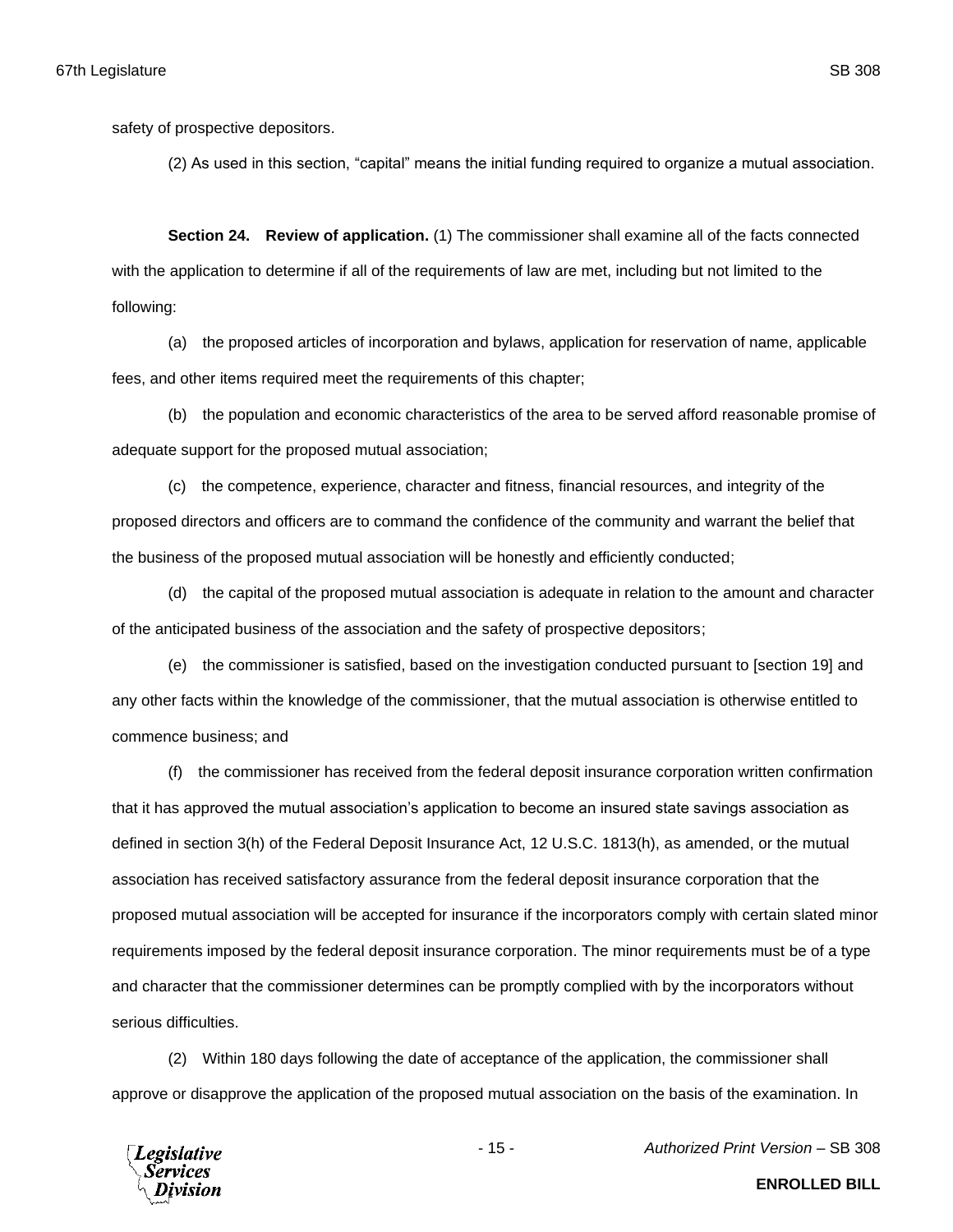giving approval, the commissioner may impose conditions to be met prior to the issuance of a certificate of authority to commence business under this chapter.

(3) If the commissioner approves the application, the commissioner shall notify the applicant of the approval and proceed with the steps to complete the application.

(4) If the commissioner denies the application, the denial must be in writing in the form of findings of fact and conclusions of law and order. The applicant may file an administrative appeal pursuant to the Montana Administrative Procedure Act.

(5) The findings and order may not be disclosed to any other party and may not be subject to public disclosure under [section 13] unless the findings of fact and the conclusions of law and order are appealed pursuant to the Montana Administrative Procedure Act.

**Section 25. Certificate of authority to commence business.** (1) A mutual association organized under this chapter may not accept deposits, incur indebtedness, or transact any business other than business that is incidental to its organization until it receives a certificate of authority to commence business issued by the commissioner.

(2) A mutual association organized under this chapter may not commence business until the capital required in its permission to organize has been deposited to the credit of the financial institution in a depository designated by the directors. When the required capital is deposited, a complete list of the capital depositors, with the name, address, occupation, and amount of capital deposited by each, must be filed with the commissioner, and the list must be verified by the president and secretary of the mutual association.

(3) When the mutual association has completed all steps necessary to begin business, the association shall file a report with the commissioner certifying that it has done everything required by the commissioner before it can be authorized to commence business.

(4) Upon receipt of the report referred to in subsection (3), the commissioner shall examine the affairs of the mutual association and determine whether the mutual association has complied with all of the requirements necessary to entitle it to engage in business.

(5) All transactions conducted by a person in violation of this section are void.



- 16 - *Authorized Print Version* – SB 308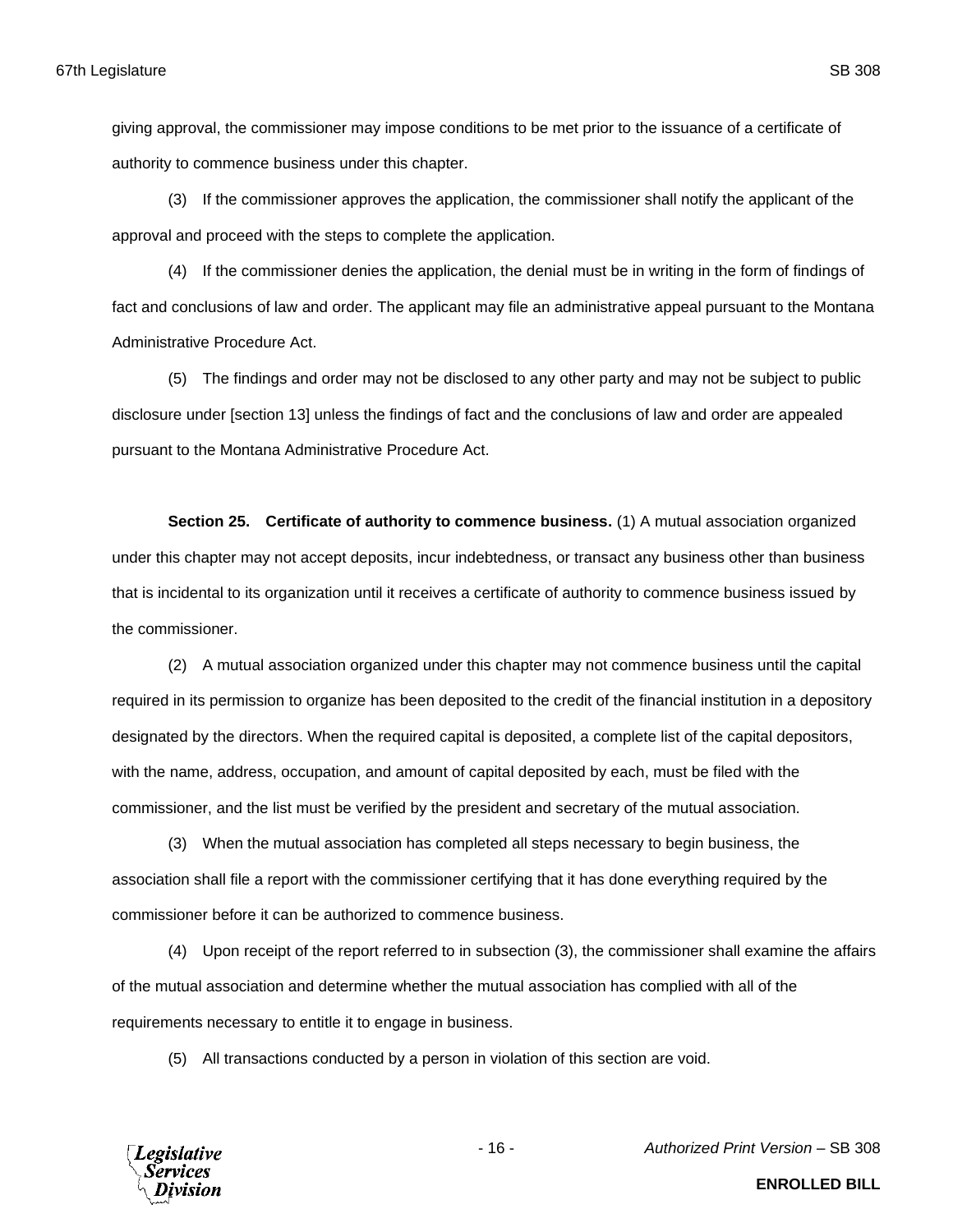**Section 26. Failure to commence business.** (1) Any mutual association that fails to commence business as a financial institution within 1 year after receiving a certificate of authorization forfeits that certificate and shall cease all activities. The commissioner shall certify to the secretary of state that the certificate of authority has been forfeited so that the mutual association's articles of incorporation may be terminated by the secretary of state.

(2) On forfeiture, the contributors of initial capital deposits of the mutual association are entitled to the return of any amounts they have paid to the institution, and all expenses incurred in the organization must be borne by the original organizers who were named in the application for permission to organize.

### **Section 27. Conversion from federal mutual savings and loan association -- state mutual**

**savings and loan association.** (1) Any federal mutual savings and loan association organized and existing under the laws and regulations of the United States and duly authorized to operate and actually operating in Montana may convert into a Montana mutual savings and loan association operating under the provisions of this chapter, with the same force and effect as though originally incorporated under the provisions of this chapter, by complying with the rules and regulations of the federal regulatory authority and also by following the procedure set forth in subsection (2).

(2) (a) The federal mutual association shall submit a plan of conversion to the commissioner. When the plan, either with or without amendment, has been approved by the commissioner, it must be submitted to the members of the mutual association as provided in subsection (2)(b).

(b) A meeting of the members must be held on not less than 30 days' notice to each member. Notice of the meeting must be mailed to each member, postage prepaid, to the last-known address of the member shown on the books of the mutual association.

(c) At the meeting of the members of the mutual association, the members may by affirmative vote of a majority of members present, in person or by proxy, resolve to convert the federal mutual association to a state mutual association. A copy of the minutes of the meeting of the members, certified by an appropriate officer of the mutual association, must be filed with the commissioner, accompanied by a conversion fee, which must be set by the department by rule.

(d) Within 30 days after the approval of the proceedings by the commissioner, the mutual association



- 17 - *Authorized Print Version* – SB 308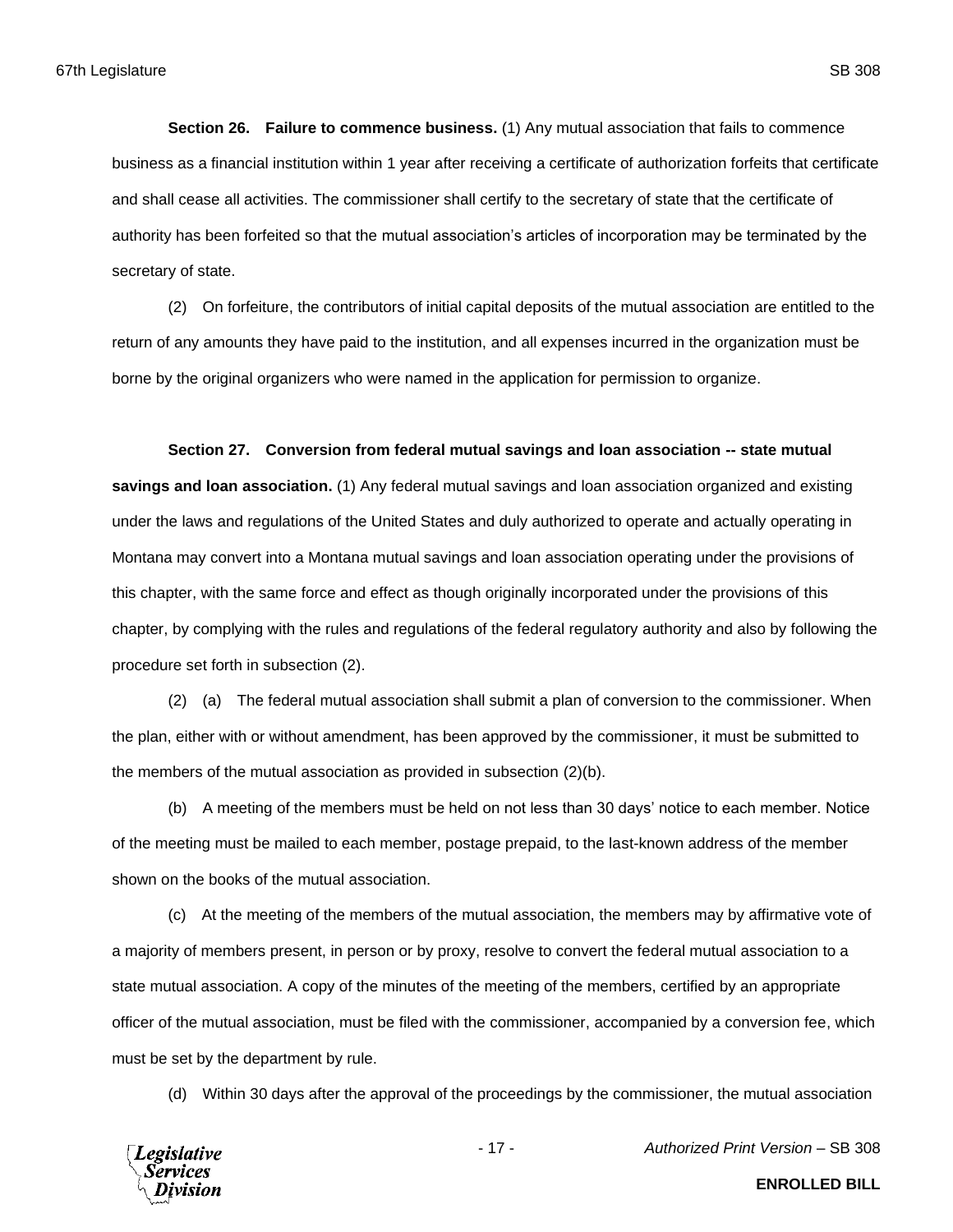shall file with the commissioner a copy of the proposed articles of incorporation and proposed bylaws of the mutual association. The proposed articles of incorporation and bylaws must conform to the provisions of the laws of this state.

(e) Upon receipt of the proposed articles of incorporation and bylaws, the commissioner shall make a careful examination and investigation of the facts connected with the conversion of the mutual association, including an examination of its affairs generally and a determination of its assets and liabilities. If it appears that the mutual association, if converted, would lawfully be entitled to conduct business as a state mutual association pursuant to the provisions of this chapter, the commissioner shall issue a final approval to the mutual association.

(f) The mutual association shall finalize the articles of incorporation and bylaws and, upon payment of the filing fees by the mutual association, the division shall file the certificate of authority and articles of incorporation with the secretary of state. Upon issuance and recordation of the certificate of authority and articles of incorporation, the mutual association shall file them with the appropriate federal regulatory authority. Upon the filing, the mutual association ceases to be a federal association and is converted to a state mutual association.

(g) (i) Upon conversion, all of the property of the federal mutual association, including all of its rights, title, and interest in and to all property of any kind whether real, personal, or mixed, and things in action, and every right, privilege, interest, and asset of any conceivable value or benefit then existing, belonging, or pertaining to it, or that would insure to it, must immediately by act of law and without any conveyance or transfer and without any further act or deed be vested in and become the property of the state mutual association, which shall have, hold, and enjoy the same in its own right as fully and to the same extent as if the same was possessed, held, or enjoyed by the federal savings association.

(ii) The state mutual association is deemed to be a continuation of the entity and the identity of the federal mutual association, operating under and pursuant to the provisions of this chapter, and all rights, obligations, and relations of the federal savings association to or in respect to any person, estate, or creditor, depositor, trustee, or beneficiary of any trust, and to or in respect to any executorship or trusteeship or other trust or fiduciary function, must remain unimpaired. The state mutual association shall by operation of this section succeed to all the rights, obligations, relations, and trusts, and the associated duties and liabilities, and



- 18 - *Authorized Print Version* – SB 308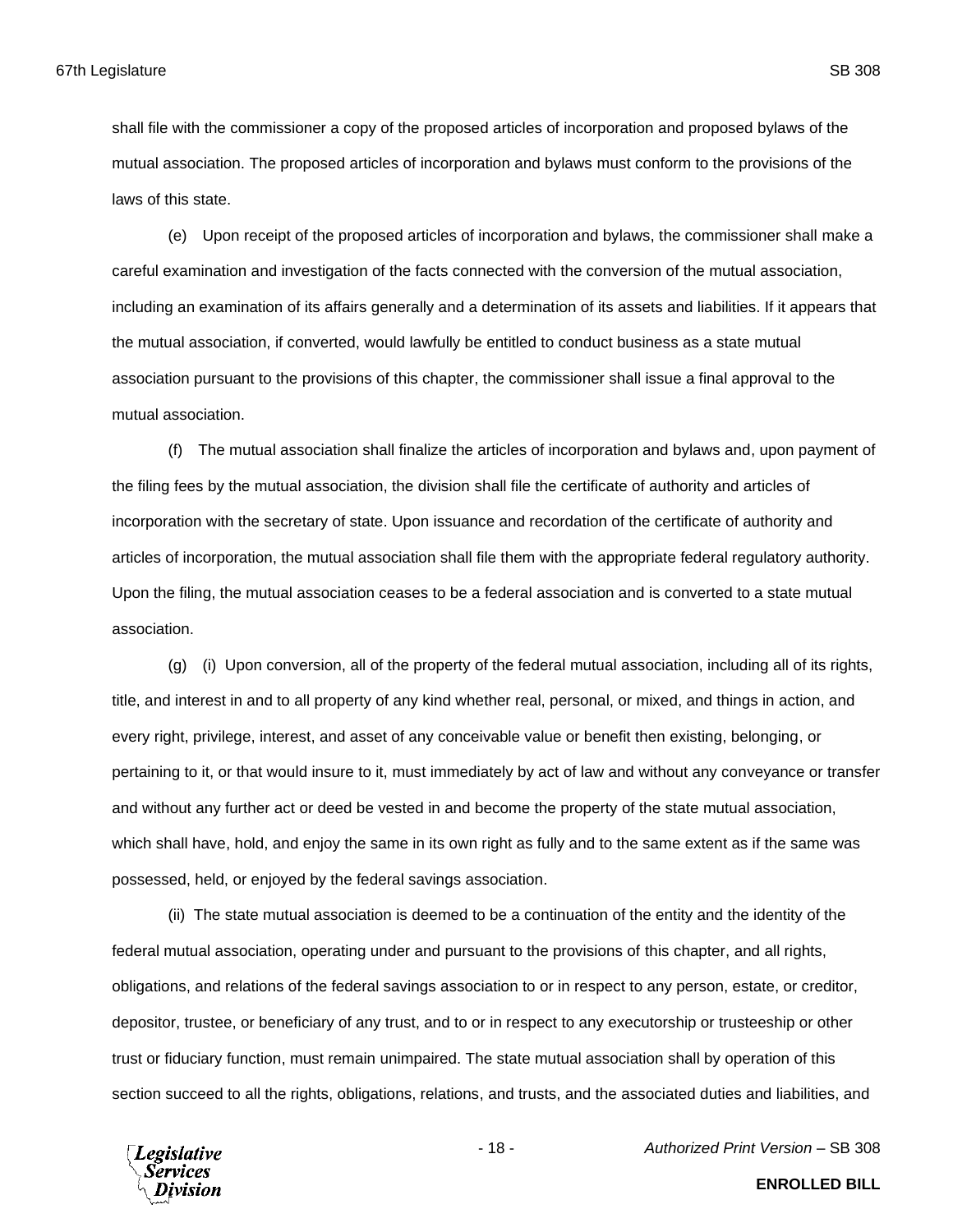shall execute and perform each and every right, obligation, trust, and relation in the same manner as if the state mutual association had itself assumed the trust or relation, including the related obligations and liabilities.

**Section 28. Conversion into federal savings and loan association.** (1) Any mutual association eligible to become a federal savings and loan association may convert itself into a federal savings and loan association by following the procedure in subsection (2).

(2) (a) At any regular meeting or special meeting of the members of the mutual association called to consider the action and held in accordance with the laws governing the mutual association, the members, by an affirmative vote of the majority, in person or by proxy, may declare by resolution the determination to convert the state mutual association into a federal savings and loan association.

(b) A copy of the minutes of the meeting of the members verified by the affidavit of the president or vice president and the secretary of the meeting must be filed with the department within 10 days after the meeting. The verified copy of the minutes of the meeting when filed is presumptive evidence of the holding of and action of the meeting.

(c) Within a reasonable time and without any unnecessary delay after the adjournment of the meeting of the members, the mutual association shall take any action necessary to make it a federal savings and loan association. Within 10 days after receipt of the federal charter, the charter must be filed with the department. Upon filing, the mutual association ceases to be a state mutual association and is thereafter a federal savings and loan association.

**Section 29. Requirements of state mutual association.** A mutual association must have its qualified thrift investments:

(1) equal or exceed 50% of its portfolio assets; and

(2) continue to equal or exceed 50% of its assets on a monthly average basis in 9 out of every 12 months.

**Section 30. Directors -- meetings -- officers.** (1) Within 30 days after the corporate existence of a mutual association begins, the directors of the mutual association shall hold an organizational meeting and



- 19 - *Authorized Print Version* – SB 308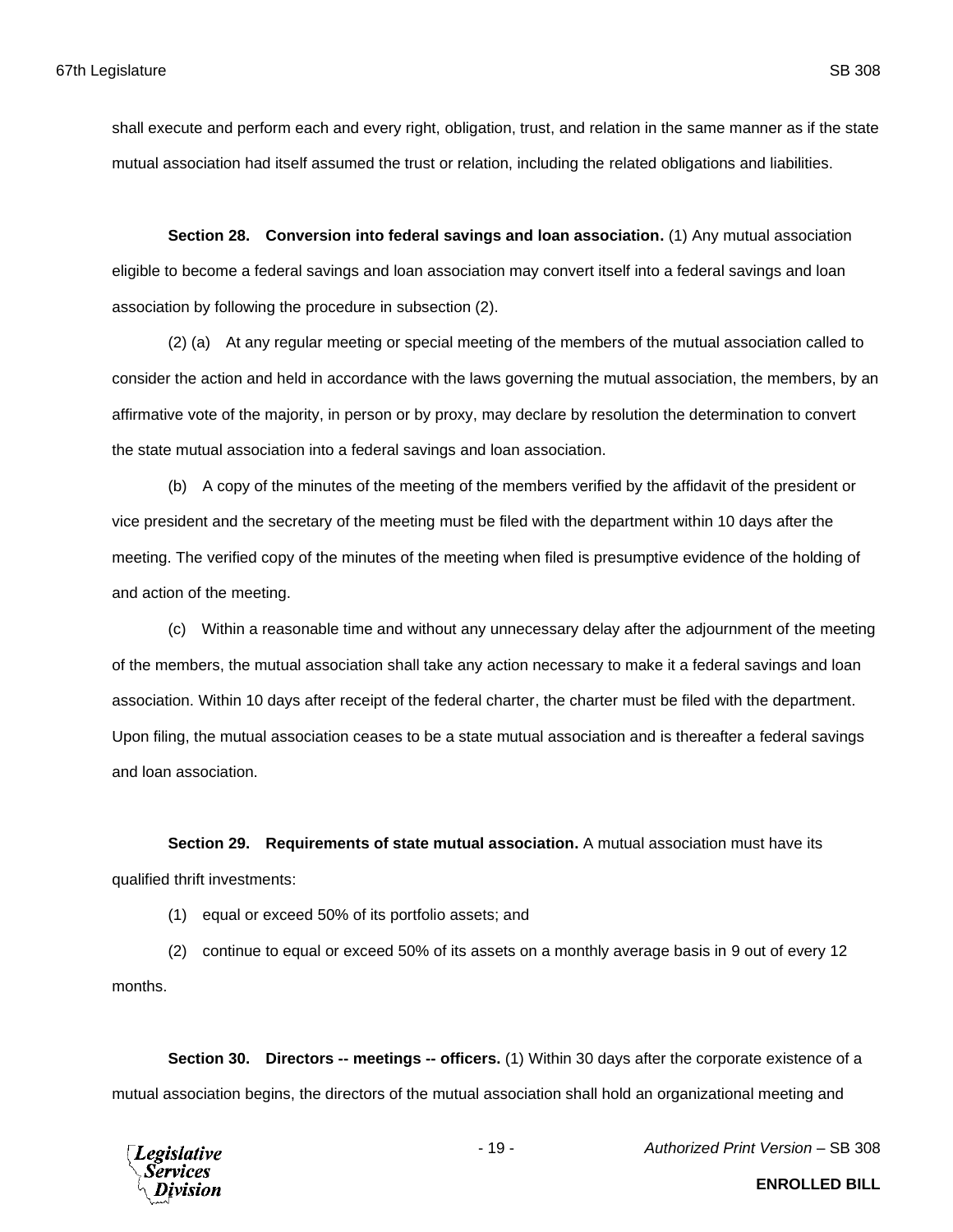shall elect officers pursuant to the provisions of this chapter and the bylaws of the mutual association. At the organizational meeting, the directors shall take other action that is appropriate for beginning the transaction of business by the mutual association. The department may extend, by order, the time within which the organizational meeting must be held.

(2) The incorporators of the mutual association shall serve as directors until the first meeting of the members to be held at the time provided for by this chapter or until their successors are elected and qualified, after which the directors will be elected by the members of the mutual association in accordance with the provisions of this chapter and the bylaws of the mutual association.

(3) The directors, unless otherwise provided by the bylaws of the mutual association, shall elect or appoint all officers of the mutual association. The directors, when appointed or elected, shall file with the department their oath of office, as provided in election or appointment of mutual association directors. Meetings of the board of directors must be held at least once each month.

**Section 31. Board of directors -- qualifications, tenure, and vacancies.** (1) The affairs of the mutual association must be managed by a board of directors consisting of no fewer than three persons. At least two-thirds of the board must be residents of this state. Directors need not be members of the corporation unless required by the articles of incorporation or bylaws. A person who has been convicted of a felony may not be elected a director.

(2) (a) The directors must be elected for a term of 1 year at the annual meeting of the members. The annual meeting must be held before April 15 of each calendar year. If the election is not held on the day fixed for the annual meeting, the corporation is not dissolved, but an election may be held at any other time agreeable to the bylaws of the corporation, and the persons elected will hold their office until successors are elected and qualified.

(b) Every director shall take and subscribe an oath that the director will diligently and honestly perform the director's duty in the office and that the director will not knowingly violate or permit a violation of any of the provisions of this chapter. The oaths must be made in duplicate. One copy must be transmitted to and filed with the department, and one copy must be kept on file in the office of the mutual association.



- 20 - *Authorized Print Version* – SB 308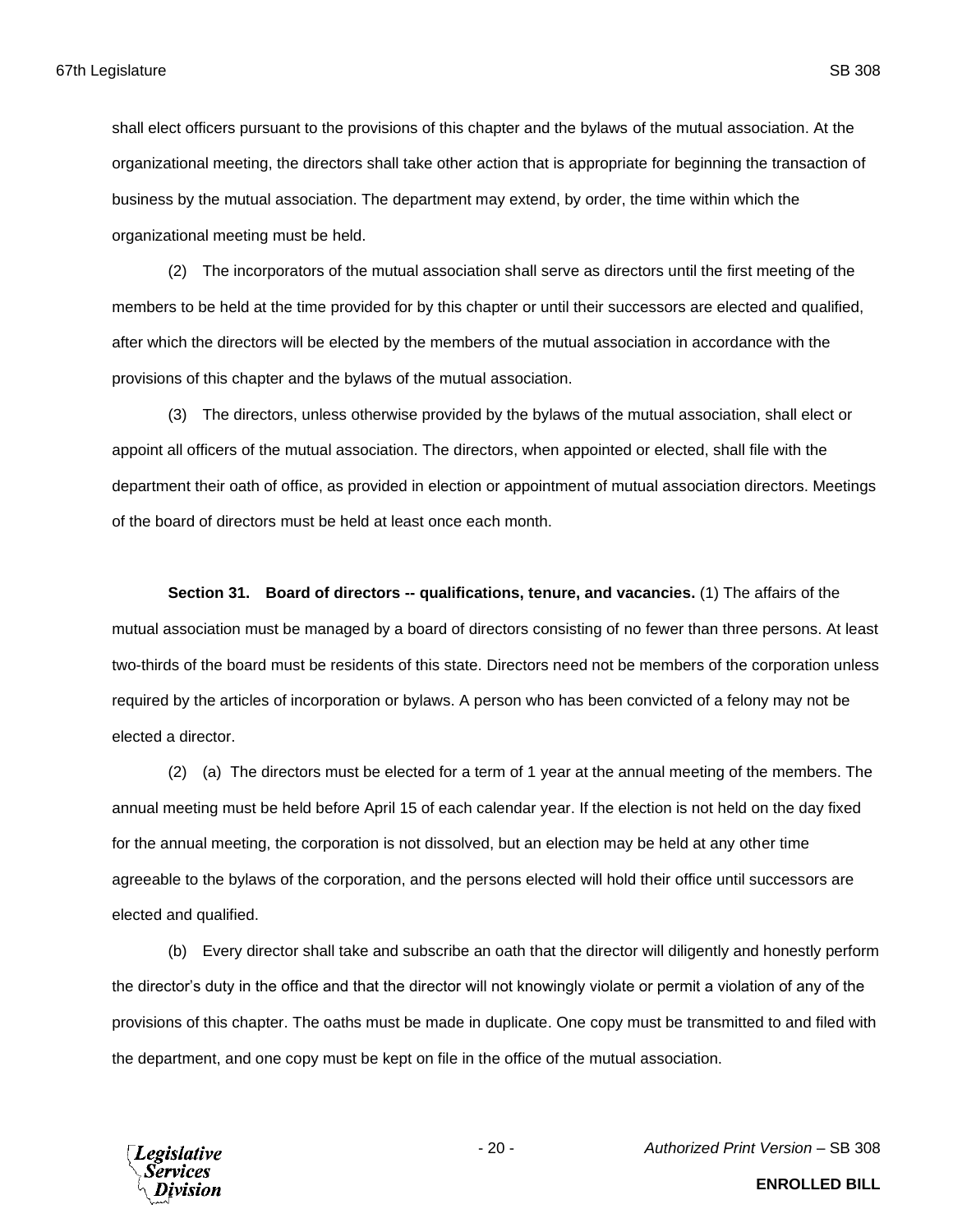**Section 32. Selection of officers and employees -- minutes of meetings.** (1) The board of directors of a mutual association shall hold a meeting at least quarterly.

(2) The board of directors may elect a president, one or more vice presidents, a cashier, one or more assistant cashiers, and other officers and employees that the board may from time to time consider to be in the best interest of the mutual association, and the board shall fix their compensation. The president must be chosen from the board of directors.

(3) (a) The board of directors shall keep a correct report of the meetings of the board and of the members. This record of the meetings of the board of directors must be signed, manually or electronically, by the presiding officer and the person responsible for preparing the minutes.

(b) The minutes must be read and approved at the following meeting of the board of directors, and the minutes of the following meeting must show that fact.

(c) A person who makes a material false entry in the record of the board meetings or who makes a material change or alteration of an entry made in the record is subject to removal pursuant to [section 73].

**Section 33. Members -- proxies.** (1) A depositor of a mutual association is a voting member and has an ownership interest in the mutual association as may be provided in the terms and conditions set forth in the articles of incorporation and bylaws of the mutual association.

(2) The bylaws of a mutual association may provide that all borrowers from the mutual association are members and, if so, must provide for their rights and privileges.

(3) Unless otherwise provided in the articles of incorporation or bylaws, a proxy granted by a depositor to the officers and directors of a mutual association expires on the date specified in the proxy. If no date is specified, the authority granted by the proxy is perpetual.

(4) The written proxy appointment is separate and distinct from any deposit agreement, any loan agreement, or any other agreement, statement, document, or disclosure provided by a mutual association to a depositor.

(5) At least once every year, the board of directors of a mutual association shall, by resolution, cause the secretary of the mutual association to mail to every member of the mutual association a blank form of proxy, and the member may withdraw a former proxy and substitute a new proxy for the former proxy. A proxy



- 21 - *Authorized Print Version* – SB 308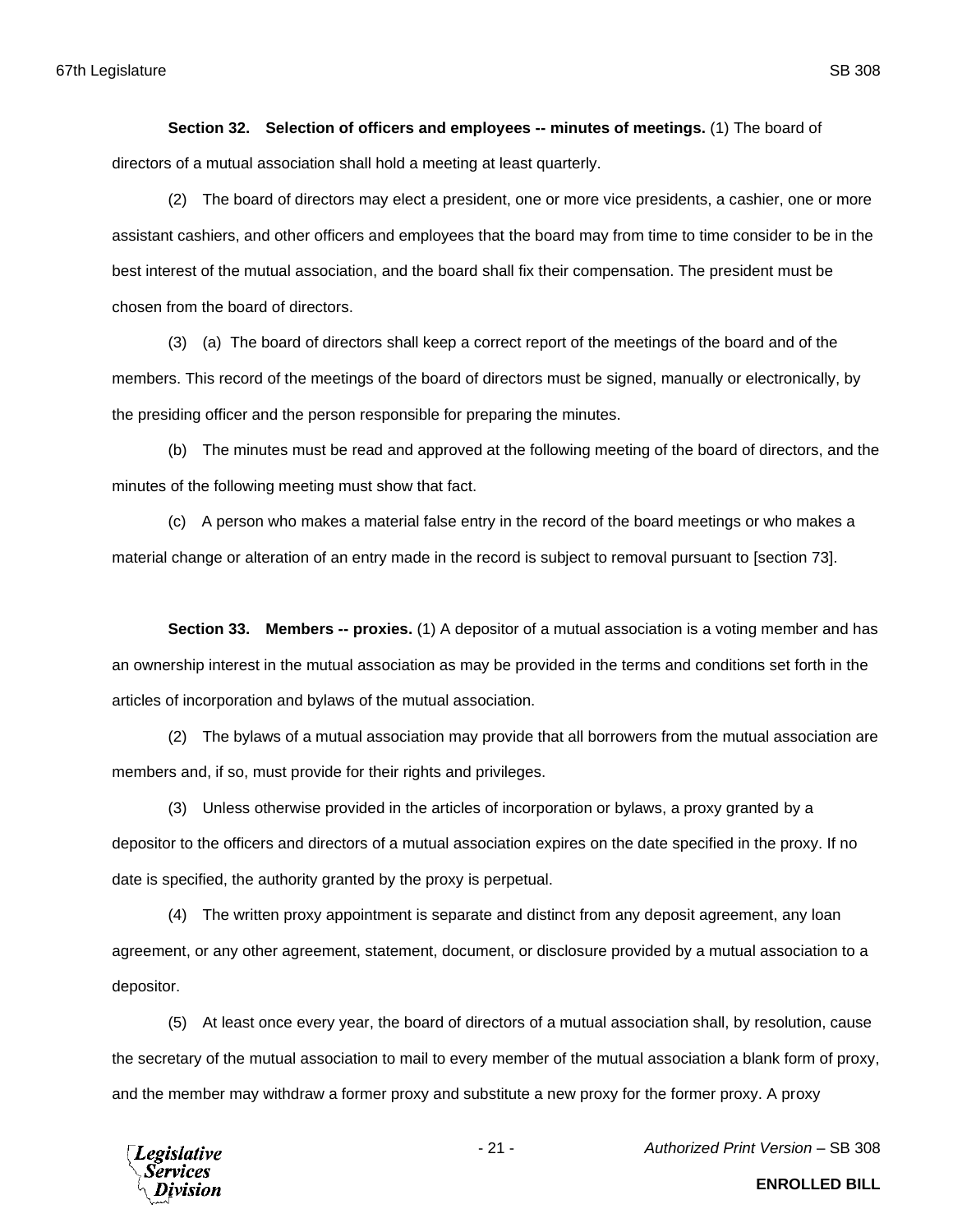continues in force and is binding on the member until the proxy is revoked or another proxy is substituted.

**Section 34. Right of examination by member.** A member of a mutual association incorporated under the laws of this state who is not a director may not inspect the books and records of the mutual association showing its transactions with a customer. A member may inspect the books and records of the mutual association as provided in 35-14-1602.

#### **Section 35. Federal savings association powers extended to state mutual associations.** (1) A

mutual association organized under the laws of this state may engage in any activity or business in which the mutual association could engage if it were operating as a federal savings association if the power or activity is not expressly prohibited or limited by the laws of this state and:

(a) if the power or activity is clearly authorized to federal savings associations by federal statute, regulations, or interpretive ruling issued or adopted by a federal banking regulator having jurisdiction over federal savings associations; and

(b) upon application to and approval by the department.

(2) The department may adopt rules to govern the application procedure under this section. The department shall act on an application under this section within 15 days after receipt of the application. The department may, for good cause, extend the time period for processing an application under this section for an additional 15 days. If the department fails to act on the application within 15 days after receipt of the application and does not extend the time period for good cause, the state mutual association may engage in the activity requested without the approval of the department.

**Section 36. Surrender of charter by state mutual association.** (1) Any mutual association that will become a corporation for carrying on the business of a mutual association under the laws of the United States ceases to be a corporation under the laws of this state.

(2) The members of the board of directors last in office when the corporation became a corporation under the laws of the United States continues to be the board of directors of the corporation, with power to take all necessary measures to carry out and perfect the organization by signing the articles of association and the

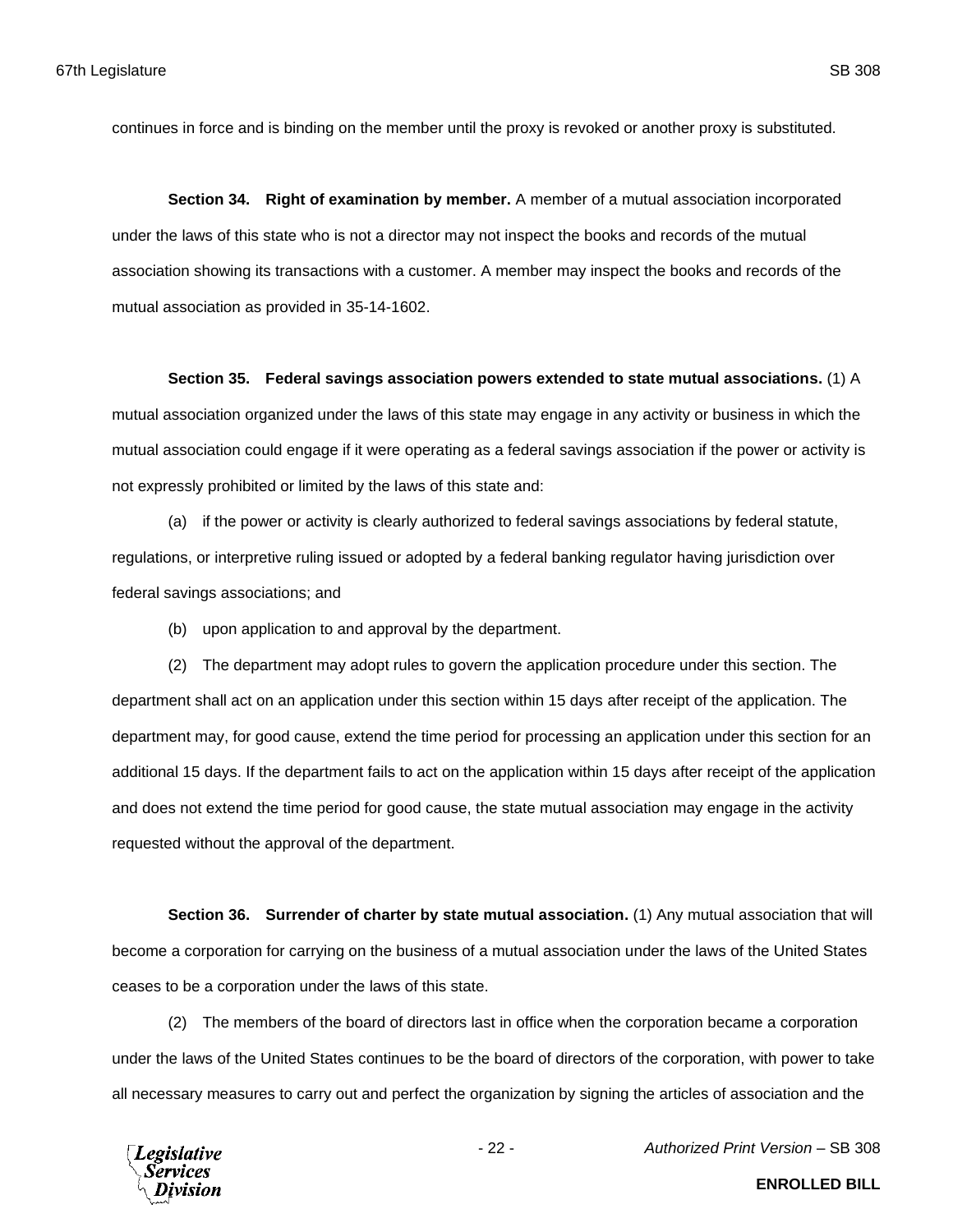organization certificate and adopting the regulations as may be just and proper and not inconsistent with the acts of congress.

(3) A change from a state mutual association to a federal savings association may not release the mutual association from its obligations to pay and discharge all of the liabilities created by law or incurred by the mutual association before becoming a federal savings association or any tax imposed by the laws of this state up to the date of the mutual association becoming a federal savings association, in proportion to the time that has elapsed since the next preceding payment.

**Section 37. Membership in federal home loan bank.** (1) A mutual association may be a member of the federal home loan bank of this federal reserve banking district as far as may be compatible with the constitution of this state and the laws of the United States.

(2) The department, on request of any federal home loan bank, shall furnish that bank any information it may have relative to the finances, manner of business, methods of bookkeeping, and any other information relating to a mutual association that is a member of, seeking to become a member of, a borrower from, or seeking to become a borrower from a federal home loan bank.

**Section 38. Merger of mutual associations.** (1) (a) Any mutual association doing business in this state that has been in business for at least 5 years may, with the approval of the department if any merger party is a mutual association organized under the laws of this state, merge into one mutual association on terms and conditions lawfully agreed on by a majority of the board of directors of each mutual association proposing to merge.

(b) Except as otherwise expressly provided in this chapter, a merger under this subsection (1) is governed by Title 35, chapter 1, if the resulting mutual association is organized under the laws of this state.

(2) Upon merger:

(a) each mutual association merging party merges into the resulting mutual association and the separate existence of every merging party except the resulting mutual association ceases;

(b) title to all real, personal, and mixed property owned by each merging party is vested in the resulting mutual association without reversion or impairment and without the necessity of any instrument of



- 23 - *Authorized Print Version* – SB 308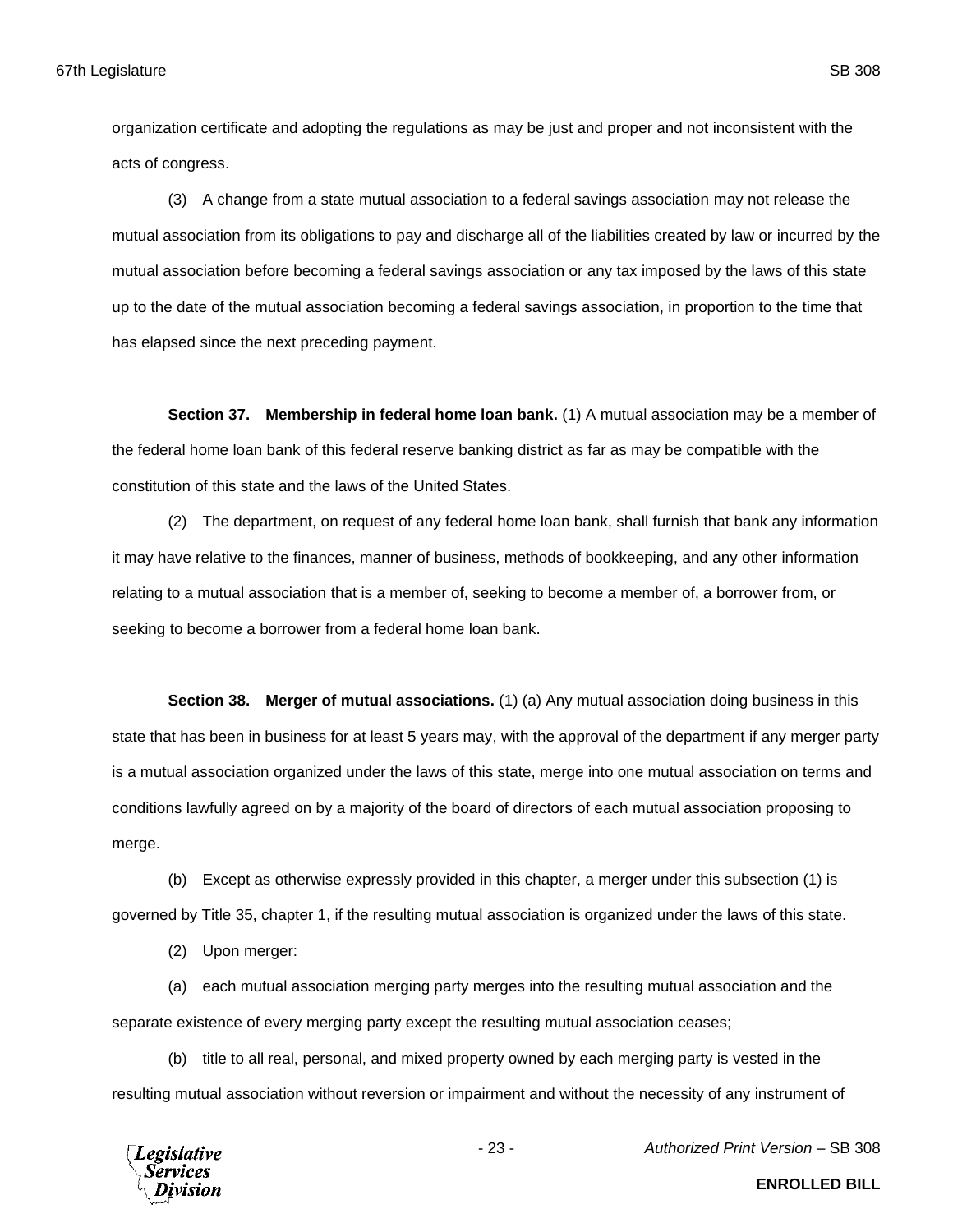transfer;

(c) the resulting mutual association has all of the liabilities, duties, and obligations of each merger party, including obligations as fiduciary, personal representative, administrator, trustee, or guardian; and

(d) the resulting mutual association has all of the rights, powers, and privileges of each merger party, including appointment to the office of personal representative, administrator, trustee, or guardian under any will or other instrument made prior to the merger and in which a merger party was nominated to the office by the maker of the will or other investment.

(3) Upon merger, the resulting mutual association shall designate and operate one of the prior main offices of the merging mutual associations as its main mutual association office and the resulting mutual association may maintain and continue to operate the main office of each of the other merging mutual associations as a branch.

(4) (a) Upon merger, the resulting mutual association may:

(i) maintain the branches and other offices previously maintained by the merging mutual associations; and

(ii) establish, acquire, or operate additional branches of mutual associations at any location where any mutual association involved in the merger could have established, acquired, or operated a branch under applicable federal or state law if that mutual association had not been a party to the merger.

(b) A resulting mutual association organized under the laws of this state that intends to establish, acquire, or operate a branch under subsection (4)(a)(ii) must receive prior approval from the department as provided for in [section 39], whether or not the branch is to be located within or outside this state.

**Section 39. Branches.** (1) A mutual association may establish and maintain branches as provided in [section 38] and this section. The formation and operation of a branch in this state by a mutual association organized under the laws of this state require the prior approval of the department. A mutual association organized under the laws of this state may establish, acquire, or operate a branch or loan production office outside of this state if approved by the department and if permitted by the laws of the jurisdiction where the branch or office is to be located.

(2) A branch may offer all services and conduct all business authorized to be offered or conducted by



- 24 - *Authorized Print Version* – SB 308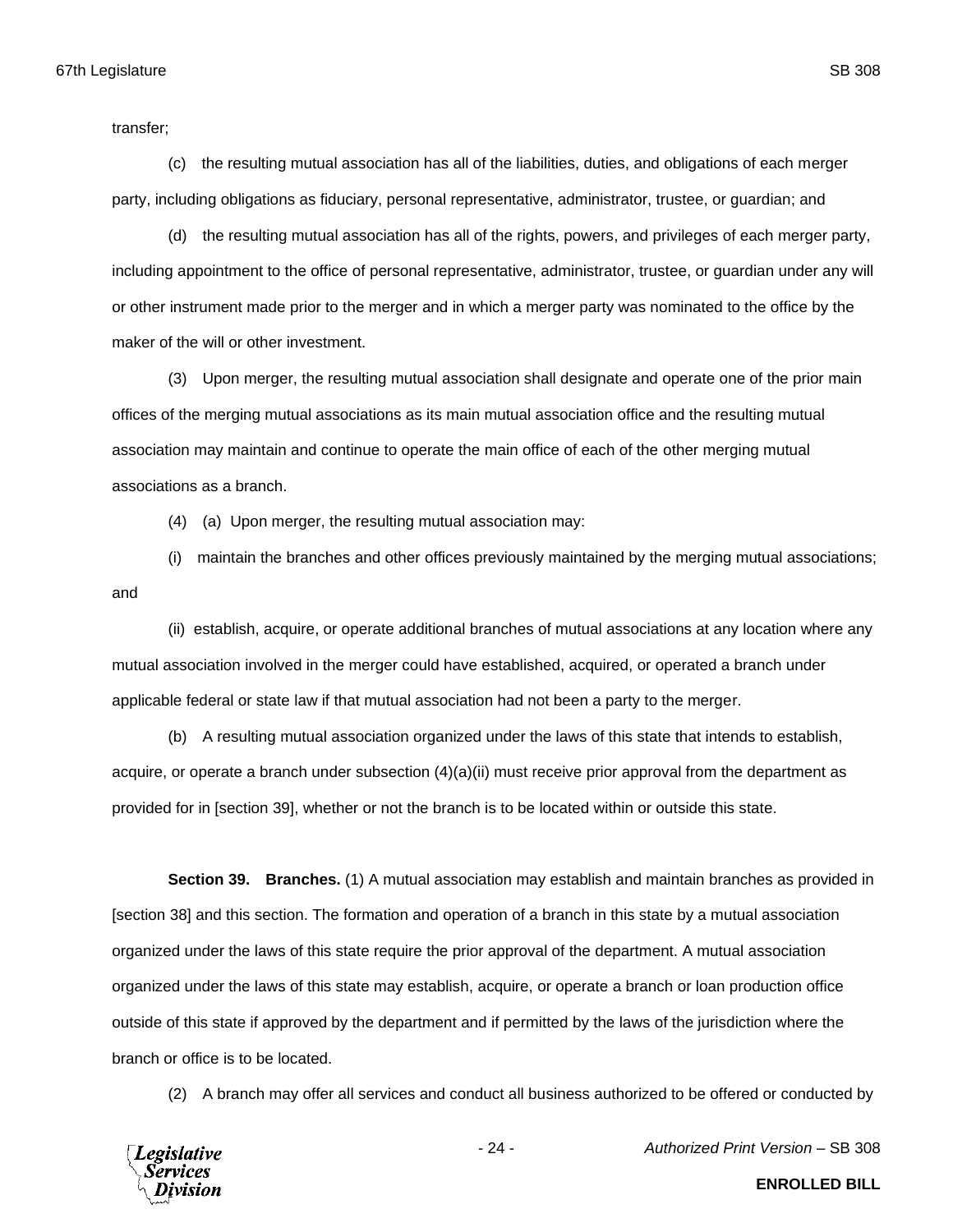the mutual association.

(3) A mutual association authorized to do mutual association business in this state may use a satellite terminal, as defined in 32-6-103, at any location permitted by the Montana Electronic Funds Transfer Act.

(4) A mutual association located in this state may provide services for other mutual associations located in this state, whether or not those mutual associations are affiliates.

(5) With the prior approval of the appropriate federal regulator and state chartering authority, a mutual association that is not organized under the laws of this state may establish and operate a de novo branch in this state under the same terms that would apply to a mutual association organized under the laws of this state seeking approval from the department to establish and operate a de novo branch in this state.

**Section 40. Sale of branch.** Any mutual association may, with the approval of the department, buy from or sell to another mutual association, regardless of where either mutual association is located or doing business, all or substantially all of the business, assets, and liabilities of the selling mutual association's branch or branches that are physically located in this state.

**Section 41. Agreement of purchase and sale.** (1) The selling and purchasing mutual associations shall enter into an agreement that must contain:

(a) all of the terms and conditions of the sale;

(b) proper provision for the assumption, payment, transfer, or retention of all of the liabilities of the

selling mutual association as to the branch assets and business sold; and

(c) proper provision for the assumption, payment, transfer, or retention of the purchasing mutual association of all fiduciary obligations of the branch or branch business sold.

(2) The agreement for purchase and sale of a state mutual association must be authorized and approved by the department. The agreement of purchase and sale of a national savings association must be in accordance with the laws applicable to national savings associations.

**Section 42. Mutual association advertising before issuance of charter.** It is unlawful for any individual, firm, or corporation to advertise, publish, or otherwise promulgate that it is engaged in the mutual



- 25 - *Authorized Print Version* – SB 308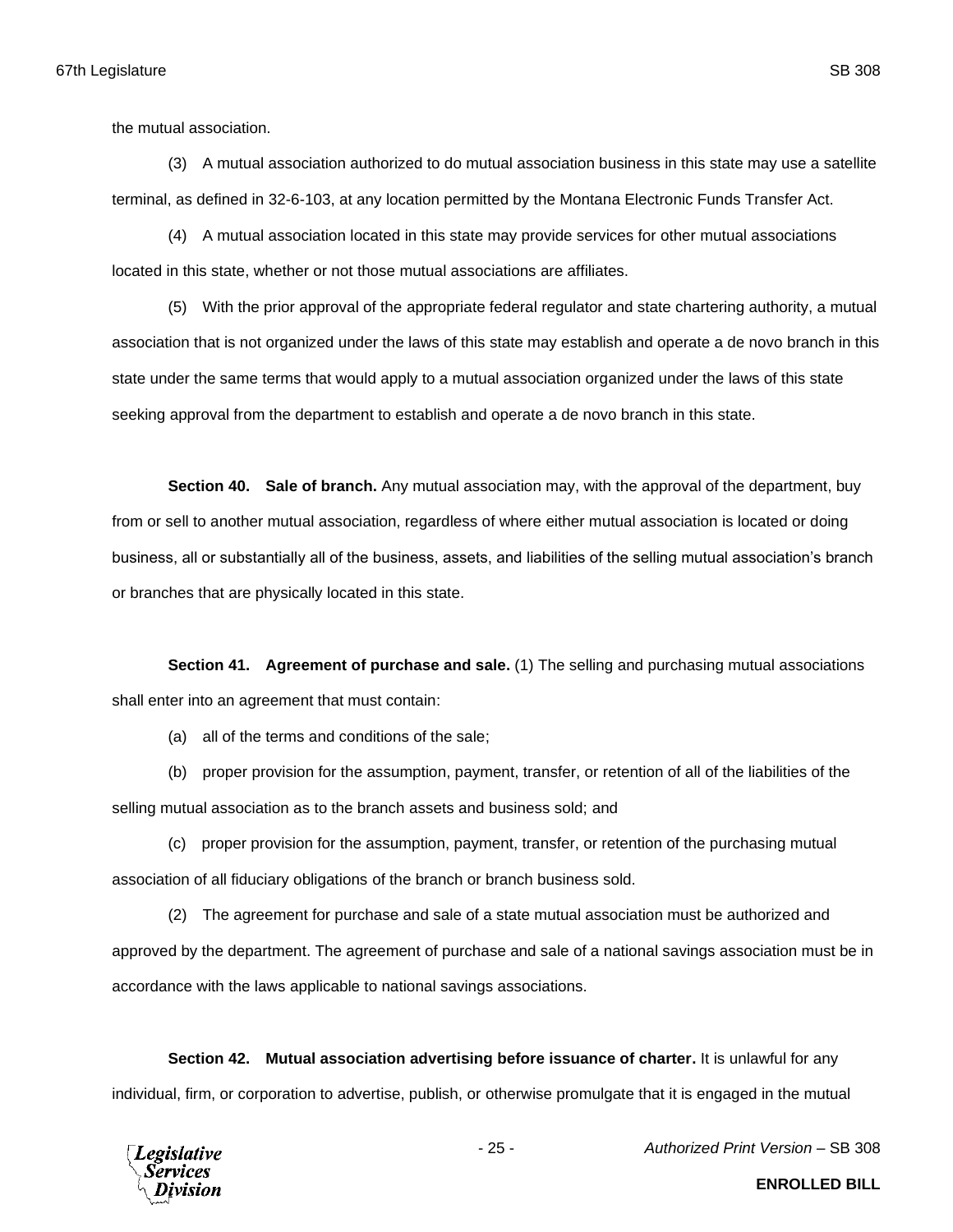association business without first having obtained authority from the department. Any person who violates this section is subject to the penalties in [section 4(5)].

## **Section 43. Prohibitions on advertising as mutual association -- trade names restricted.** (1)

Except as provided in subsection (4), a person, firm, company, partnership, or corporation, either domestic or foreign, that is not subject to the supervision of the department and not required by the provisions of this chapter to report to the department and that has not received a certificate to do business as a mutual association from the department may not:

(a) except as for a student financial institution, as defined in 32-1-115, advertise that the person or entity is receiving or accepting money or savings for deposit, investment, or otherwise and issuing notes or certificates of deposit; or

(b) use an office sign at the place where the business is transacted that has on it an artificial or corporate name or other words indicating that:

(i) the place or office is the place or office of a mutual association;

- (ii) deposits are received there or payments made on checks; or
- (iii) any other form of mutual association business is transacted there.

(2) The person, firm, company, or corporation, domestic or foreign, may not use or circulate letterheads, billheads, blank notes, blank receipts, certificates, circulars, or any written or printed or partly written and partly printed papers that contain an artificial or corporate name or other words indicating that the business is the business of a mutual association.

(3) The person, firm, company, partnership, or corporation or any agent of a foreign corporation not having an established place of business in this state may not solicit or receive deposits or transact business in the manner of a mutual association or in a manner that leads the public to believe that its business is that of a mutual association.

(4) (a) A person, firm, company, partnership, or corporation, domestic or foreign, except for a student financial institution, as defined in 32-1-115, that is not subject to the supervision of the department and not required by the provisions of this chapter to report to the department and that has not received from the department a certificate to do a mutual association business may not transact business under a name or title



- 26 - *Authorized Print Version* – SB 308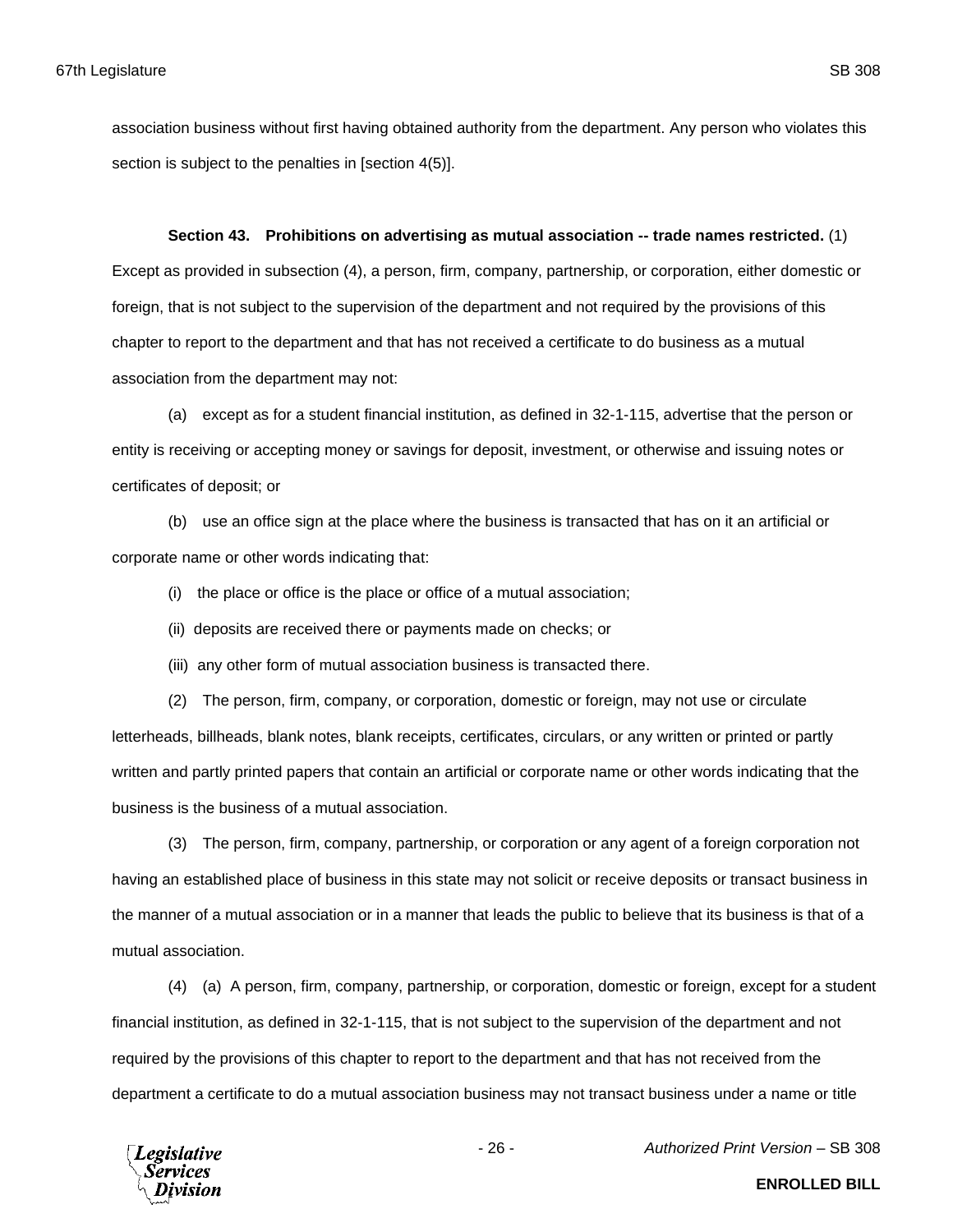(b) The department may grant a waiver to allow the use of a restricted word listed in subsection  $(4)(a)$ to a nonprofit organization if:

(i) the organization is not acting as a financial institution; and

(ii) the name used is not likely to mislead a reasonable individual into thinking that the organization is acting as a financial institution.

(5) A person, firm, company, partnership, or corporation, domestic or foreign, violating a provision of this section shall forfeit to the state \$500 a day for every day or part of a day during which the violation continues.

(6) Upon suit by the department, the court may issue an injunction restraining the person, firm, company, partnership, or corporation during pendency of the action and permanently from further using those words in violation of the provisions of this section or from further transacting business in a manner that leads the public to believe that its business is that of a mutual association and may enter any other order or decree as equity and justice require.

**Section 44. Penalty for transacting business without certificate.** (1) A person, firm, company, partnership, or corporation, domestic or foreign, advertising that the person or entity is receiving or accepting money or savings for deposit, investment, or otherwise and issuing notes or certificates of deposit for them or advertising that the person or entity is transacting the business of a mutual association or making use of an office sign at the place where the business is transacted, having on it an artificial or corporate name or other words indicating that the place or office is the place or office of a mutual association, or that deposits are received there or payments made on check or that interest is paid on deposits or that certificates of deposit, with or without interest, are being issued or that any other form of mutual association business is transacted, and a person, firm, company, partnership, or corporation, domestic or foreign, using or circulating any letterheads, billheads, blank notes, blank receipts, certificates, or circulars or any written or printed or partly written and partly printed paper whatever, having on it an artificial or corporate name or advertising that the



**ENROLLED BILL**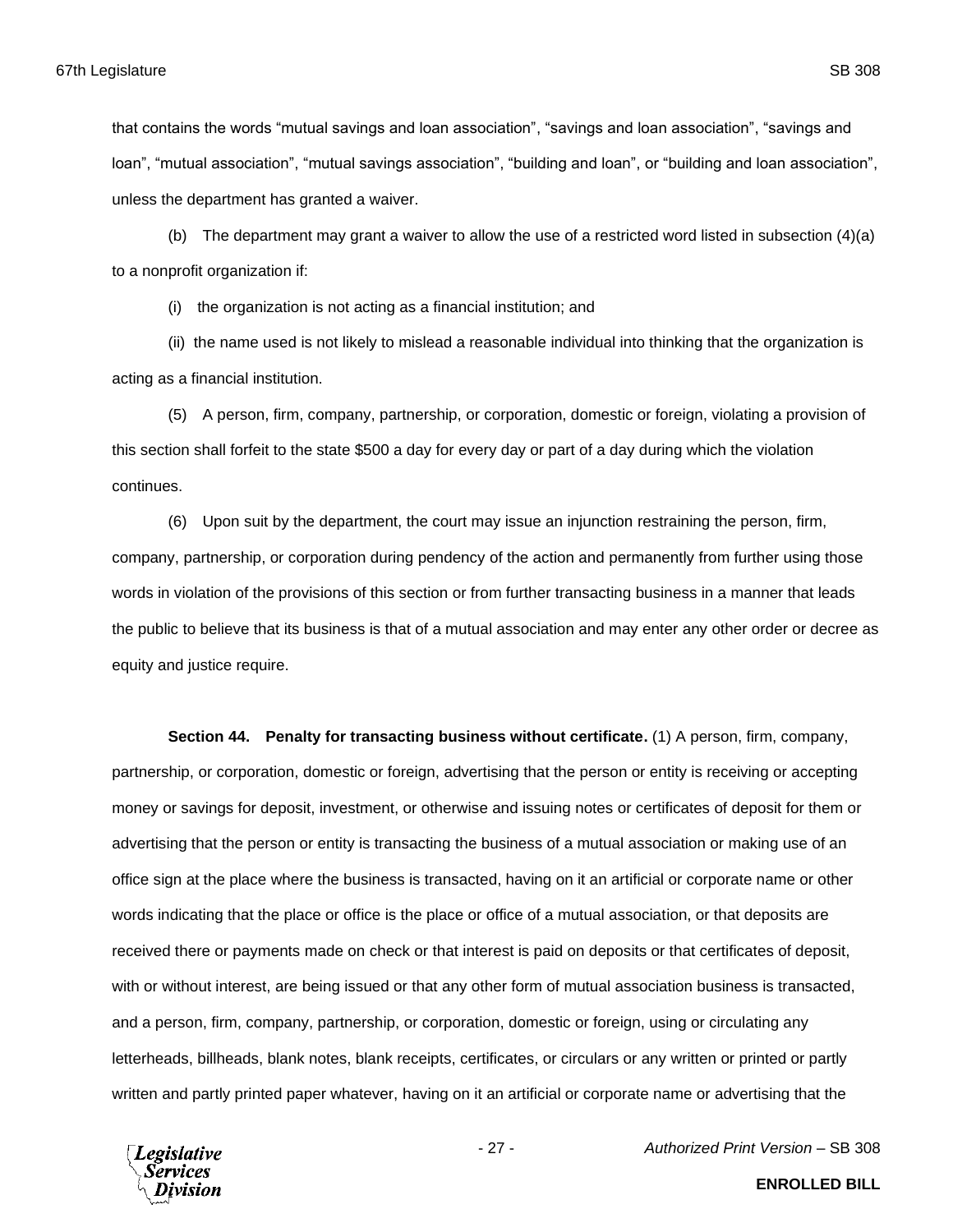(2) A person who violates any provision of this section is subject to the penalties set forth in [section 4(5)].

(3) Upon action brought by the department, the court may issue an injunction restraining a person, firm, company, partnership, or corporation from further violating any provision of this section and may enter a further order or decree as equality and justice require.

(4) A person, firm, company, partnership, or corporation doing any of the things or transacting any of the business defined in this section shall transact that business according to the provisions of [sections 1 through 135], and the department may examine the accounts, books, papers, cash, and credits of that person, firm, company, partnership, or corporation, domestic or foreign, in order to ascertain whether that person, firm, company, partnership, or corporation has violated or is violating any provisions of this section.

## **Section 45. Building and loan associations -- powers and duties.** (1) A mutual association may:

(a) act as fiscal agent for and receive deposits from the federal government, this state, or any agency or political subdivision of the federal government or this state;

(b) sue and be sued, complain, and defend in any court of law or equity;

- (c) have a corporate seal, affixed by imprint, facsimile, or otherwise;
- (d) appoint officers and agents as its business requires and allow them suitable compensation;

(e) adopt bylaws not inconsistent with the laws of Montana and the rules adopted under the laws of

# Montana;

(f) raise capital, which must be unlimited, by accepting payments on savings, demand, or other accounts, as are authorized by statute and rule, and the holders of the accounts or other accounts must, to the extent as may be provided by such rules and regulations, be members of the association and must have the voting rights and other rights as are provided;

(g) issue notes, bonds, debentures or other obligations, or securities, provided by or under any provision of state statute as from time to time is in effect;



- 28 - *Authorized Print Version* – SB 308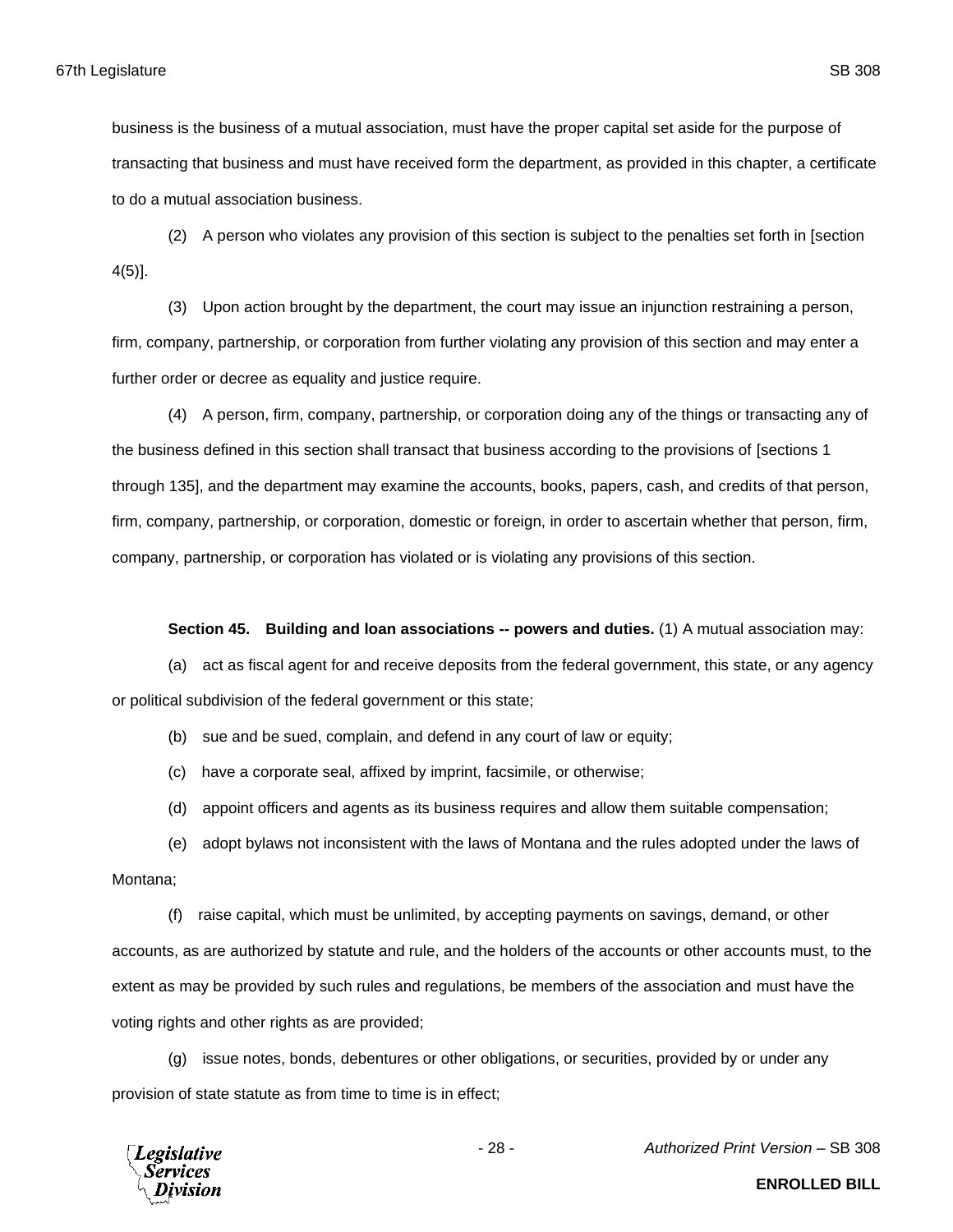(h) provide for redemption of insured accounts;

(i) borrow money without limitation and pledge and otherwise encumber any of its assets to secure its

debts;

(j) lend and otherwise invest its funds as authorized by statute and rules;

(k) wind up and dissolve, merge, consolidate, convert, or reorganize;

(l) purchase, hold, and convey real estate and personal property consistent with its objectives, purposes, and powers;

(m) mortgage or lease any real estate and personal property and take the property by gift, devise, or bequest; and

(n) exercise all powers conferred by law.

(2) In addition to the powers listed in subsection (1), the mutual association may have power to do all things reasonably incident to the accomplishment of its express objects and the performance of its express powers.

**Section 46. Extent that assets may be pledged.** No mutual association, mutual association employee, or mutual association officer, except as otherwise authorized by law, may pledge or hypothecate as collateral security for money borrowed its assets in a ratio exceeding 1 1/2 times the amount borrowed, except as otherwise authorized in writing by the department.

**Section 47. Issuance of capital certificates.** A mutual association may issue mutual capital certificates as allowed by federal law.

**Section 48. No certificate of deposit to be issued for borrowed money.** A mutual association may not issue its certificate of deposit for the purpose of borrowing money or make partial payments on any certificate of deposit.

**Section 49. Investments of financial institutions.** (1) Notwithstanding other provisions of the law, it is lawful for a mutual association operating under the laws of this state to invest the funds or money in its



- 29 - *Authorized Print Version* – SB 308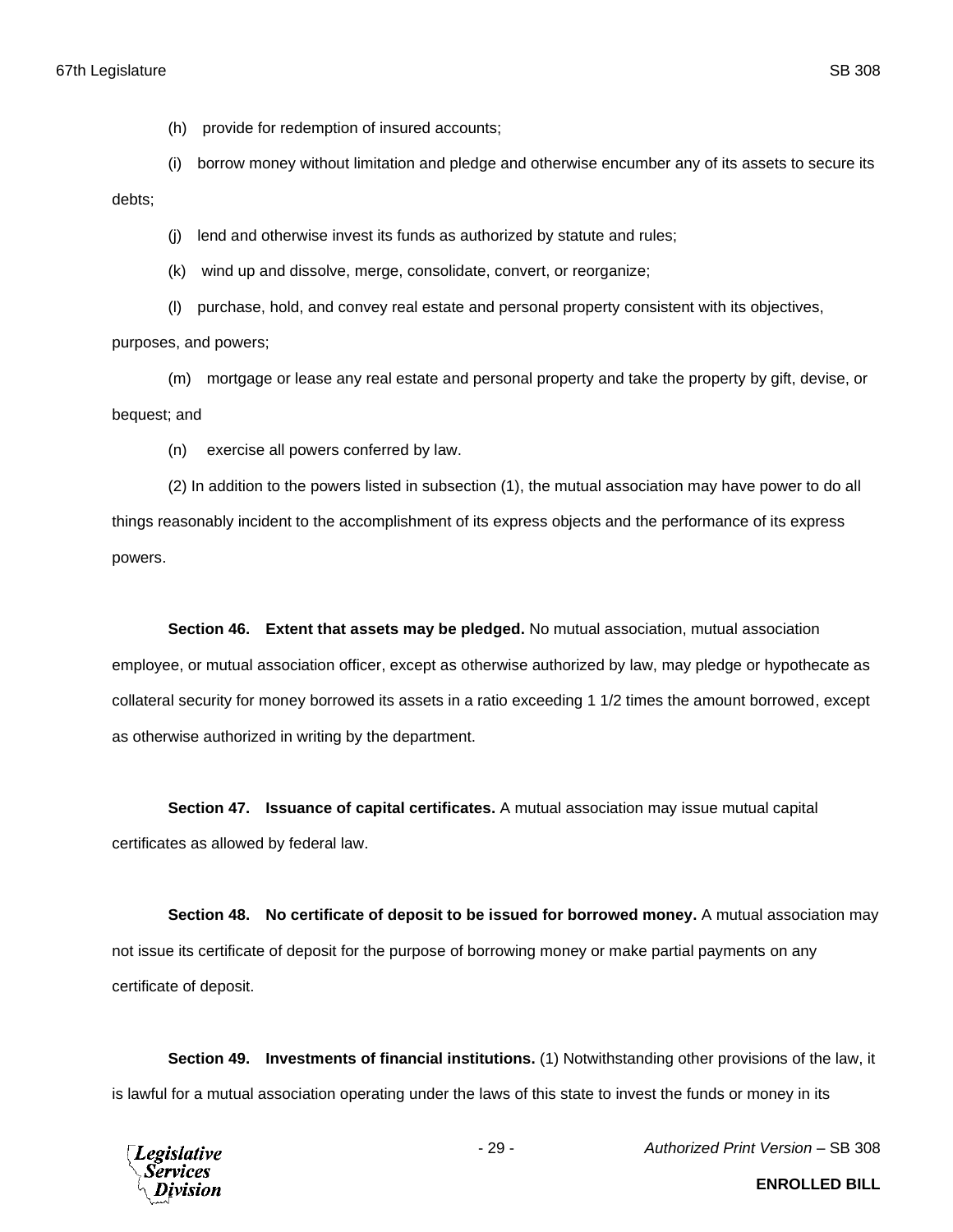custody or possession, eligible for investment, in:

(a) debentures issued by the federal housing administrator and in obligations of national mortgage associations; and

(b) United States government obligations, either directly or in the form of securities of or other interests in an open-end or closed-end management type investment company or investment trust registered under the Investment Company Act of 1940, 15 U.S.C. 80a-1 through 80a-64, as amended, if:

(i) the portfolio of the investment company or investment trust is limited to United States government obligations and repurchase agreements fully collateralized by United States government obligations; and

(ii) the investment company or investment trust takes delivery of the collateral for any repurchase agreement, either directly or through an authorized custodian.

(2) The department shall publish a list of the permissible type of investments in United States government obligations as provided in subsection (1).

**Section 50. Insurance activities -- exemption -- rulemaking.** (1) A mutual association may:

(a) except for title insurance, sell insurance of all types, including annuities, credit life insurance, and disability insurance; and

(b) act as an insurance producer, adjuster, consultant, or administrator as defined in Title 33, chapter 17.

(2) A mutual association that engages in insurance activities authorized in subsection (1) is subject to the provisions of Title 33.

(3) A mutual association may, upon application to and approval by the department pursuant to [section 35], offer debt cancellation and suspension programs. Debt cancellation or suspension programs offered pursuant to this subsection are not insurance products subject to the provisions of Title 33. The department shall adopt rules to implement this subsection that must be substantially equivalent to or more stringent than federal laws, regulations, and regulatory guidelines that are applicable to debt cancellation or suspension programs offered by federal savings associations.

## **Section 51. Authority of state mutual associations to make real estate loans -- borrower**

**Legislative** Services

- 30 - *Authorized Print Version* – SB 308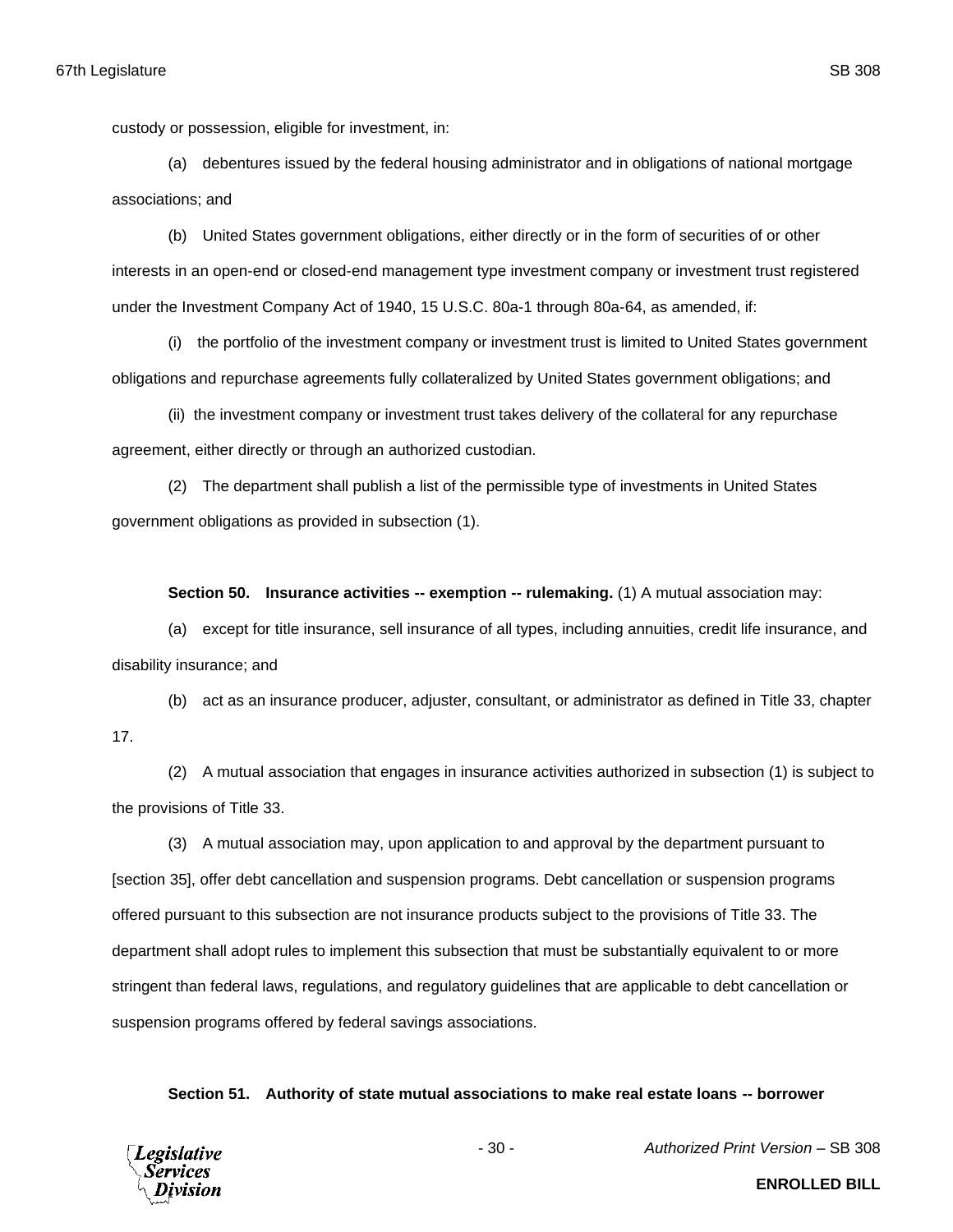**insurance requirements.** (1) A state mutual association has the same authority to make loans on real estate that is given by acts of congress or the federal reserve system to federal savings associations.

(2) A mutual association that is subject to this section may not require a borrower, as a condition of obtaining or maintaining a loan secured by real property, to provide insurance on improvements to real property in an amount that exceeds the reasonable replacement value of the improvements.

**Section 52. Investment in certain securities -- rulemaking.** (1) A mutual association may purchase, sell, underwrite, and hold investment securities that are obligations in the form of bonds, notes, or debentures, as provided in rules adopted by the department. In addition, unless limited by the department by rule, a mutual association may purchase, sell, underwrite, and hold those investment securities that are derivative transactions that federal savings associations are expressly authorized to purchase, sell, underwrite, and hold. A mutual association may hold without limit investment securities that are general obligations of the United States, obligations that are guaranteed fully as to principal and interest by the United States, or general obligations of any state.

(2) The department may adopt rules to implement this section.

# **Section 53. Mutual associations authorized to obtain insurance and make loans when**

**approved by federal housing administrator**. Notwithstanding any other provisions of the law of this state restricting the amount of any loan in relation to the value of the real estate or restricting the term of any such loan or restricting the rate of such loan, it is lawful for any mutual association that has been approved as a mortgagee by the federal housing administrator to obtain insurance and to make loans secured by real estate as the federal housing administrator insures or makes a commitment to insure.

**Section 54. Federal housing securities eligible collateral.** If collateral must or may be furnished by any state mutual association as security for the deposit of any funds and the collateral must or may be deposited with any official of the state pursuant to state law, mortgages insured and debentures issued by the federal housing administrator are considered eligible collateral for these purposes.



- 31 - *Authorized Print Version* – SB 308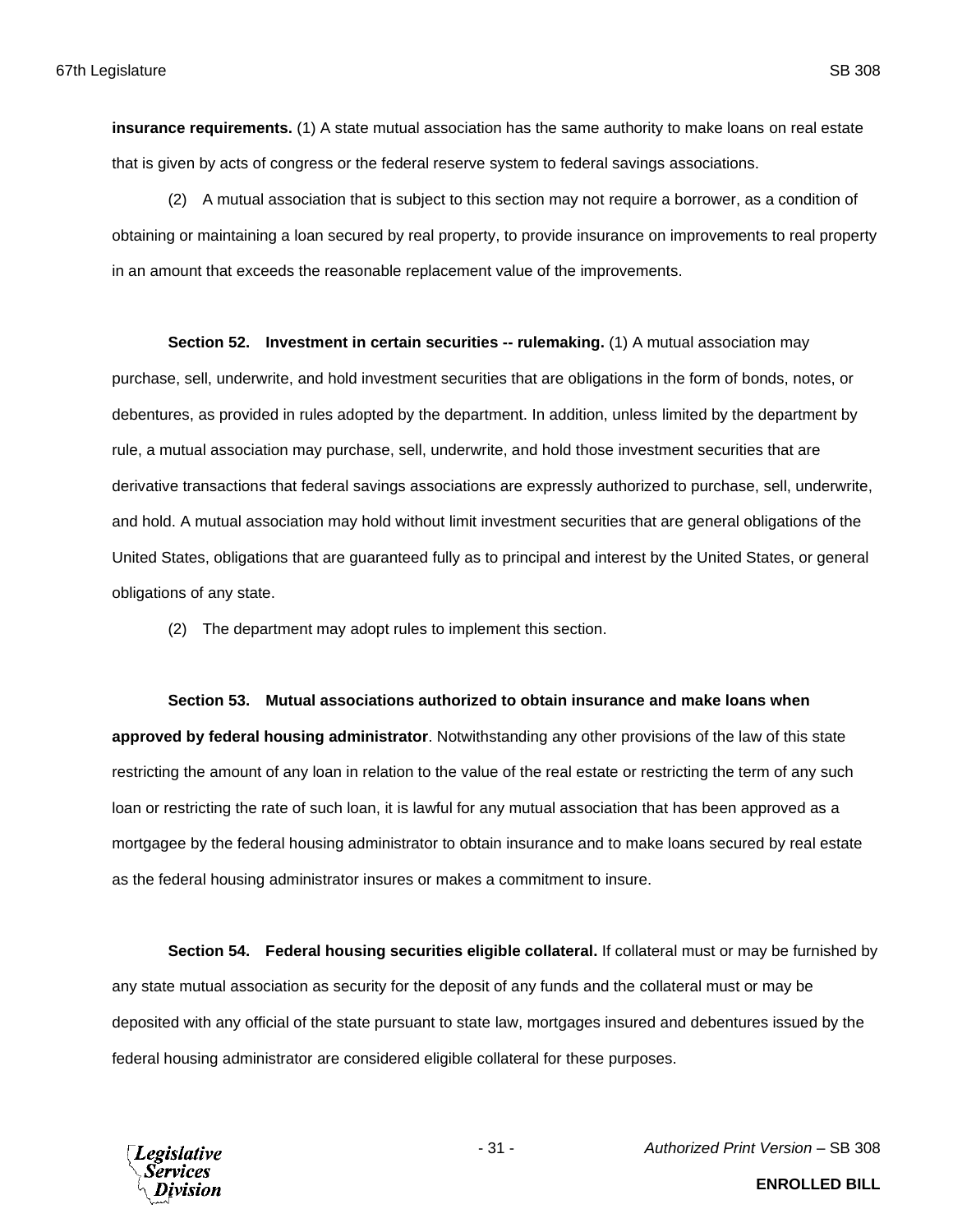**Section 55. Acceptance and issuance of drafts -- rulemaking.** (1) A mutual association organized and existing under state law may accept for payment at a future date drafts drawn on it by its customers authorizing the holders of the drafts to draw drafts on it or its correspondents at sight or on time of the total amount of drafts accepted for any one person, firm, or corporation that does not at any one time exceed 20% of the capital of the accepting or issuing financial institution.

(2) The department may adopt rules to implement this section.

### **Section 56. Mutual association's responsibility to provide notice when funds become available**

**for withdrawal.** (1) A mutual association shall provide clear and conspicuous written notice of the time periods and exceptions to the periods concerning when funds become available for withdrawal as of right on deposit by check or similar instrument in the customer's deposit account. The notice must state the cutoff hour, if any, fixed by the mutual association after which an item is treated as being received at the opening of the next business day.

(2) This notice must be:

(a) provided to a potential customer prior to opening a deposit account; and

(b) posted in a conspicuous manner at each financial institution, automated teller machine location, and other device that accepts deposits.

(3) A deposit slip, envelope, or any other printed form furnished by the mutual association for use in connection with deposits must contain the following notice, printed in a conspicuous manner: "Your deposit may not be available for immediate withdrawal. Consult posted notices for further information."

**Section 57. Certified checks.** (1) Whenever a check drawn on a mutual association is certified by any officer or employee of the mutual association, the amount of the check must be immediately charged against the account of the person, firm, or corporation drawing the check.

(2) It is unlawful for an officer or employee of a mutual association to certify a check drawn on the mutual association, unless at the time the check is certified the person, firm, or corporation drawing the check has on deposit with the mutual association an amount of money subject to the payment of the check equal to the amount specified in the check.

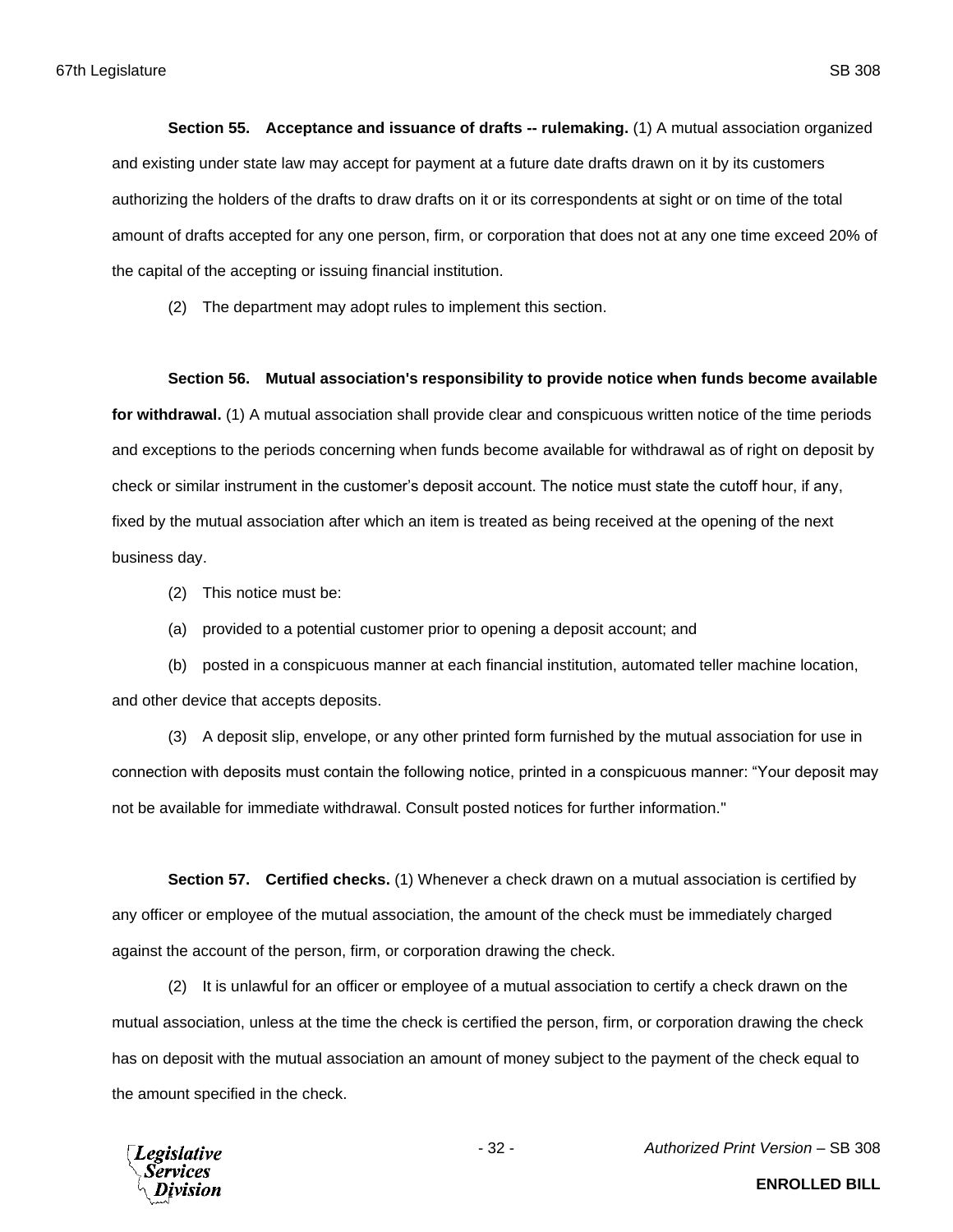(3) An officer or employee who willfully violates the provisions of this section, reports to any device, or receives any fictitious obligation, directly or indirectly, in order to evade the provisions of this section is subject to the penalties set forth in [section 4(5)].

**Section 58. Deposit in name of minor.** Whenever a deposit is made in a mutual association by or in the name of a minor, the deposit must be held for the exclusive right and benefit of the minor and free from the control or lien of all other persons, except creditors, and must be paid, with any interest due, to the person in whose name the deposit was made. The receipt of the minor is a sufficient release or discharge for the deposit to the mutual association.

**Section 59. Demand or time deposits.** Demand deposits, within the meaning of this chapter, comprise all deposits payable within 7 days and all savings accounts and certificates of deposit that are subject to not less than 7 days' notice before payment.

**Section 60. Safe deposit department.** A mutual association may conduct a safe deposit department. The liability of any mutual association for the safekeeping and protection of the contents of safety deposit boxes is determined by the contract endorsed on the receipt delivered to the renter of a box at the time of the rental. However, the obligation of the mutual association is limited to the exercise of ordinary diligence and care to protect the contents of the box from loss or damage by fire, theft, or other causes.

**Section 61. Giving security for deposit prohibited -- exceptions.** (1) It is unlawful for a mutual association to pledge, mortgage, or hypothecate to a depositor any of its real or personal property as security for a deposit, and any pledge, mortgage, or hypothecation made in violation of this section is unenforceable.

(2) This section does not apply to deposits of the money of the United States, public funds deposited in accordance with the provision of a depository act of this state or the United States, or bankruptcy estate funds or deposits, including deposits of receivers or trustees in bankruptcy, deposited under the discretion and supervision of a court of record of Montana or of the United States.



- 33 - *Authorized Print Version* – SB 308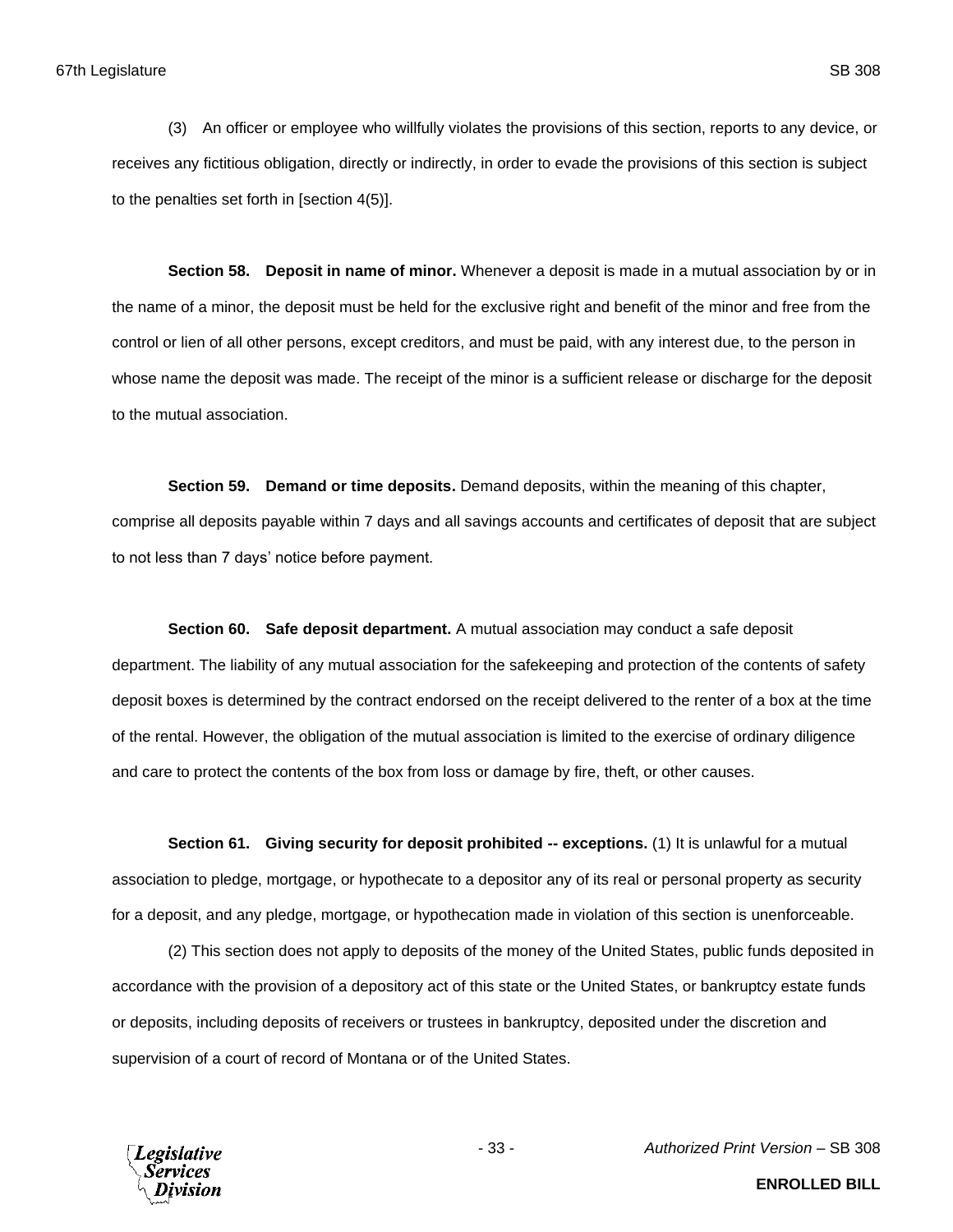**Section 62. Payments to foreign administrator.** A mutual association doing business in this state may pay any money remaining to the credit of a deceased depositor or deliver any personal property in its possession belonging to the deceased depositor to an administrator or executor of the depositor duly appointed and qualified in another state, provided that no demand has been previously made by an administrator or executor appointed in any county of this state and the payment discharges the mutual association to make the same from its liability on account of the deposit.

**Section 63. Calculation of profits.** Interest or commissions unpaid, although due or accrued, on debts owing to any mutual association may not be included in calculation of its profits, unless the mutual association keeps its books on a complete accrual basis. A mutual association that keeps it books on a complete accrual basis shall show on its books accrued interest receivable on notes, bonds, and other investments, unless the accrued interest is past due, and shall carry on its books accrued interest, taxes, and expenses payable.

**Section 64. Past-due and doubtful paper.** A savings association carrying any bad debt or a debt of doubtful value as an asset shall, upon the request or demand of the department, collect the debt, put in in good bankable condition, or charge it out of its books.

**Section 65. Reserve requirements.** (1) A mutual association shall maintain at all times a reserve of that percentage of its deposit liabilities as required by the appropriate federal regulator.

(2) The department may establish reserve requirements if the federal regulator discontinues reserve requirements.

(3) A mutual association whose reserve drops below the legal requirements shall report the matter to the department immediately and as often as the department asks for a report.

(4) When the reserve of a mutual association falls below the legal requirements, the mutual association may not increase its loans or discounts except by discounting or purchasing bill of exchange payable at sight or on demand, and the department shall notify a mutual association whose reserve is below the amount required to make good the reserve.



- 34 - *Authorized Print Version* – SB 308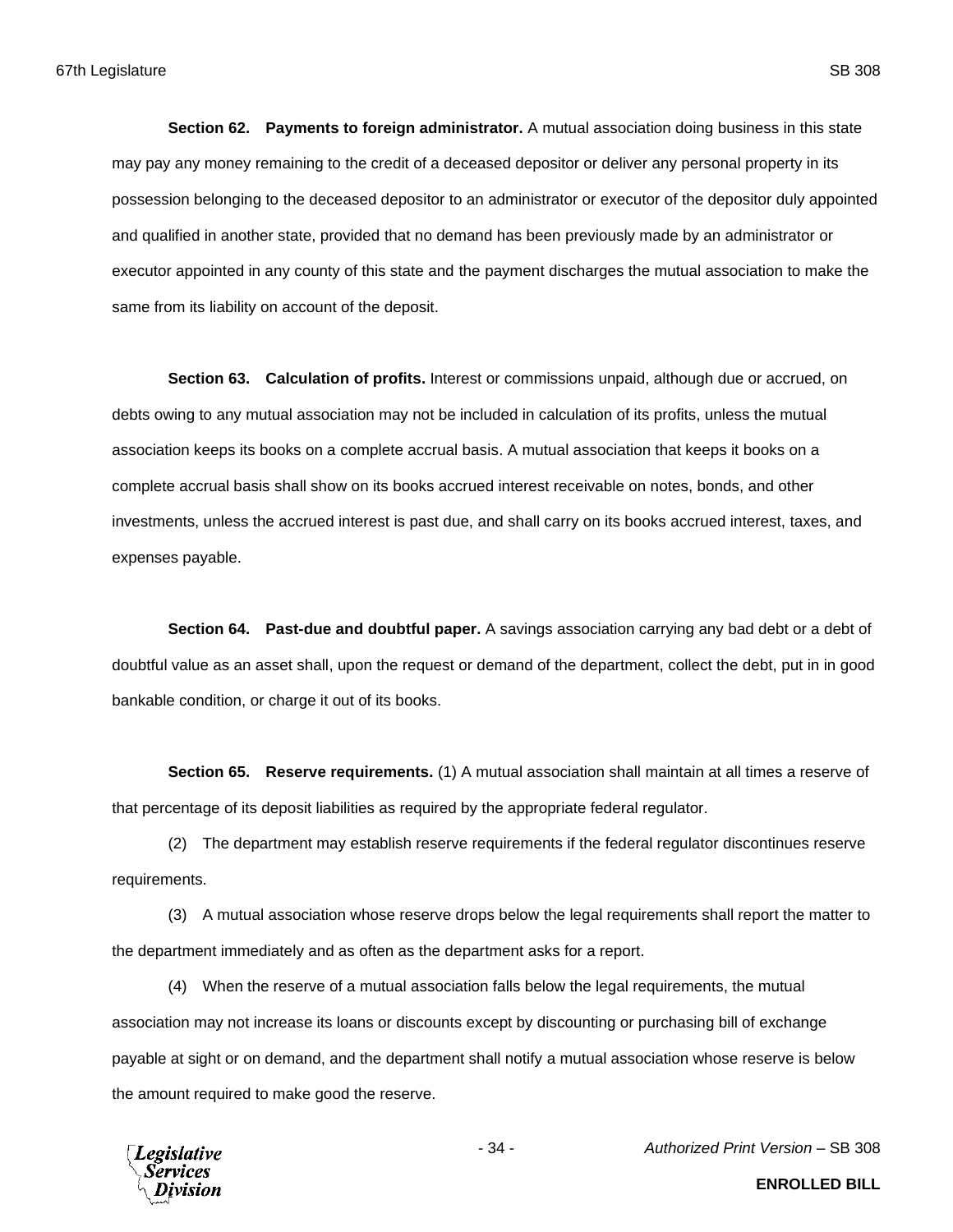(5) In arriving at deposit liabilities with regard to mutual association deposits, the net balance of amounts due to and from other financial institutions must be used as the basis for ascertaining the deposit liability to mutual associations against which reserves are carried.

**Section 66. Limitations on loans -- rulemaking.** (1) The total loans or extensions of credit to a person, partnership, or corporation by a mutual association, including loans to a partnership and to the members of the partnership, may not exceed 15% of the mutual association's capital, plus an additional 10% of the mutual association's capital, if the amount that exceeds the mutual association's 15% general limit is fully secured by readily marketable collateral, as defined in 12 C.F.R. 32.2(v). To qualify for the additional 10% limit, the mutual association must perfect a security interest in the collateral under applicable law and the collateral must have a current market value at all times of at least 100% of the amount of the loan or extension of credit that exceeds the mutual association's 15% general limit.

(2) To the extent specified in regulations of the office of the comptroller of the currency, a mutual association may invest in, sell, or otherwise deal in the following loans and other investments without percentage of assets limitation:

(a) account loans -- loans on the security of its savings accounts and loans specifically related to transaction accounts;

(b) residential real property loans -- loans on the security of liens on residential real property;

(c) United States government securities -- investments in obligations of, or fully guaranteed as to principal interest by, the United States;

(d) federal home loan bank and federal national mortgage -- investments in the stock or bonds of a federal home loan bank or in the stock of the federal national mortgage association;

(e) federal home loan mortgage corporation instruments -- investments in mortgages, obligations, or other securities that are or have been sold by the federal home loan mortgage corporation pursuant to section 305 or 306 of the federal home loan mortgage corporation act; and

(f) other government securities -- investments in obligations, participations, securities, or other instruments issued by or fully guaranteed as to principal and interest by the federal national mortgage association, the student loan marketing association, the government national mortgage association, or any



- 35 - *Authorized Print Version* – SB 308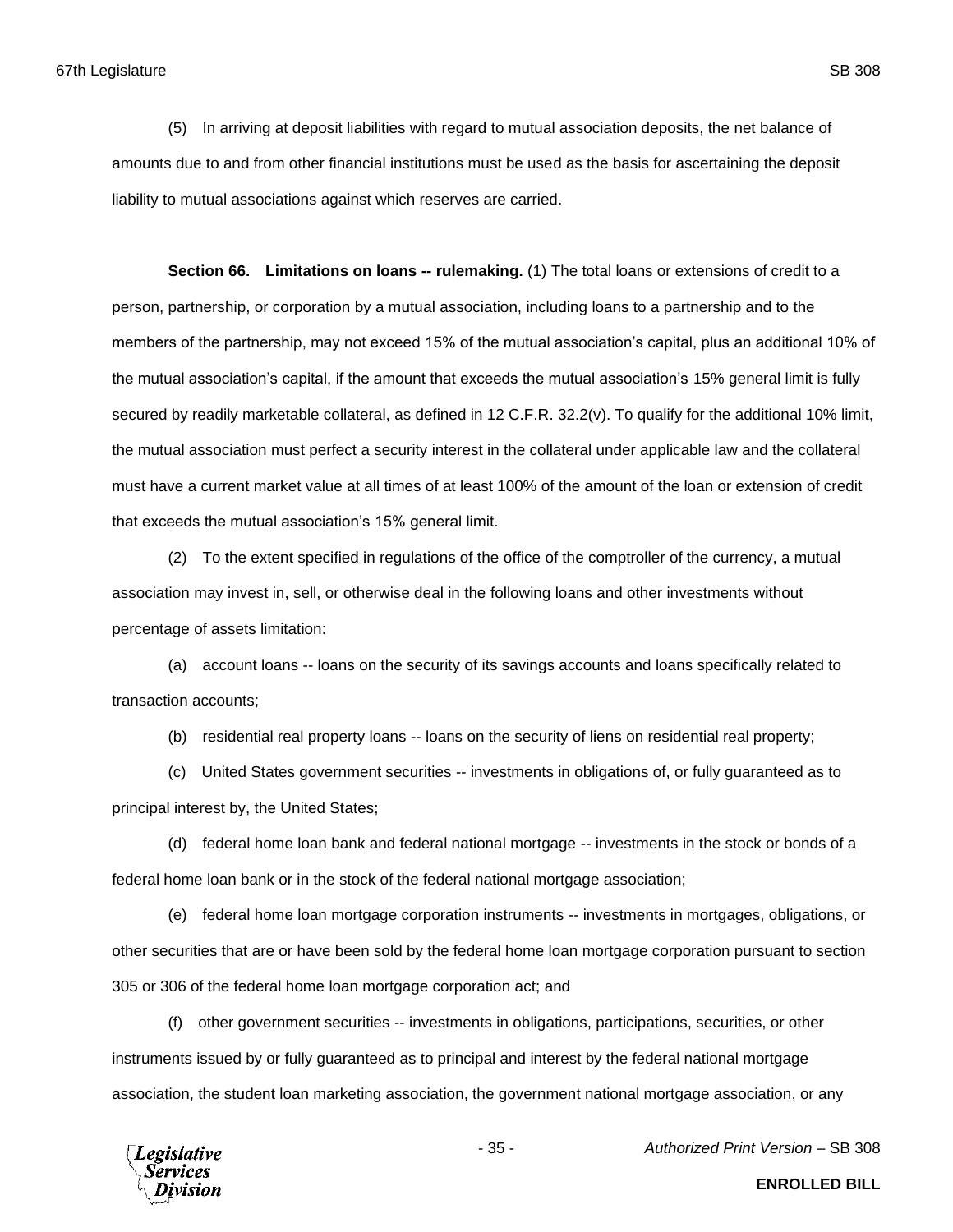agency of the United States. A savings association may issue and sell securities that are guaranteed pursuant to section 306(g) of the National Housing Act.

(3) The commissioner may adopt rules to implement this section.

**Section 67. Bonding of employees.** (1) The board of directors of a mutual association shall require bonding for all officers and employees of the mutual association whose duty includes the handling of money, notes, bonds, credits, and cash items and whose duties include bookkeeping or the making of entries in relation to the business of the mutual association and its customers.

(2) The board of directors shall, by order entered on the minute books of the board, designate the officers and employees to be bonded and the amount of bonds to be given. Action related to the personnel, the amount of bonds, and the surety company or sureties is subject to approval by the department, and the bonds must be in a form provided or approved by the department.

(3) The bonds must be approved by the president of the mutual association, and the president's or executive officer's action must be reported to the board of directors.

(4) All bonds required by this section must be kept in the custody of the mutual association subject to inspection by examiners from the department. However, as far as possible, they may not be placed in the custody of the officer or employee for whom the bond is given.

**Section 68. Persons previously convicted -- rulemaking.** (1) Unless the commissioner provides written consent:

(a) a person who has been convicted of a criminal offense involving dishonesty or a breach of trust or money laundering or who has agreed to enter into a pretrial diversion or similar program in connection with a prosecution for such an offense may not:

(i) become or continue as an institution-affiliated party with respect to any mutual association;

(ii) own or control, directly or indirectly, any mutual association; or

(iii) otherwise participate, directly or indirectly, in the conduct of the affairs of any mutual association;

and

(b) a mutual association may not permit any person referred to in subsection (1)(a) to engage in any



- 36 - *Authorized Print Version* – SB 308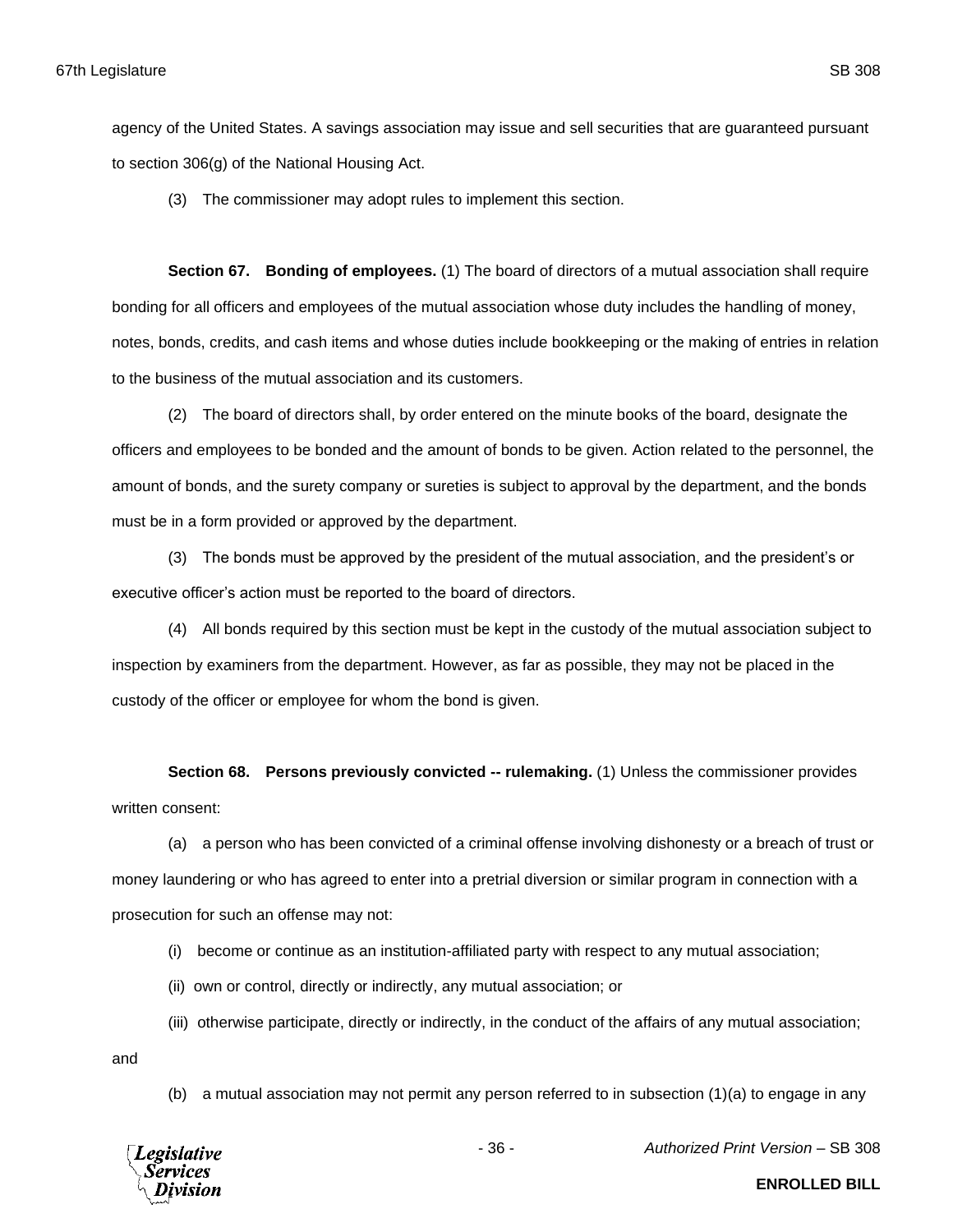conduct or continue any relationship prohibited under subsection (1)(a).

- (2) A person who knowingly violates subsection (1)(a) is subject to the penalties in [section 4(5)].
- (3) The commissioner may adopt rules to implement this section.

**Section 69. Sale of securities by officer to mutual association.** (1) A director, officer, or employee of a mutual association may not, directly or indirectly, for the person's account, for the person, or as the partner or agent of others sell or transfer or cause to be sold or transferred to the mutual association of which the person is a director or officer any note or bond secured by any mortgage or trust deed on real estate or any contract arising from the sale of real estate, in which the director, officer, or employee is personally or financially interested, without a vote of the majority of the board of the mutual association, duly noted on the minutes of the meeting at which the transaction is decided on. The minutes must be signed by a majority of the board.

(2) Any director, officer, or employee of any mutual association who knowingly violates or consents to the violation of this provision is subject to the penalties in [section 4(5)].

**Section 70. Real estate that mutual associations may purchase, hold, or convey.** (1) A mutual association organized under the provisions of this chapter may purchase, hold, or convey real estate that:

(a) is for its accommodation in the transaction of its business, but the mutual association may not invest an amount exceeding 100% of its paid-up capital in the lot and building in which the business of the company is or is projected to be carried on, furniture, equipment and fixtures, vaults and safety vaults, and boxes necessary or proper to carry on its mutual association business if property held for future use as a mutual association office site is held pursuant to a detailed written business plan formally adopted by the directors of the mutual association;

(b) is mortgaged to in good faith by way of security for loans previously made or money due to the mutual association;

(c) is conveyed to the mutual association in satisfaction of debts previously contracted in the course of its business; or

- (d) it purchases at sales under judgments, decrees, or mortgages held by the mutual association.
- (2) The detailed written business plan required by subsection (1)(a) must include information outlining



- 37 - *Authorized Print Version* – SB 308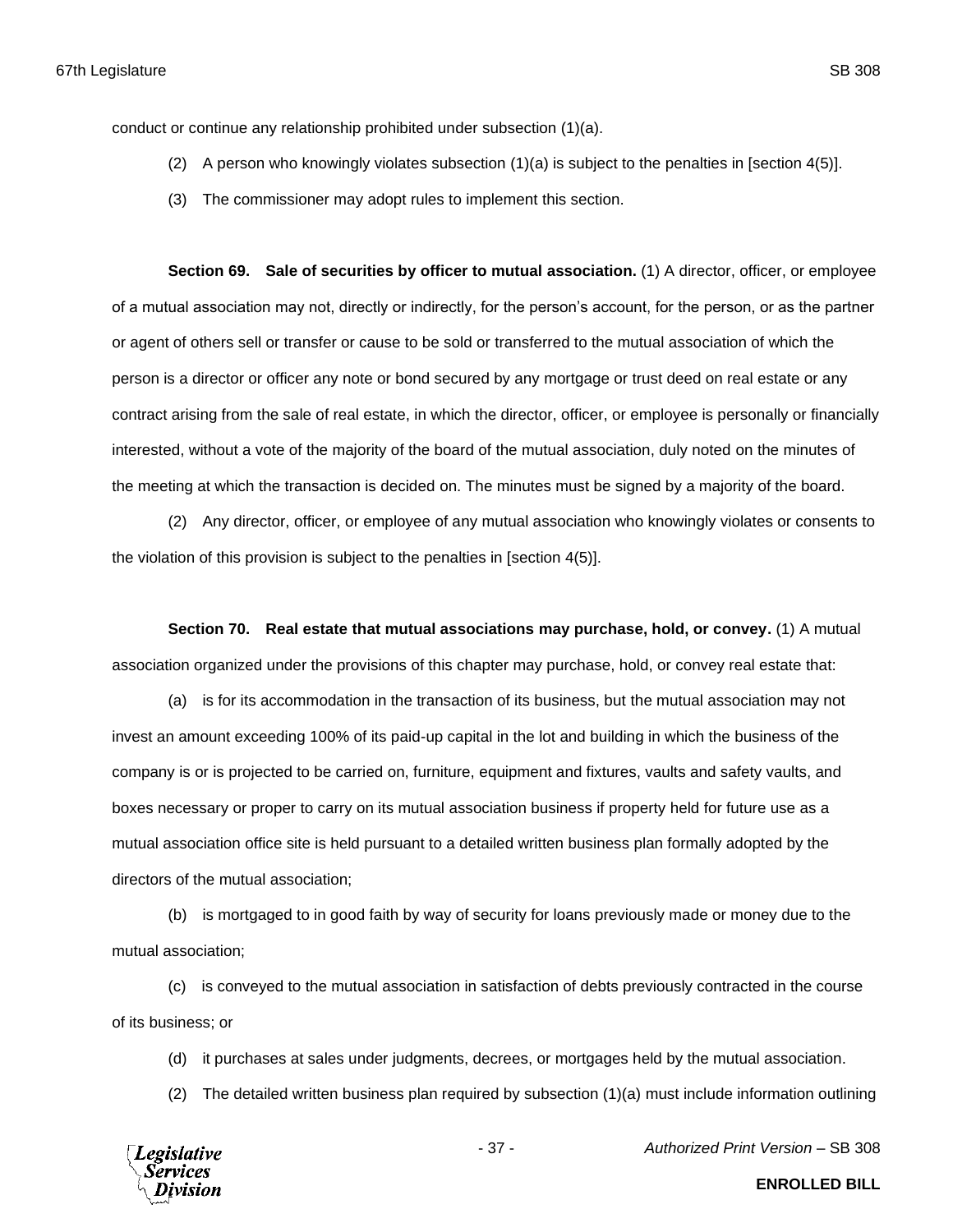the manner in which the acquired real estate will be developed for future use as a mutual association office site, including but not limited to the costs of projected construction, furniture, and equipment and fixtures.

**Section 71. Purchase of obligation of mutual association by officer.** A director, officer, agent, or other employee of a mutual association may not, directly or indirectly for the person's own benefit, purchase, sell, or be interested in the purchase or sale of any obligation of the mutual association or of any assets of the mutual association for a sum less than the amount that appears on the face of the obligation or obligations purchased or sold. A person violating the provisions of this section shall, in addition to the general penalties of this chapter, forfeit to the state twice the nominal amount or face value of the obligations or assets purchased or sold.

**Section 72. Fraud by director, officer, agent, or employee.** A director, executive officer, agent, or employee of a mutual association is guilty of a felony if that person:

(1) knowingly receives or takes possession of any mutual association property, except in payment for a just demand, and with intent to defraud:

(a) fails to make or fails to cause or direct to be made a full and true entry of the receipt or possession in its books and account; or

(b) concurs in failing to make any material entry in its books and account;

(2) knowingly concurs in making or publishing any written report, exhibit, or statement of its affairs or pecuniary condition containing any material statement that is false; or

(3) having the custody of control of its books, willfully refuses or neglects to make a proper entry in the books of that mutual association as required by law, to exhibit the books, or to allow the books to be inspected and extracts to be taken from them by the department.

**Section 73. Removal of directors, officers, or employees -- hearing.** (1) A director, officer, or employee of a mutual association who is found by the department, after examination, to be negligent, dishonest, reckless, or incompetent or to have violated [section 32, 72, 75, or 76] must be removed from office by the board of directors of the mutual association on the written order of the department. If the directors



- 38 - *Authorized Print Version* – SB 308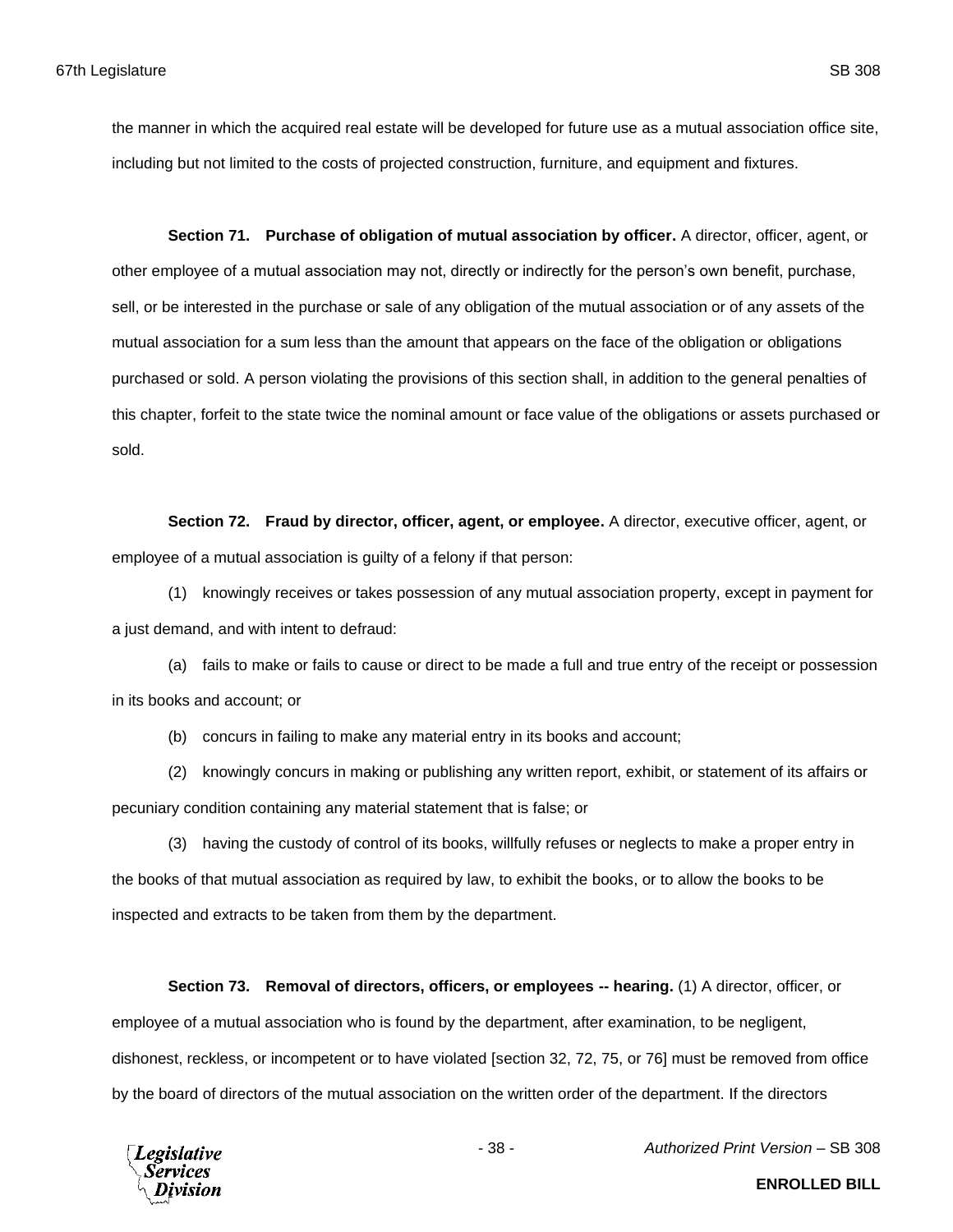neglect or refuse to remove the director, officer, or employee and any losses accrue to the mutual association by reason of the negligence, dishonesty, recklessness, or incompetency of the director, officer, or employee, the written order of the department is conclusive evidence of the negligence of the failure of the directors to act as provided in this section in any action brought against the board of directors by a depositor or creditor for recovery of losses.

(2) If the board of directors refuses to remove the director, officer, or employee in response to an order of the department, the board of directors may file a request for hearing pursuant to the Montana Administrative Procedure Act.

**Section 74. Penalty for unlawful hypothecation of property received.** An officer or employee of a mutual association doing business in this state who, except in the manner authorized by law or the contract of the parties, pledges or in any way alienates any notes, stocks, bonds, mortgages, securities, or any other property coming into the officer's or employee's hands or into the possession of the mutual association as collateral, for safekeeping or in any other manner, and to which the mutual association has not acquitted full title, is guilty of theft and upon conviction must be punished as for other felonies.

**Section 75. Concealing actions from directors.** An officer or employee of a mutual association who intentionally conceals from the directors of the association, or from a committee of the mutual association when the directors have delegated authority, any discount or loan made by the corporation or from its assets between the regular meetings of its board of directors or committee, the purchase of any security, the sale of any of its securities, or any guarantee, repurchase agreement, or any other agreement through which the corporation is obligated, during the same period, is subject to the penalties set forth in [section 4(5)].

**Section 76. Theft of funds by directors, officers, or employees.** A director, officer, or employee of a mutual association who fraudulently appropriates or abstracts or misapplies any of the money, funds, credits, or property of the mutual association when owned by it or held in trust or who issues or puts forth any certificate of deposit, draws any order or bill of exchange, makes any acceptance, assigns any note, bond, draft, bill of exchange, mortgage, judgment, or decree with intent to injure or defraud the mutual association or any person



- 39 - *Authorized Print Version* – SB 308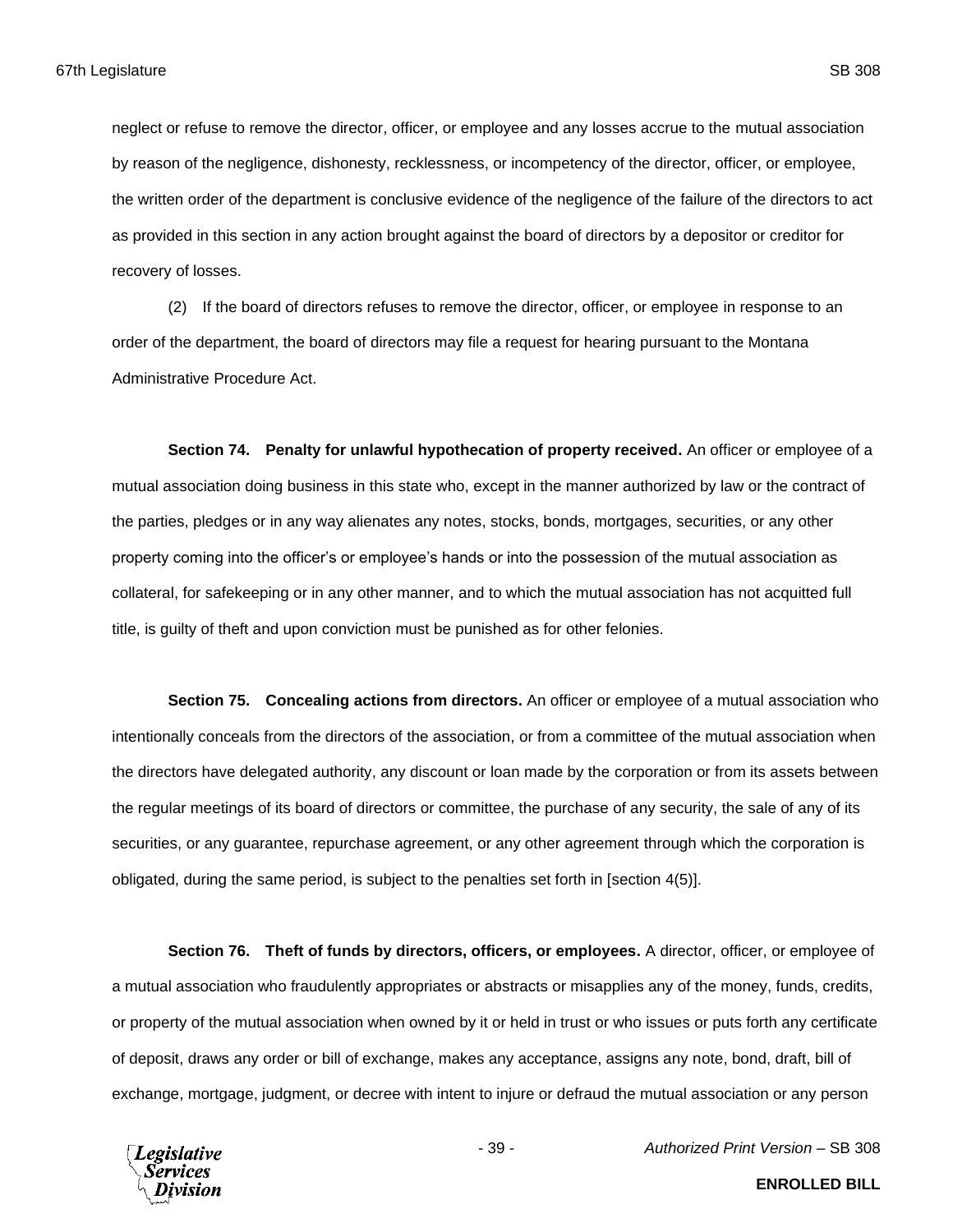or corporation or to deceive any officer of the mutual association, or any other person, or anyone appointed to examine the affairs of the mutual association or any other person who with like intent aids or abets any director, officer, or employee in the violation of this section is guilty of theft and upon conviction shall be imprisoned in the state prison for a period not to exceed 20 years or be fined an amount not to exceed \$50,000, or both.

**Section 77. False statement to obtain loan.** A person who makes a statement, knowing it to be false, for the purpose of obtaining for that person or for any other person, firm, corporation, or association a loan of money from a mutual association or for the purpose of gaining an extension of time for the payment of any debt due the mutual association shall be punished by a fine of not more than \$1,000 or by imprisonment in the county jail for not more than 1 year, or both.

**Section 78. Mutual association holidays.** In addition to emergency closings authorized by [sections 111 through 115], a mutual association in the state may remain closed and refrain from doing business on those legal holidays designated in 1-1-216.

**Section 79. Transaction on holiday.** No law of this state may affect the validity of, or render void or voidable, the payment, certification, or acceptance of a check or other negotiable instrument or any other transaction by a mutual association in this state because it was done or performed during any time other than regular banking hours or on a legal holiday. A mutual association in this state, which by law or custom is entitled to close at 12 noon on any Saturday or for the whole or part of any legal holiday, may not be compelled to remain open for transaction of business or to perform any of the acts or transactions in this section on any Saturday after 12 noon or any legal holiday except at its option.

**Section 80. Closing on Saturdays authorized -- Saturday treated as holiday.** A mutual association and a federal savings association incorporated or organized under the laws of the United States or a federal reserve bank may, at its election, remain closed and refrain from the transaction of business on Saturdays. Any Saturday on which a mutual association remains closed is, with respect to the mutual association, a holiday and not a business day. Any act authorized, required, or permitted to be performed on a



- 40 - *Authorized Print Version* – SB 308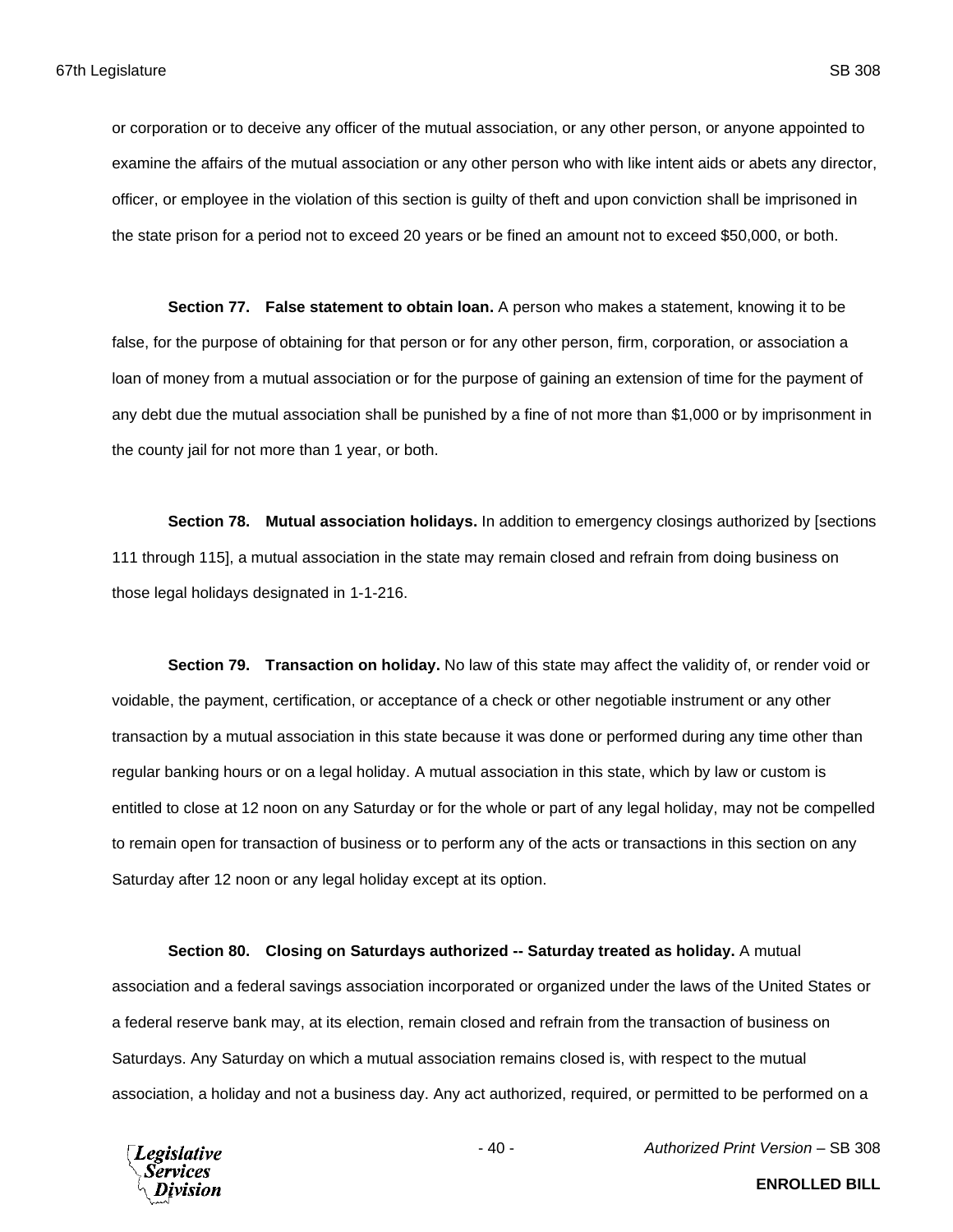Saturday at or by or with respect to a mutual association, including any federal savings association or federal reserve bank, may be performed on the next succeeding business days, and no liability or loss of any rights of any kind will result from such closing on Saturday or from the nonopening of any mutual association for the transaction of business on any Saturday under the authority of [sections 80 through 82].

**Section 81. Mutual association hours and business days.** A mutual association may provide for its business hours or business days by giving reasonable notice to the public and providing a copy of the notice to the department.

**Section 82. Interest payable at mutual association on Saturday -- how paid.** When, by the terms of any note or obligation, interest is payable to a mutual association on any Saturday on which a mutual association is closed pursuant to the authority of [sections 80 through 82], interest payable to the mutual association on that Saturday may be paid in the amount due on that Saturday on the next succeeding business day with the same effect as if paid to the mutual association on Saturday.

**Section 83. Destruction of records -- rulemaking.** (1) Mutual associations are required to preserve or keep their records of customer accounts for at least 8 years after January 1 of the year following the time that the records are made. However, records showing unpaid balances in favor of depositors of a mutual association may not be destroyed. Liability may not accrue against a mutual association destroying any records, except records for which destruction is forbidden by this section, after the expiration of the time provided in this section.

(2) The department shall adopt rules providing for retention schedules for mutual association records other than those records listed in subsection (1).

**Section 84. Definitions -- reproductions of mutual association records -- admissibility in evidence -- cost recovery.** (1) For the purposes of this section, the following definitions apply:

(a) "Electronic storage" or "electronically stored" means the recording, storage, retention, maintenance, and reproduction of documents using microfiche, data processing, computers, or other electronic



- 41 - *Authorized Print Version* – SB 308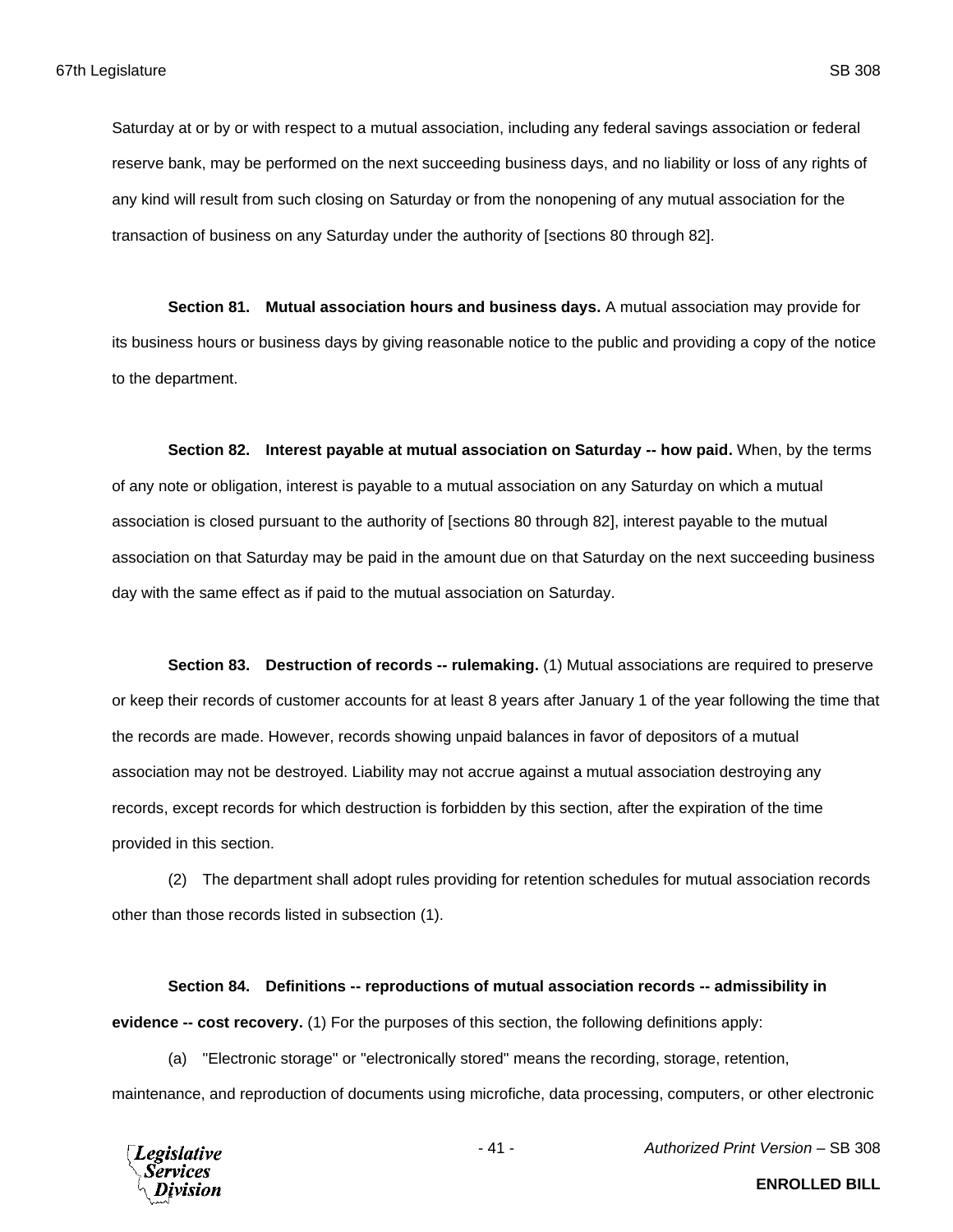process that correctly and legibly stores and reproduces documents.

(b) "Mutual association records" includes any document, paper, letter, book, map, photograph, sound or video recording, magnetic tape, electronic storage medium, or other information-recording medium used in a mutual association's normal course of business.

(2) (a) A photographic, photostatic, miniature photographic copy, or reproduction of any kind, including electronic or computer-generated data that has been electronically stored and is capable of being converted into written form, must be considered an original record for all purposes and must be treated as an original record in all courts and administrative agencies for the purposes of admissibility in evidence.

(b) A facsimile, exemplification, or certified copy of any reproduction referred to in subsection (2)(a) must, for all purposes, be considered a facsimile, exemplification, or certified copy of the original record.

(3) Except as provided in subsection (7), mutual associations are authorized to make, at any time, photographic or photostatic copies or microfilm reproductions of any records or documents, including photographic enlargements and prints of microfilms, to be preserved, stored, used, and employed in carrying out business.

(4) In an action or proceeding in which mutual association records may be called in question or be demanded of a mutual association or any officer or employee of a mutual association, a showing that the records have been destroyed in the regular course of business is a sufficient excuse for the failure to produce the records.

(5) Upon the showing required in subsection (4), secondary evidence of the form, text, and contents of the original records, including photostatic, photographic, or microfilm reproductions, photographic enlargements, and prints of microfilm reproductions, when made in the regular course of business, is admissible in evidence in any court of competent jurisdiction or in any administrative proceeding.

(6) Any photostatic, photographic, or microfilm reproductions, including enlargements of the microfilm reproductions, made in the regular course of business of any original files, records, books, cards, tickets, deposit slips, or memoranda that were in existence on July 1, 1951, are admissible in evidence as proof of the form, text, and content of the originals that were destroyed in the regular course of business.

(7) A mutual association may, as a condition of providing mutual association records to a third party in response to a subpoena or another legal procedure or request, charge and collect the actual costs incurred in



- 42 - *Authorized Print Version* – SB 308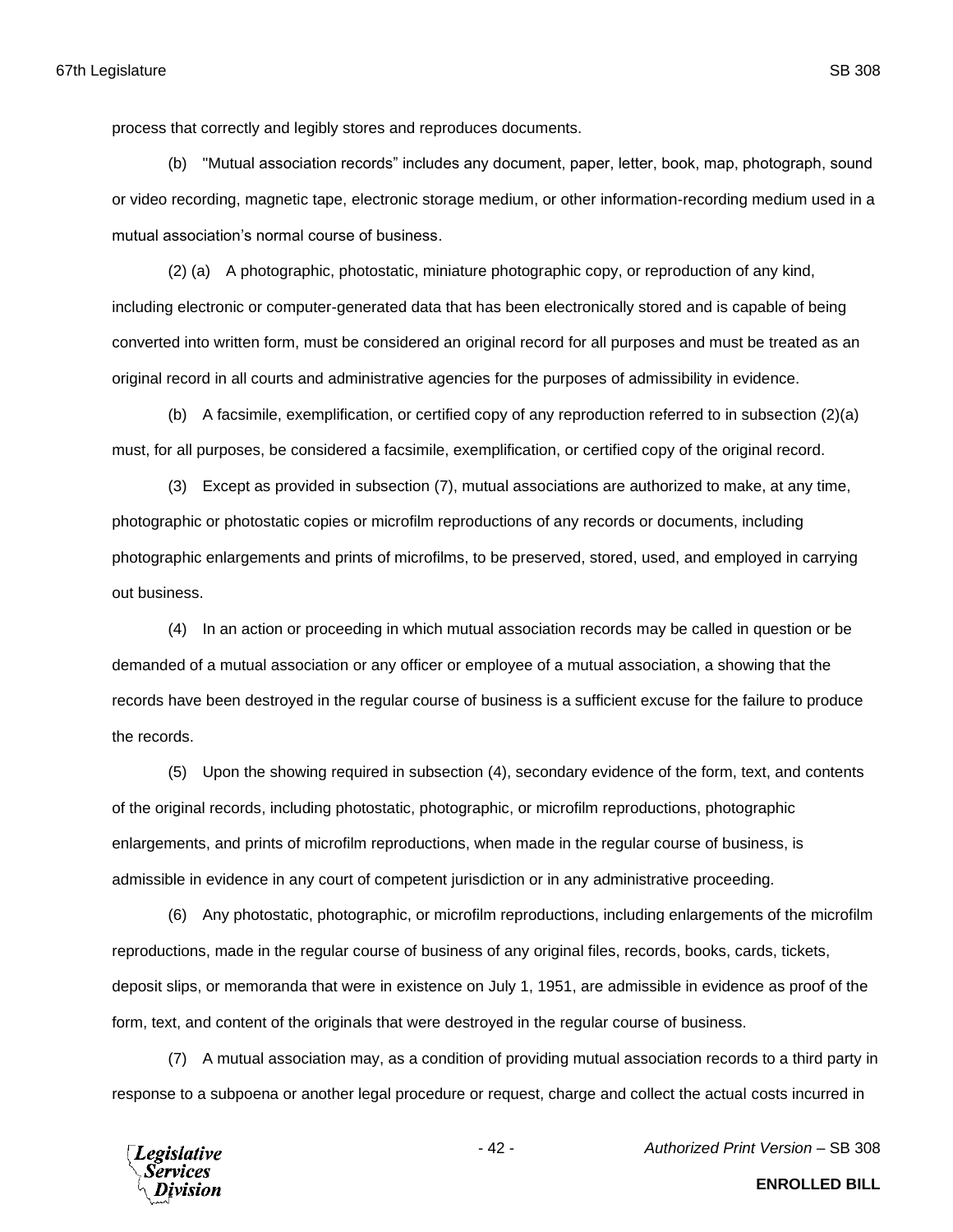locating, reproducing, and providing the mutual association records.

**Section 85. Admissibility of copies in evidence -- exception when original available.** Any photostatic, photographic, or microfilm reproductions, including enlargements, of any original records or files of a mutual association, whether in the form of an entry or entries in a book or any other form of record, are admissible in evidence in any court of competent jurisdiction in proof of an act, transaction, occurrence, or event if shown to be made in the regular course of business of the mutual association. Nothing in [sections 83 through 87] may be construed to authorize the use of secondary evidence in administrative or court proceedings if original records are in existence and available for use in accord with the rules of evidence.

**Section 86. Destruction or reproduction.** Destruction in the regular course of business includes destruction at any time after making reproductions. Reproductions made in the regular course of business include reproductions made at any time prior to the destruction of the original, in each case, if done in good faith and without intent to defraud.

**Section 87. Application.** The provisions of [sections 83 through 87] are applicable to all records in existence on February 23, 1951, and to all records originating after that date and apply to all mutual associations organized under the laws of the state and to all federal savings associations located in the state, as far as applicable to the federal savings associations.

**Section 88. Dissolution and disincorporation.** (1) Mutual associations may be dissolved in the manner provided by the laws of this state applicable to the dissolution of other corporations. However, a mutual association may, on a vote of two-thirds of its members at a special meeting called for that purpose in accordance with its bylaws, voluntarily quit business and liquidate upon the payment of its debts or upon agreement with all of its creditors to a plan of liquidation.

(2) A mutual association that wishes to voluntarily liquidate shall apply to the department for permission to liquidate and, in addition to complying with the laws of this state governing the liquidation of corporations, shall comply in all respects with the requirements or rules of the department governing voluntary



- 43 - *Authorized Print Version* – SB 308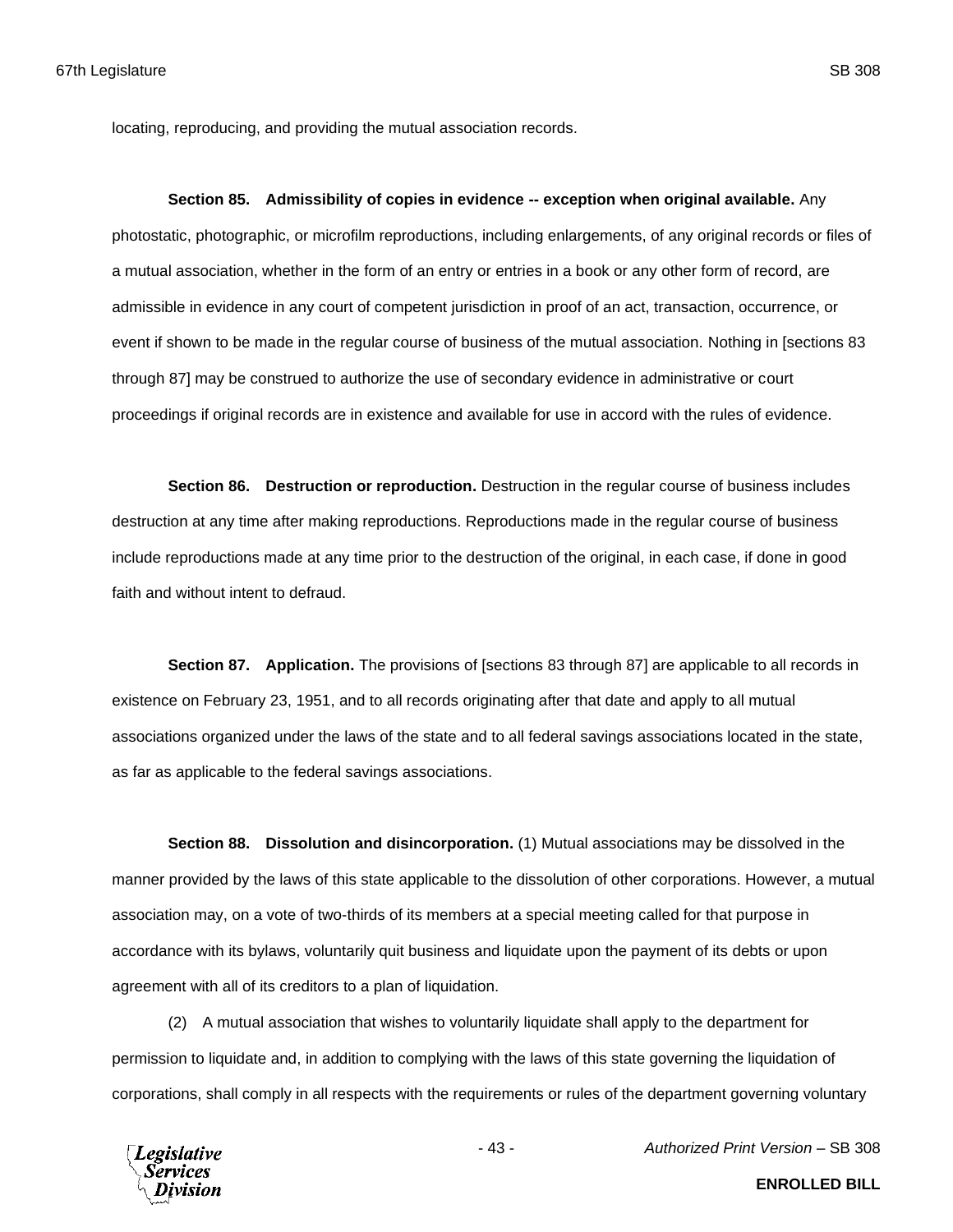dissolution.

(3) The board of directors of a mutual association whose members have voted to place it in voluntary liquidation shall appoint a liquidating agent to wind up the affairs of the mutual association. The liquidating agent, on authority of the board of directors, may execute deeds for the transfer of real property and do all things necessary to carry out the proper liquidation of the mutual association.

(4) Nothing in this section prevents the department from taking charge at any time when in its opinion the interest of creditors is not being protected. The decision of the department in these matters is controlling.

**Section 89. Grounds for closing mutual association.** (1) If it appears to the department that any of the following situations have occurred, the department may, in its discretion, close the mutual association and take possession of all of the books, records, assets, and business of every description of the mutual association and hold and retain possession of them until the mutual association is authorized by the department to resume business or until its affairs are liquidated as provided in this chapter, and it shall do so in cases in which a mutual association comes into its possession voluntarily or in the manner provided by law. The situations are as follows:

(a) a mutual association has willfully violated its charter or a law of this state;

(b) a mutual association has willfully violated a general rule of the department, made in accordance with law;

(c) the capital of a mutual association is impaired or for any reason is below the amount required by state or federal law and has not been made good after notice, as provided by law, or, without that notice, in the event a majority of the board of directors of the mutual association notifies the department in writing that the impairment cannot be made good;

(d) a mutual association cannot meet or has failed to meet its liabilities as they become due in the regular course of business;

(e) a mutual association's reserve has fallen below the amount required by state or federal law and it has failed to make good that reserve within 30 days after being requested to do so by the department, without that notice, if a majority of the directors, in writing, notifies the department that the reserve cannot be made good within 30 days or if is continually allowing its reserve to fall below the required amount;



- 44 - *Authorized Print Version* – SB 308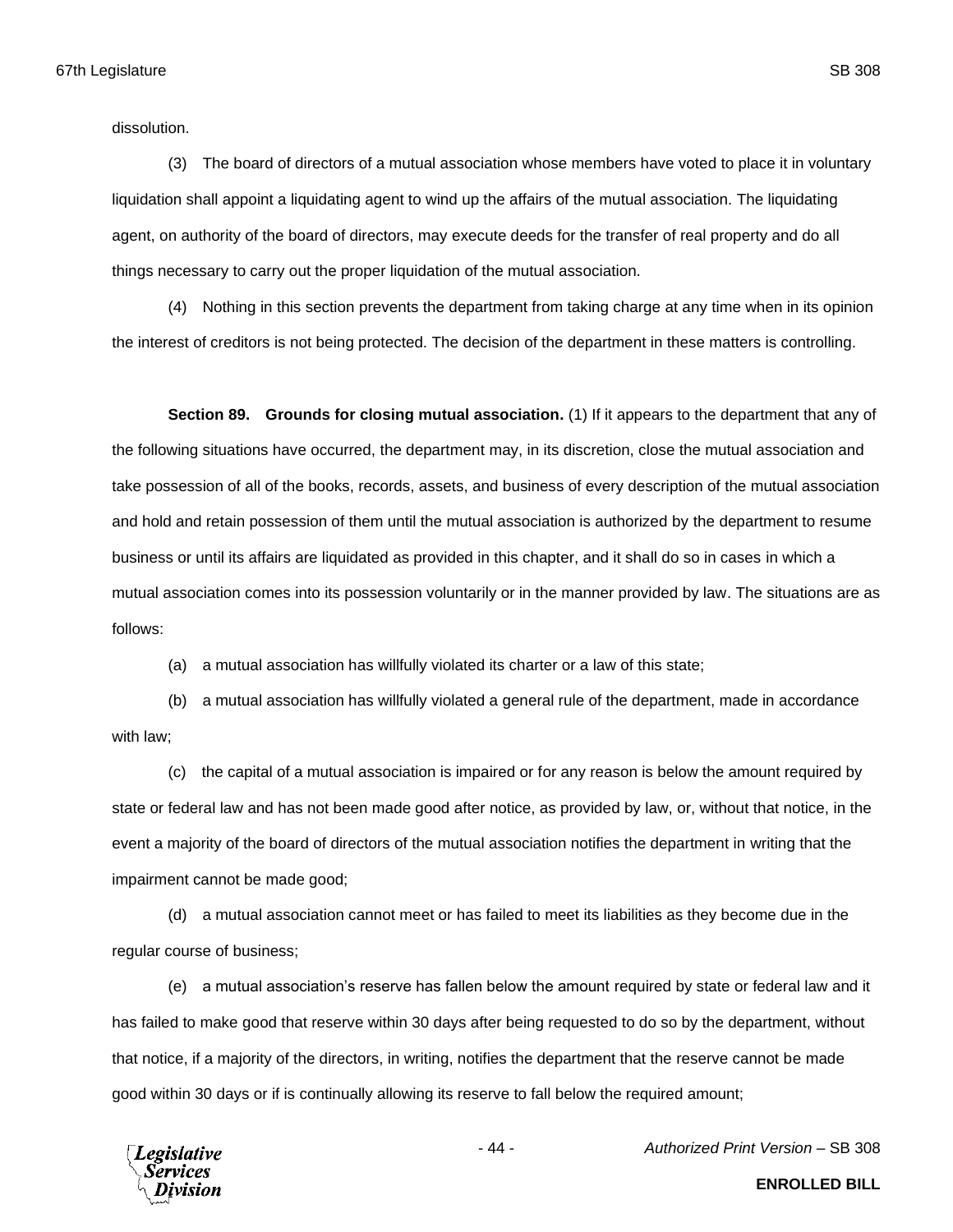(f) a mutual association is conducting business in an unsafe and unauthorized manner or is in an unsafe and unsound condition;

(g) a mutual association has refused to submit its papers, books, and concerns to the inspection of the department; or

(h) an officer of a mutual association has refused to be examined under oath regarding the affairs, business, or concerns of any mutual association as they relate to solvency or matters having to do with the supervision by the department.

(2) The powers and authority conferred on the department by this section, except in cases of voluntary surrender, are discretionary and not mandatory. As long as the department acts in good faith, the department and its employees and agents may not be held liable civilly or criminally or on their official bonds for action taken under this section or for any failure to act under it.

**Section 90. When mutual association insolvent.** A mutual association is insolvent within the meaning of this chapter when its capital is absorbed in losses and the remaining assets are not sufficient to pay and discharge its contracts, debts, and engagements.

**Section 91. Deposits in insolvent mutual associations.** (1) Except as otherwise provided by the Uniform Commercial Code, whenever a mutual association is insolvent in the manner set forth in this chapter, the mutual association may not accept or receive on deposit any money, financial bills or notes, United States treasury notes or currency, or other notes, bills, or drafts circulating as money or currency or transact any other business in connection with its operations, except as trustee for the depositors and parties transacting business with them, and it shall keep all such deposits of money, bills or notes, United States treasury notes or currency, or other notes, bills, or drafts circulating as money or currency separate and apart from the general assets of the mutual association from and after the date of the accrual of the insolvency. When the impairment or insolvency has been made good, the deposits received in trust may be transferred to the general assets of the mutual association on and by written consent of the department.

(2) If the insolvency is not made good, then all trust deposits must be returned to the depositors making them.



**ENROLLED BILL**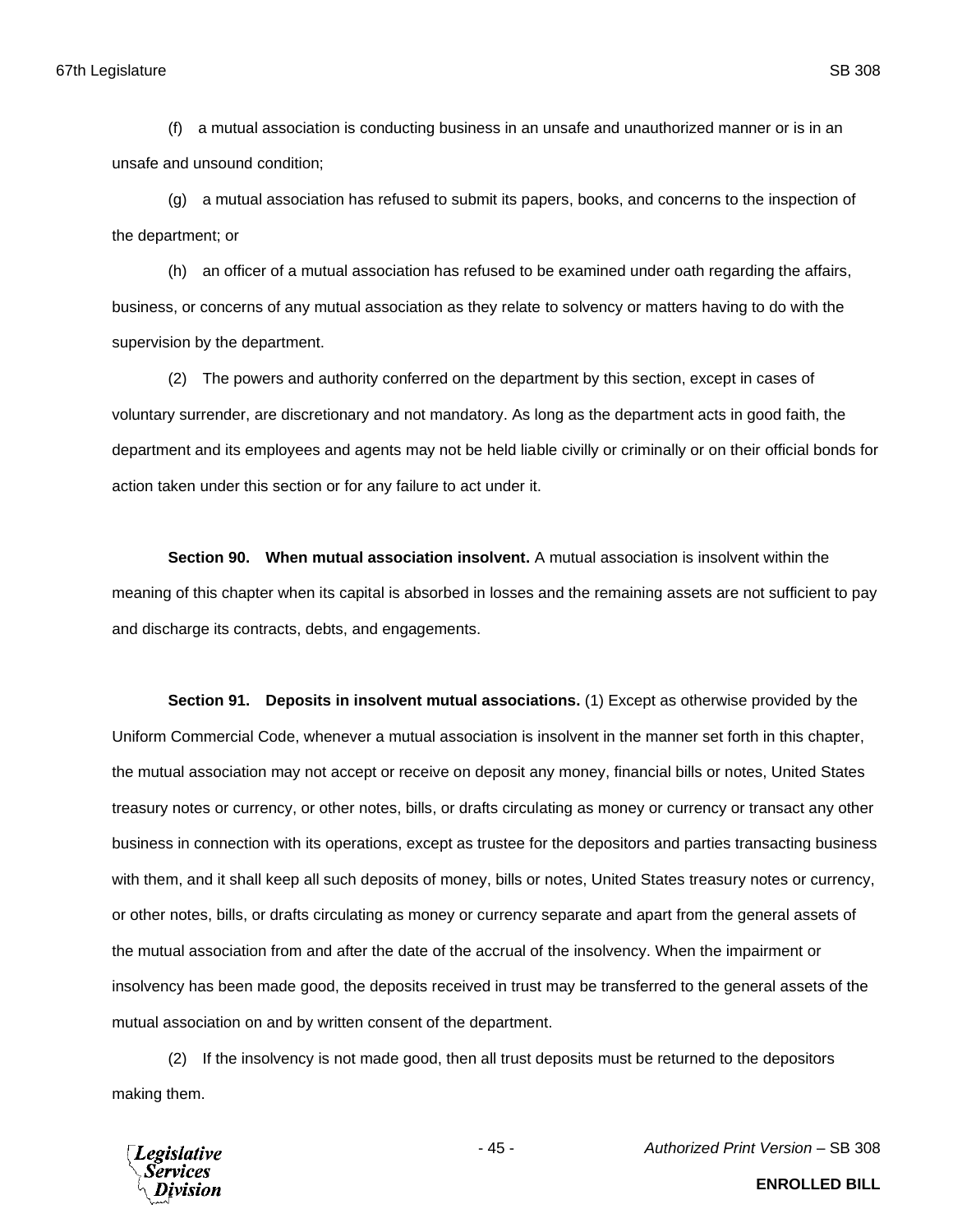(3) An officer, director, cashier, manager, member, partner, or managing partner who knowingly accepts or receives, is accessory to, or permits or connives at the receiving or accepting of the trust deposits, except in the manner set forth in this section, is guilty of a felony and upon conviction shall be punished by a fine not exceeding \$10,000 or imprisonment in the state prison for a term not exceeding 5 years, or both.

#### **Section 92. Penalty for receiving deposits when insolvent or for making false statement.** (1)

Any officer, agent, or clerk of a mutual association, knowing the mutual association to be insolvent, who receives money, bank bills, notes of the United States, or currency or other bills or drafts circulating as money or currency, except in the manner set forth in [section 91], who subscribes or makes any false statements or entries in the books of the mutual association, who knowingly subscribes or exhibits any false paper with the intent to deceive any person authorized to examine as to the condition of the mutual association, or who willfully subscribes or makes false reports is subject to the penalties set forth in [section 4(5)].

(2) Any person or the members of any partnership or mutual association who willfully or knowingly receive deposits, money, or commercial papers circulating as money, when the person, partnership, or mutual association is insolvent, or who subscribe or make any false statement or entries in the books of any such mutual association, who knowingly subscribe or exhibit any false papers with the intention of deceiving any person authorized to examine the condition of any mutual association provided for in this chapter, or who willfully subscribe or make false reports to the department are subject to the penalties set forth in [section 4(5)].

#### **Section 93. Power of closed mutual associations to borrow money from governmental**

**agencies.** (1) Except as provided in subsection (2), after applying to and obtaining the approval of the department and the district court of the county in which the mutual association is located, the liquidating agents of closed mutual associations may borrow money from an agency of the federal government on behalf of mutual associations closed and in liquidation. As security for the loan, the liquidating agent may pledge or mortgage assets and properties for the purpose of paying depositors or creditors in part or in full.

(2) If the federal deposit insurance corporation is appointed as the liquidating agent, the reporting and district court approval requirements of subsection (1) do not apply.



- 46 - *Authorized Print Version* – SB 308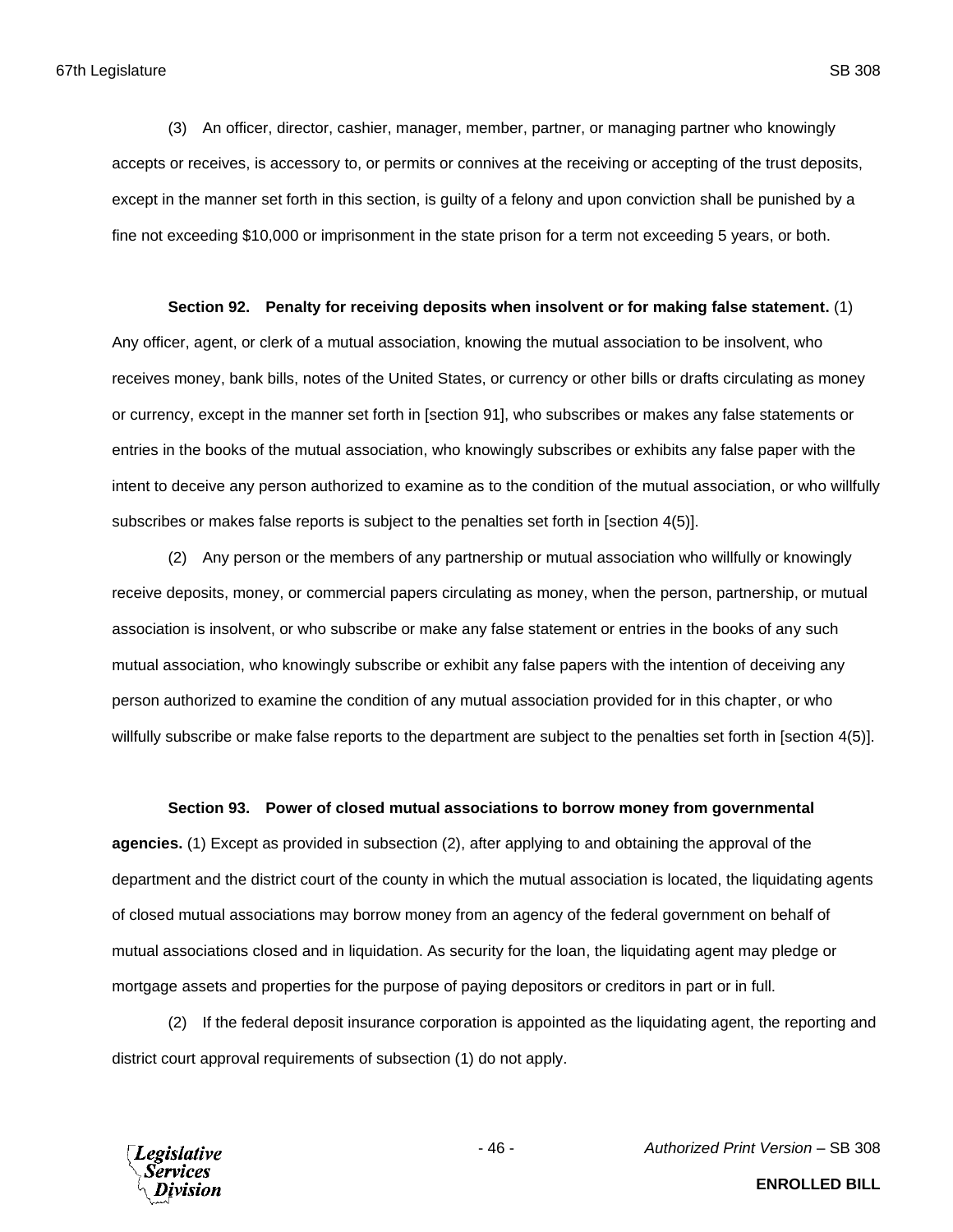**Section 94. Corporate existence -- cessation.** (1) The charters and the corporate existence of mutual associations cease automatically and become nonexistent upon the completion of liquidation of the affairs of the mutual association, whether accomplished voluntarily or through a legal process.

(2) For the purposes of this section, a mutual association's affairs are considered liquidated and completed when all of its property of every kind has been sold or applied toward the payment of its obligations and the corporation is left without property in existence or in reasonable expectancy.

**Section 95. Taxes on mutual associations that have ceased to do business.** Whenever a mutual association ceases to do business as a mutual association, taxes may not be levied or collected in accordance with the laws governing the assessment of mutual associations but its property must be assessed in accordance with the laws governing the assessment of similar property of private corporations.

**Section 96. Penalty for maliciously declaring mutual association insolvent.** If, as a result of malice or for personal gain, an employee or agent of the department declares a mutual association insolvent, the employee or agent forfeits the employee's or agent's office.

**Section 97. Resumption after closing.** After the department has taken possession of a mutual association, it may permit the mutual association to resume business following conditions approved by the department.

**Section 98. Powers of department on closing mutual association -- court proceedings.** (1) After taking the assets and business of a mutual association into its possession, the department is authorized to collect all money due to the mutual association and to do other acts necessary to conserve the mutual association's assets and business. The department shall proceed to liquidate the affairs of the mutual association.

(2) The department may, except as limited by the terms of this chapter, do any acts necessary or desirable for the protection of the property and assets of the mutual association, the speedy and economical liquidation of the assets and affairs of the mutual association, the payment of creditors, or the reopening and



- 47 - *Authorized Print Version* – SB 308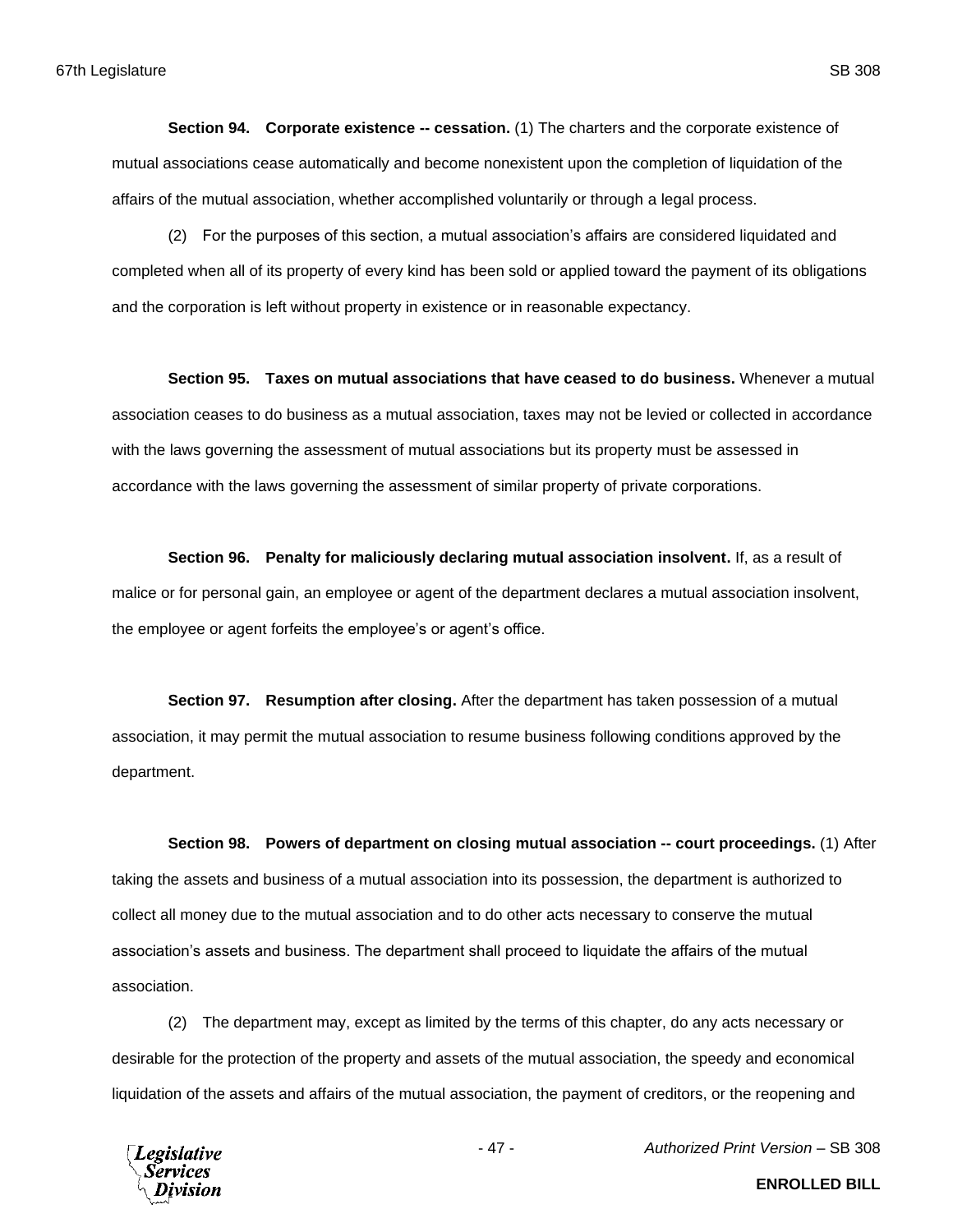resumption of business when that is practicable or desirable.

(3) The department may institute, in its own name or in the name of the mutual association, legal proceedings it considers expedient for the purposes of subsection (1).

(4) (a) By applying to the district court of the county in which the mutual association is located or to the judge of that court, the department may obtain an order to sell, compromise, or compound any bad or doubtful debt or claim and to sell and dispose of any assets. The sale may be made to officers, directors, or others interested in the mutual association on the consent of the court.

(b) In the court proceedings, the mutual association must be made a party by notice issued on order of the court or judge, in place of summons, and served on an officer of the mutual association if there is an officer in the county.

(5) If the federal deposit insurance corporation is appointed as the liquidating agent, subsection (4) does not apply.

**Section 99. Recourse of aggrieved mutual association -- injunction.** (1) A mutual association aggrieved by the action of the department in taking possession of its assets or closing its doors may, within 14 days after possession has been taken, apply to the district court of the county in which its principal office of business is located to enjoin further proceedings by the department.

(2) The court, after notifying the department to appear at a specified time and place to show cause why further proceedings should not be enjoined and after hearing the allegations and proofs of the parties and determining facts, may on the merits dismiss the application or enjoin the department from further proceeding and direct it to surrender the business and assets of the mutual association.

(3) The application for injunction may be heard at any time after 5 days' notice from the time of service on the department, in the discretion of the court, or at any time prior to that time by the consent of the department.

(4) Application must be made on the verified complaint of the mutual association, in the form used in civil actions, and a copy of the complaint must be served on the department with the order to show cause.

(5) The department shall, at least 2 days before the time set for hearing, file with the court and serve on counsel for the plaintiff an answer to the complaint, also in the form used in civil actions. Any questions



- 48 - *Authorized Print Version* – SB 308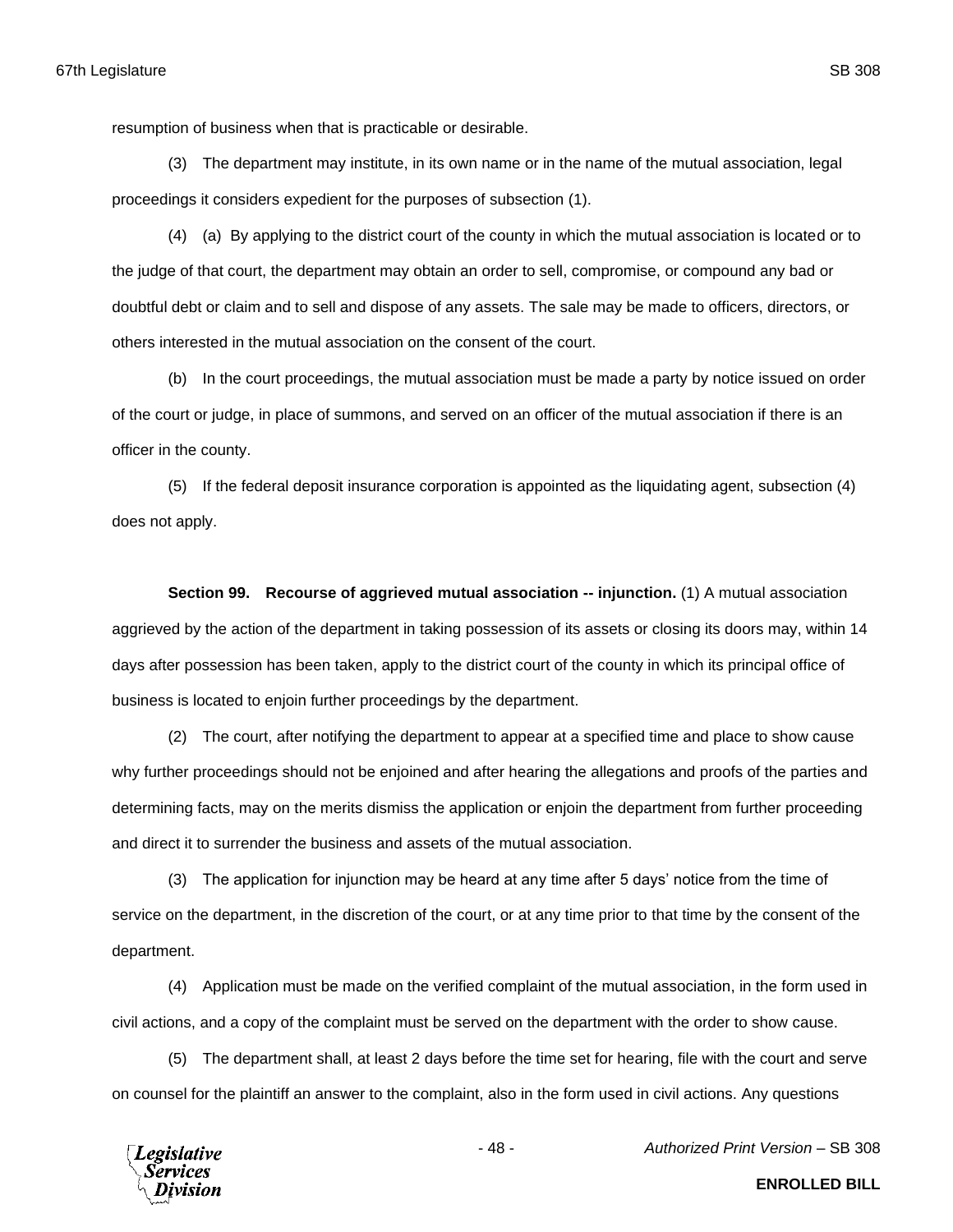raised by motion in other actions may be raised in the answer.

(6) On the issues raised by the complaint and answer, the court, at the time fixed for showing cause, shall try the matter on the merits by hearing the allegations and proofs of the parties and shall enter judgment, as in the trial of other civil actions.

(7) If the department makes no appearance in the time allowed, the court shall enter its default and proceed to hear the proofs of the plaintiff as in civil actions under similar circumstances and enter judgment accordingly. The judgment entered either after hearing on the merits or by default is a final judgment.

(8) During the pendency of litigation, the department shall take action in relation to the assets of the mutual association necessary to conserve them.

## **Section 100. Department may retain mutual association employees -- liquidating agent's salary**

**and expenses.** (1) The department may retain those officers or employees of the mutual association that it considers necessary. It shall require from the agent appointed by it and from those assistants who have charge of any of the assets of the mutual association that security for the faithful discharge of their duties as it considers proper.

(2) The salary of a liquidating agent and necessary clerical assistance and other expenses incurred by a liquidating agent must be borne equally and ratably by the mutual association or mutual associations in process of liquidation under the agent's charge in proportion to the total amount of resources of each of the mutual associations. The funds for those expenses must be raised by assessing each mutual association in ratio set forth in this section and paying those expenses directly to the persons entitled to them, without depositing any of the funds in the state treasury.

**Section 101. Compensation of agents and attorneys.** (1) Except as provided in subsection (2), after notice to the mutual association and subject to approval by a district court judge of the county in which the mutual association is located, the compensation of the agents, attorneys, expert accountants, and other assistants appointed by the department and all expenses of liquidation and distribution of a mutual association whose assets and business have been taken possession of by the department must be fixed by the department. The department shall, on written request of the judge, supply semiannual statements showing the



- 49 - *Authorized Print Version* – SB 308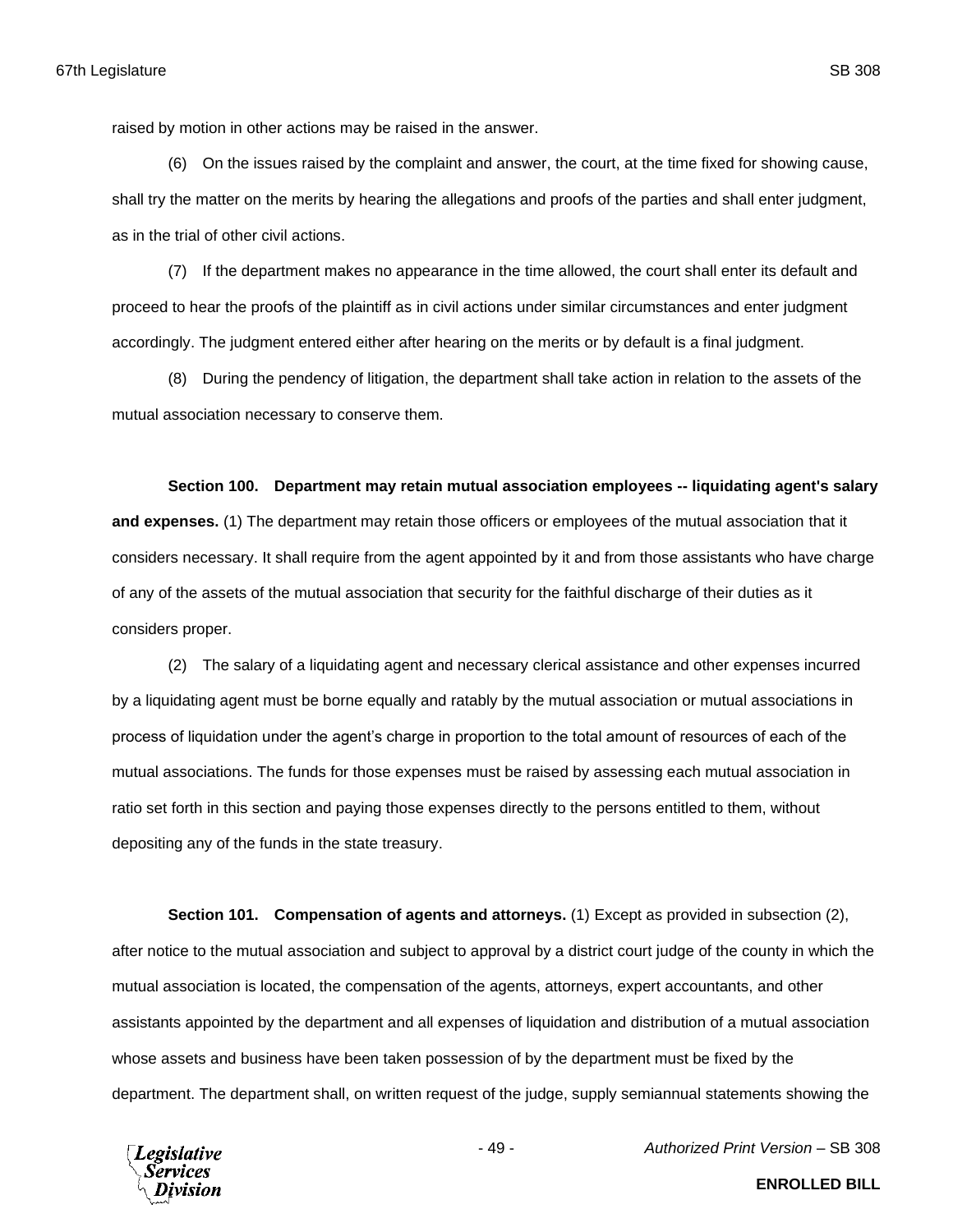condition of the mutual association in the process of liquidation. Except in cases of emergency, the compensation paid to attorneys and expert accountants must be fixed and approved before services are rendered. The compensation must be paid out of the funds of the mutual association in the hands of the department and are a proper charge and lien on the assets of the mutual association.

(2) If the federal deposit insurance corporation is appointed as the liquidating agent, the reporting and district court approval requirements in subsection (1) do not apply.

**Section 102. Notice to creditors of insolvent mutual association.** (1) Except as provided in subsection (2), the department shall give notice by advertisement once a week for 2 successive weeks in a newspaper of general circulation in the town or city where the mutual association is located, if there is one, or in another newspaper that is published in the state and designated by the department. The notice must call on all persons who have claims against the mutual association to present them to the department or its authorized agent at a place specified in the notice and to make sworn proof, in a form to be fixed by the department, within the time specified in the notice, not less than 90 days after the date of the first publication. A copy of the notice must be mailed to all persons whose names appear as creditors on the books of the mutual association.

(2) If the federal deposit insurance corporation is appointed as the liquidating agent, the provisions of subsection (1) do not apply and notice to creditors must be given pursuant to federal law.

**Section 103. Claims -- allowance and rejection.** (1) Except as provided in subsection (6), the department may reject or allow all claims in whole or in part and on each claim allowed shall designate the order of its priority.

(2) If a claim is rejected or an order of priority allowed lower than that claimed, notice must be given the claimant personally or by common courier with tracking capability and an affidavit of the service of the notice, which is prima facie evidence of service, must be filed in the office of the department.

(3) The action of the department is final unless an action is brought by the claimant against the mutual association in the district court of the county in which the mutual association is located within 90 days after service. An appeal from the department's allowance may also be taken by any party in interest by serving notice on the department, stating the grounds of objection and filing an action in that court within 30 days after

**Legislative** 'ervices

- 50 - *Authorized Print Version* – SB 308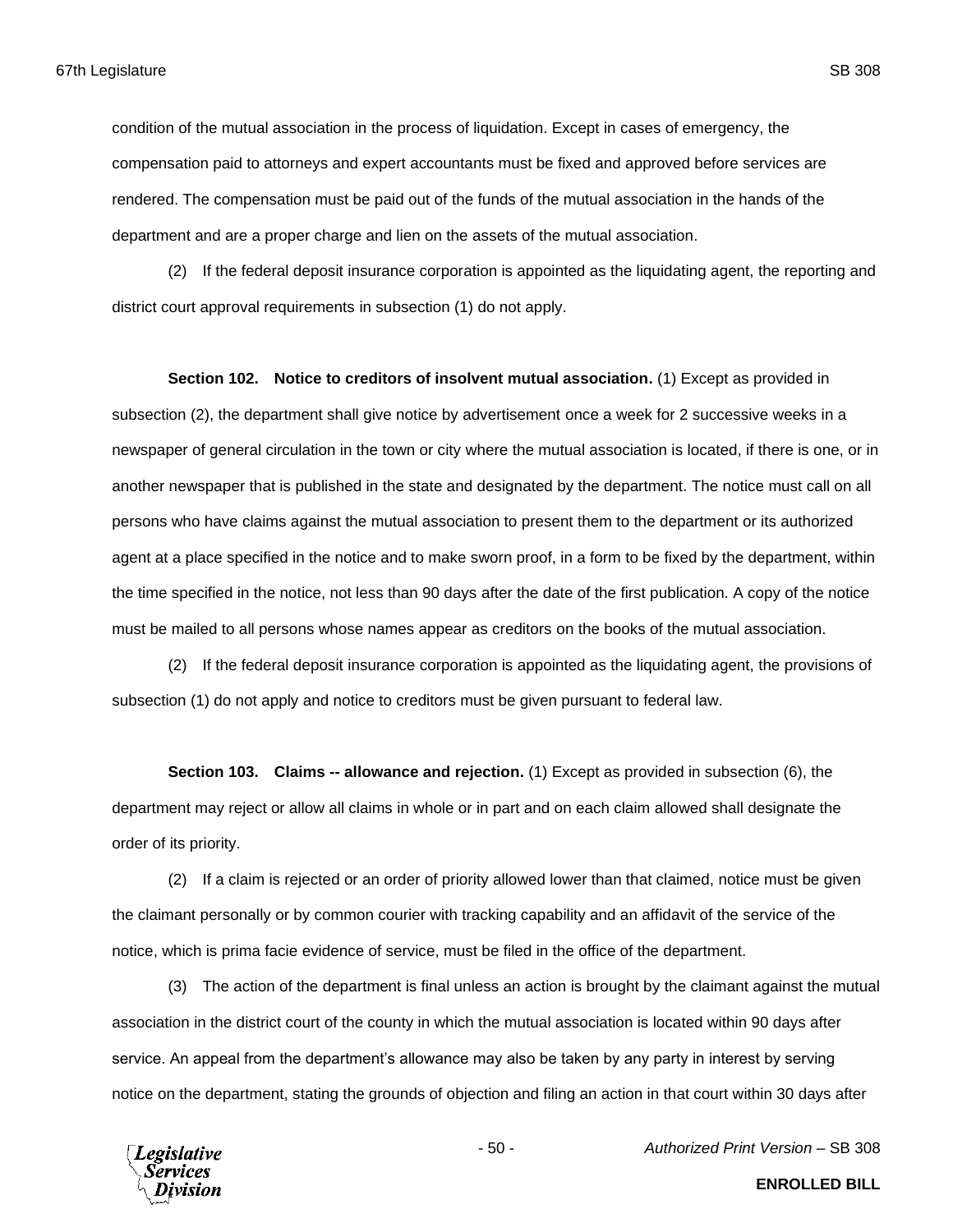allowance.

(4) Within 5 days after the notice, the department shall file in the court and serve on the appellant a copy of the claim and its reasons for allowance.

(5) The court shall, after 5 days' notice of time and place of hearing on the issues raised, hear the proof of the parties and enter judgment reversing, affirming, or modifying the department's action.

(6) If the federal deposit insurance corporation is appointed as the liquidating agent, the provisions of subsections (1) through (5) do not apply and notice to creditors must be given pursuant to federal law.

**Section 104. Payment of claims.** (1) Claims presented to the department prior to the expiration of the time fixed in the notice to creditors and allowed by it must be paid in the order of the priority fixed in this chapter.

(2) Those claims filed after that expiration and within 1 year of that expiration are entitled, after they have been allowed by the department, to share in the distribution of the assets of the mutual association only to the extent of the assets undistributed in the hands of the department and available for the payment of claims of their order of priority at the time claims are filed.

(3) All claims filed after the expiration of 1 year following the date fixed in the notice to creditors as the time for presentation of claims are not entitled to be allowed or paid unless all other creditors' claims of any kind have been fully paid and a surplus remains in the hands of the department and then only from that surplus.

(4) If the federal deposit insurance corporation is appointed as the liquidating agent, the times fixed in subsections (1) through (3) do not apply and claims must be filed in accordance with times fixed pursuant to federal law.

**Section 105. Claims -- order of payment -- priorities.** (1) Except as otherwise provided by the Uniform Commercial Code, the order of payment of the debts of a mutual association liquidated by the department is as follows:

(a) the expense of liquidation, including compensation of agents, employees, and attorneys;

(b) all funds of any other mutual association in the process of liquidation by the department and placed on deposit by the department;



- 51 - *Authorized Print Version* – SB 308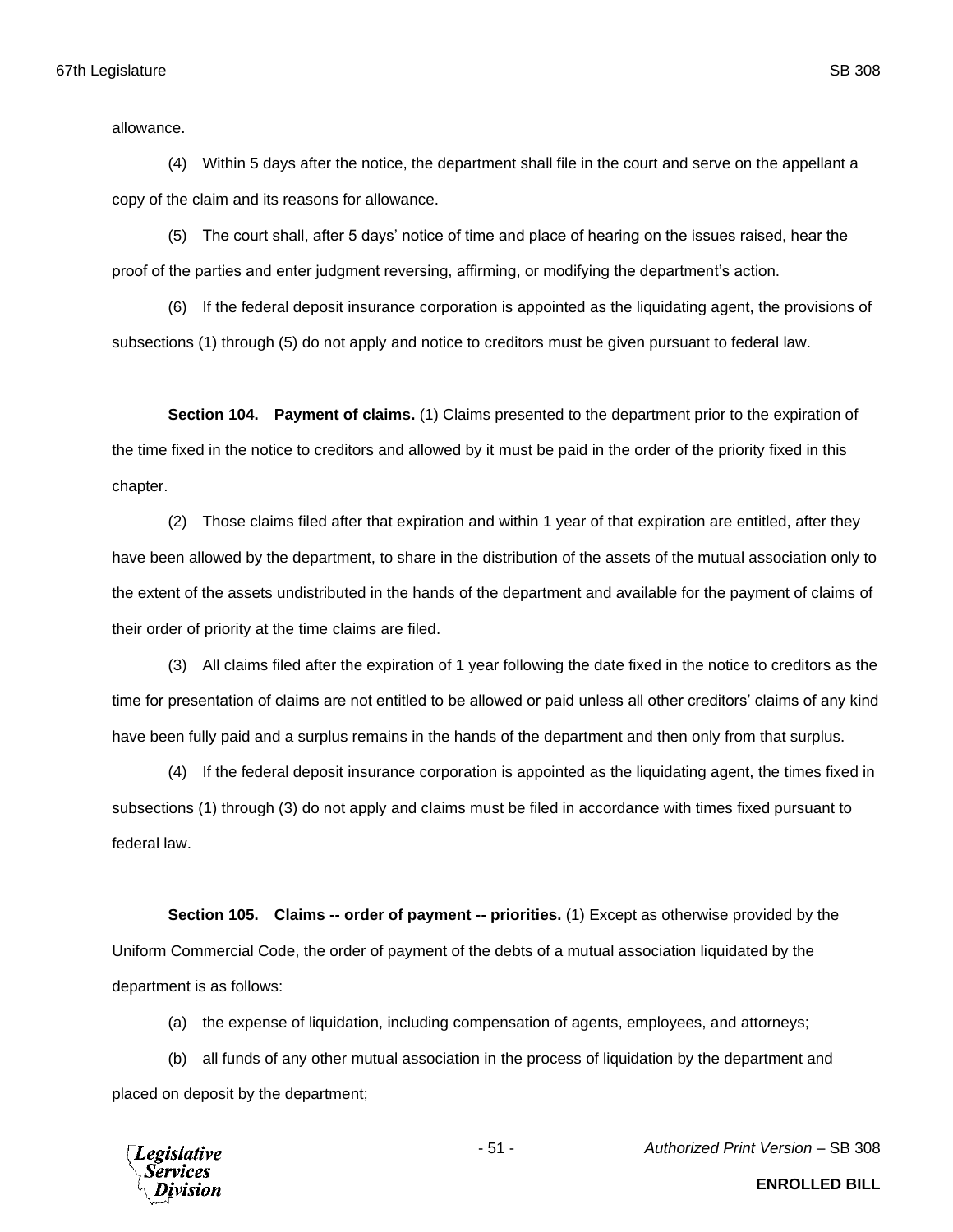(c) all funds held by the mutual association in trust;

(d) debts due depositors or holders of cashier's checks, certified checks, and drafts on correspondent financial institutions or mutual associations, including protest fees paid by them on valid checks or drafts presented after closing of the mutual association, pro rata. All deposit balances of other financial institutions, mutual associations, or trust companies and all deposits of public funds of every kind except those actually placed on special deposit under the statutes providing for deposit, including those of the United States, this state, and every county, district, municipality, political subdivision, or public corporation of this state, whether secured or unsecured and whether deposited in violation of law or otherwise, are included within the terms of this subsection (1)(d) and take the same priority as debts due any other depositor. Accrued interest on savings accounts, certificates of deposit, or other interest-bearing contracts, up to the time of the closing of the mutual association, is considered as part of the debt due.

(e) interest on the classes of claims contained in subsections (1)(a) through (1)(d) without regard to the priority computed from the date of closing of the mutual association in accordance with the provisions of 25- 9-205; and

(f) unliquidated claims for damages and similar claims.

(2) The department may, in its discretion, without regard to the priorities fixed in subsections (1)(c) through (1)(f) or in preference to the payment of any claims of creditors within those subsections, pay off and discharge any lien, claim, or charge against the assets or property of the mutual association in its hands and pay those sums it considers necessary for the preservation, maintenance, conservation, and protection of those assets and property and property on which the mutual association has liens by mortgage or otherwise. The department may create a fund or retain, in preference to the claim of any creditors in subsections (1)(c) through (1)(f), money for those purposes.

(3) Collateral that has been put up or pledged as security for the payment of bills payable by a mutual association or loans or discounts that have been outstanding as rediscounts of a mutual association prior to the closing of it is not available to the other creditors of the mutual association in whole or in part until the bills payable or rediscounts have been retired, after which offsets as provided in this section must be allowed.

(4) Deposits of a person, firm, or corporation in a mutual association that is in the possession of the department may be offset against any indebtedness subject to subsection (3).

**Legislative** `ervices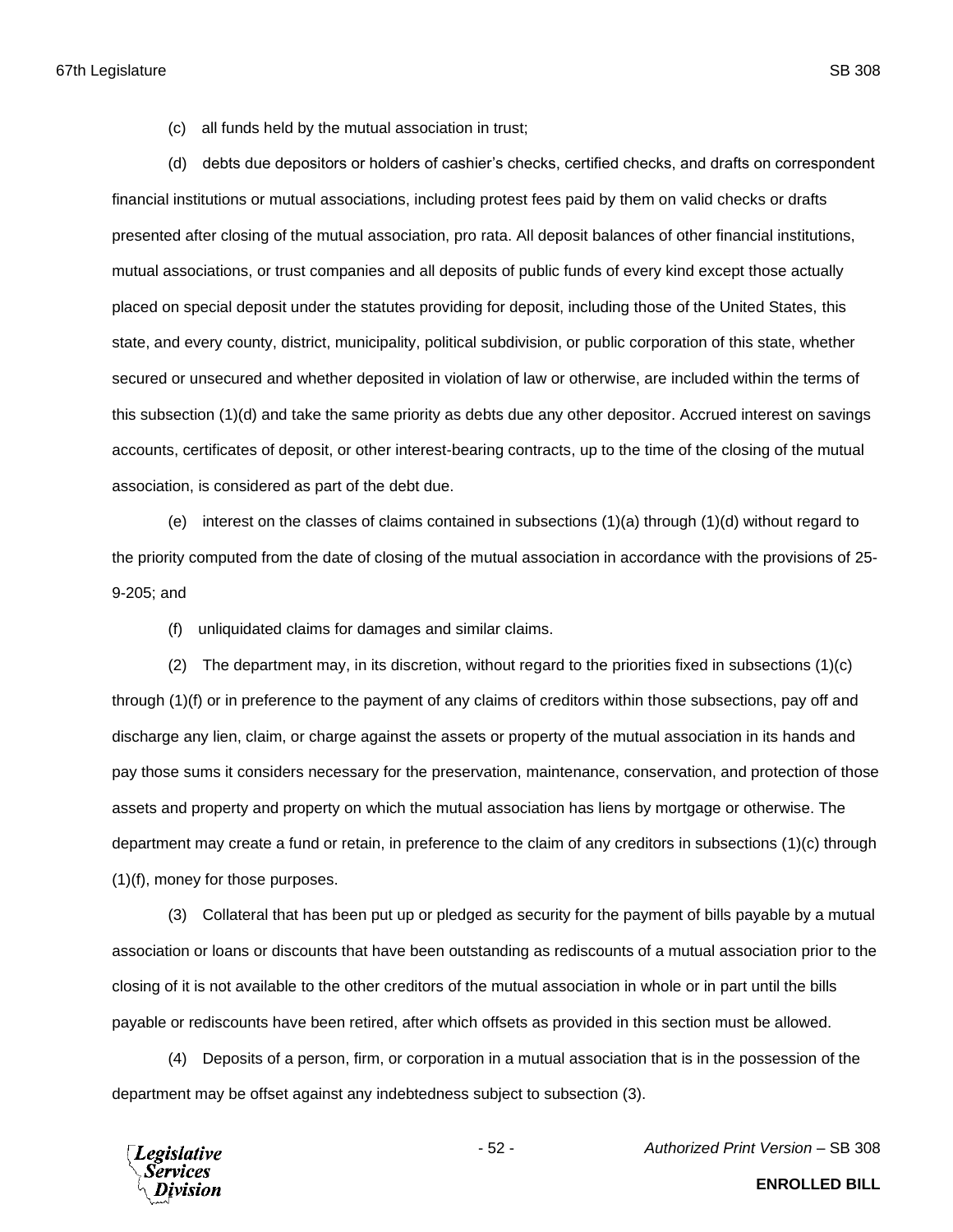**Section 106. Claims -- partial payments -- assignments.** (1) At any time after taking possession of the mutual association and prior to the expiration of the period fixed for filing of claims, and if under the circumstances of the particular case it considers it expedient and safe and if it has on hand in cash sufficient funds in excess of the expenses of liquidation, the department may make pro rata distribution to any class of creditors entitled to distribution in the order of priority fixed in this chapter. The department shall make a payment to the creditors as they appear on the books and records of the mutual association and after determining the priority and basing its apportionment on the amount shown to be due by the books and records.

(2) At any time after the expiration of the date fixed for the presentation of claims against the mutual association and from time to time after that date when, in its discretion, there are sufficient funds available, the department shall, after making proper provisions for the payment of expenses of liquidation, declare and make payments to all creditors of the mutual association pro rata in the order of their priority. If, after the time fixed for presentation of claims against the mutual association has expired, it appears that a person, prior to the expiration of the period or at any other time, has been paid more than the pro rata amount due the person as compared with the amounts paid to other creditors, nothing more may be paid to that creditor until the payment made to other creditors places them on equal footing.

(3) Claims against a mutual association in process of liquidation may be assigned in whole or in part subject to the approval of the department. Assignments of claims are binding on the department only after they have been filed and allowed by the department and are subject to the payment of the assignor's liabilities to the mutual association. An assignment must be made by filing written notice, signed by the original claimant, with the department or person in charge of the mutual association. Assigned claims may not be offset against obligations due the mutual association. A check or draft drawn against a mutual association closed or taken possession of by the department, whether issued before or after closing, may not be recognized as a claim against the mutual association or as an assignment of any amount, whether protested or not protested.

**Section 107. Deposit of funds in department's hands.** All funds in the hands of the department belonging to a mutual association in process of liquidation must be deposited in the department's name in those financial institutions in the state and designated by it and subject to its checks. Those funds must be preferred



- 53 - *Authorized Print Version* – SB 308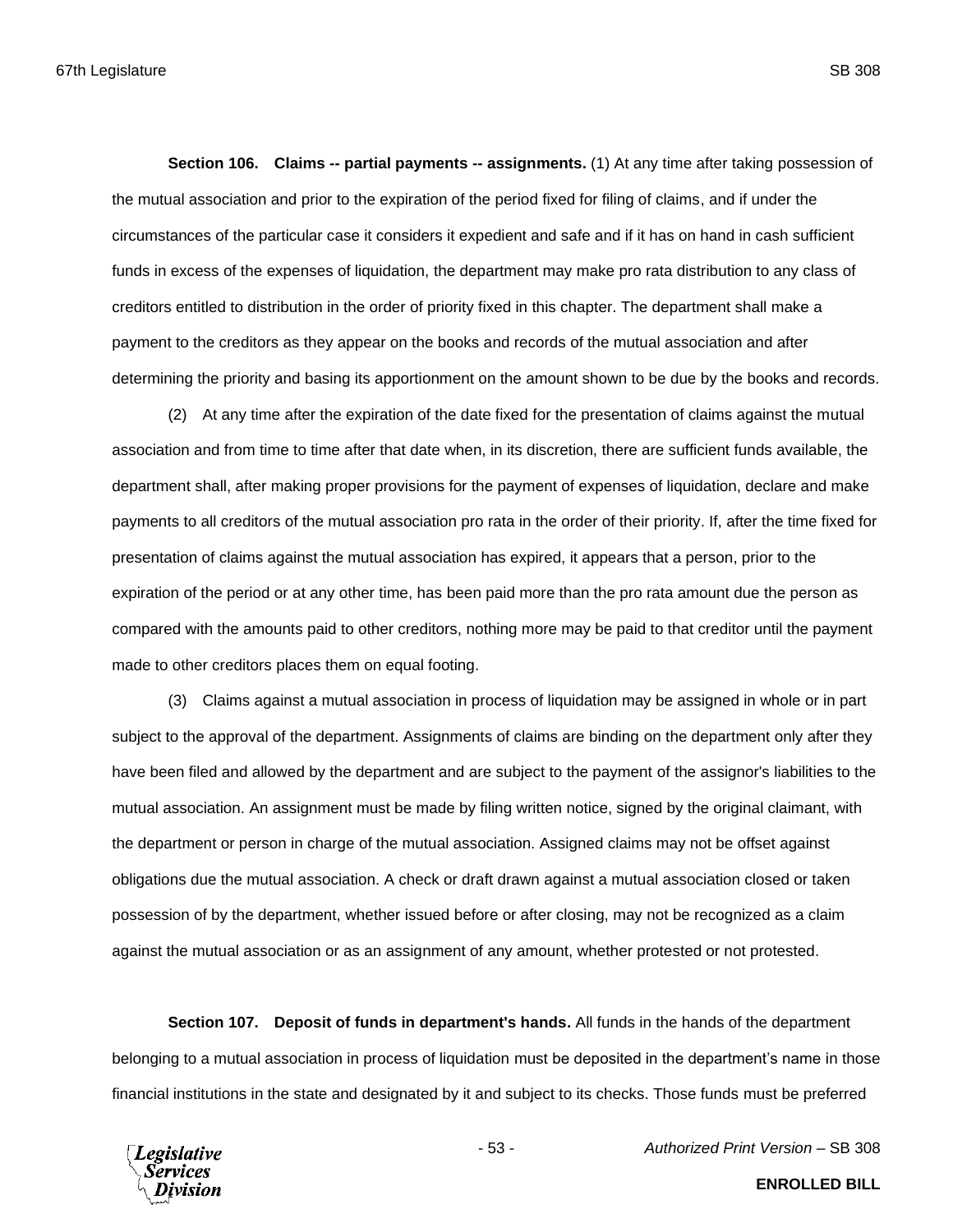and protected as provided in this chapter.

**Section 108. Disposition of unclaimed funds.** (1) The department shall certify to the state treasurer a complete list of funds remaining with the department that are uncalled for and that have been left with it in its official capacity in trust for depositors in and creditors of a liquidated mutual association after the funds have been held by the department for 6 months from the date of the final liquidation of the institution. Along with this certificate, the department shall transmit to the state treasurer the funds, with accumulated interest on them, that it has held in trust for 6 months. A copy of the certificate must also be filed with the state auditor, who shall make a record of it.

(2) The state treasurer shall deposit the funds and interest in the general fund.

(3) A depositor or creditor of a liquidated mutual association who has not been paid the amount standing to the person's credit as certified to the state treasurer may apply to the department for the amount due. The depositor or creditor shall make an affidavit and offer proof of identity and of the amount due. When satisfied as to the correctness of the claim and of the identity of the person, the department shall forward it to the state treasurer, who shall audit the claim and, if the claim is found to be correct, certify the claim to the department. If the department approves the claim, it shall pay the claim to the depositor or creditor.

**Section 109. Disposition of assets remaining after payment of claims.** (1) (a) Except as provided in subsection (4), when the department has paid to each depositor and creditor of the mutual association whose claims have been approved and allowed as provided in this chapter the amount due on them or made satisfactory adjustment of them and has made provisions for unclaimed and unpaid deposits and disputed claims and deposits and has paid all the expenses of liquidation, it shall file a report of its administration of the trust with the clerk of the district court of the county in which the mutual association is located.

(b) If there are remaining assets on hand, the department may apply to the judge of the district court for an order authorizing it to surrender the remaining assets, together with all the stationery, correspondence, books, and records kept by the mutual association while it was a going concern, to the directors of the mutual association in office at the time of closing it, as trustees for members, or to some other person, if any, designated as trustee by a majority of the members. The report and petition must be set for hearing on notice



- 54 - *Authorized Print Version* – SB 308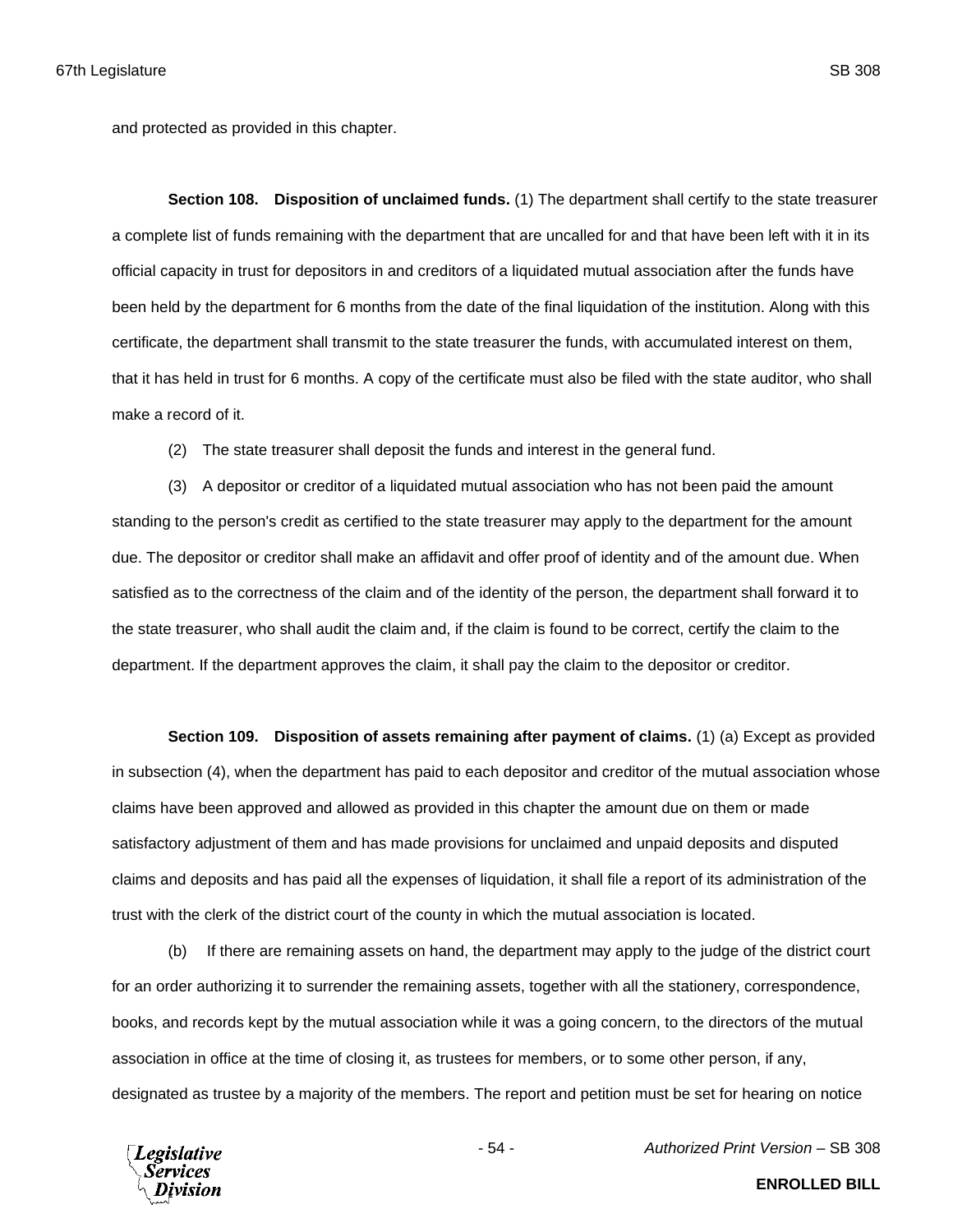that the court may direct.

(c) Upon hearing and approval of the report and account and the surrender of the assets as directed, the department is discharged from all further liability or responsibility in connection with the assets and affairs of the mutual association. The court may, if requested, require the trustees to give bond in an amount the court may fix, conditioned for the faithful performance of their duties.

(d) The trustee or trustees shall complete the liquidation of any remaining assets and may sell and dispose of real and personal property as rapidly as possible and shall distribute the proceeds among the members as their rights may appear or dispose of the proceeds in some other manner as the members by majority action direct.

(e) On request of a majority of the members, the court may order the department to close up the trust as provided in subsection (2).

(2) (a) If the assets of the mutual association are insufficient for making payments in full to the depositors and creditors of the mutual association, then, when the department has liquidated all available assets and disbursed them as provided by law, the department shall file a final report of its liquidation of the mutual association with the clerk of court of the county in which the mutual association is located. On notice that the court may order, the report must be set for hearing before the court and, if the report is found correct and all funds accounted for, the court shall approve it.

(b) The department may at the same time and in the report make application to the district court of the county in which the mutual association is located for an order directing the closing of the trust, and upon entry of the order closing the trust, the department is discharged from all further liability or responsibility in connection with the assets and affairs of the mutual association. The charter of the mutual association must be forfeited, and all of the stationery, correspondence, books, and records kept by the mutual association while it was a going concern and considered by the department to be of no value may be destroyed. However, correspondence or records may not be destroyed until 10 years after the date the mutual association ceases to be a going concern.

(3) On application for orders as provided in this section, the mutual association must be made a party by notice issued on order of the court or judge and served in a manner the court directs, and applications authorized by this section may be heard at any time on not less than 5 days' posted or served notice of the



- 55 - *Authorized Print Version* – SB 308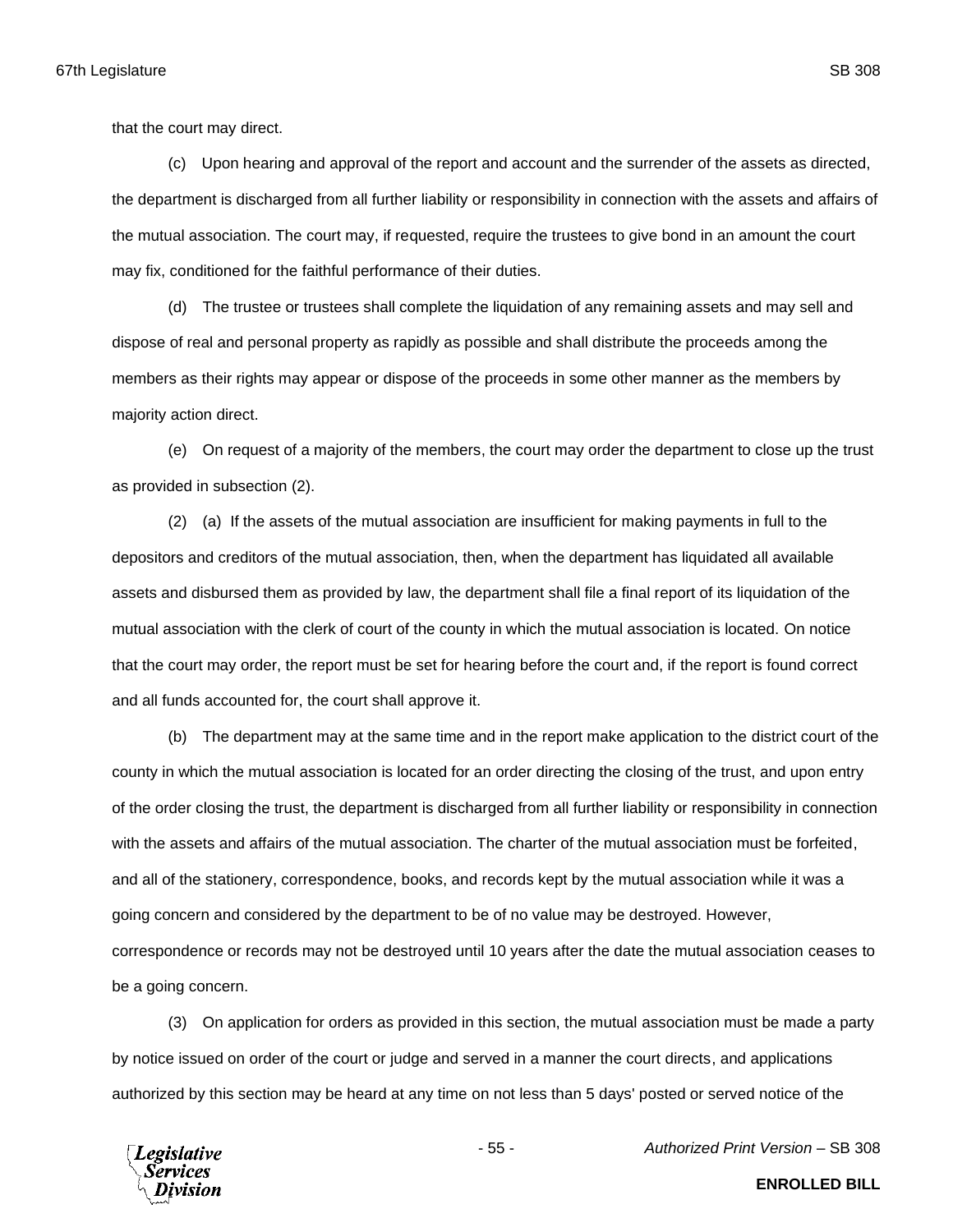hearing.

(4) If the federal deposit insurance corporation is appointed as the liquidating agent, the reporting and district court approval requirements of subsections (1) through (3) do not apply.

**Section 110. Further duties of liquidating officer.** (1) The liquidating officer of a mutual association may decide when the assets of a failed mutual association are not sufficient to pay the debts, contracts, engagements, and liabilities and may determine the time when and the court where necessary legal proceedings are conducted, subject to the general provisions of law governing venue and place of trial.

(2) For the purposes of this section, the term "liquidating officer" includes any person legally empowered to liquidate the business and affairs of a state mutual association, whether the liquidation is by the department or by its deputies and agents. The term also includes all receivers of state mutual associations qualified to liquidate a state mutual association under state law.

**Section 111. Department to file inventory -- report required -- exception.** (1) Except as provided in subsection (2), the department shall, within 90 days after taking charge of an insolvent mutual association, file with the district court having jurisdiction a complete inventory of all of the property and assets of the insolvent mutual association, such as furniture, fixtures, real estate, mortgages, bonds, and notes, secured and unsecured.

(2) The department shall every 6 months, or more often if required by the court, file with the court a report showing the status of the liquidation of the mutual association, the assets that have been liquidated and collected, the amounts and manner of payments made to creditors, the manner in which claims have been handled, and the assets on hand. The report must contain other information the court requires, so that the court and the public may be apprised of the condition of the mutual association and the manner in which it is being liquidated with respect to the collection and sale of assets belonging to the mutual association and the manner in which claims are being paid. The report and account must be set for hearing on the notice the court may require and, if found to be correct, must be approved by the court.

**Section 112. Definitions.** As used in [sections 113 through 116], unless the context requires

**Legislative** Services

- 56 - *Authorized Print Version* – SB 308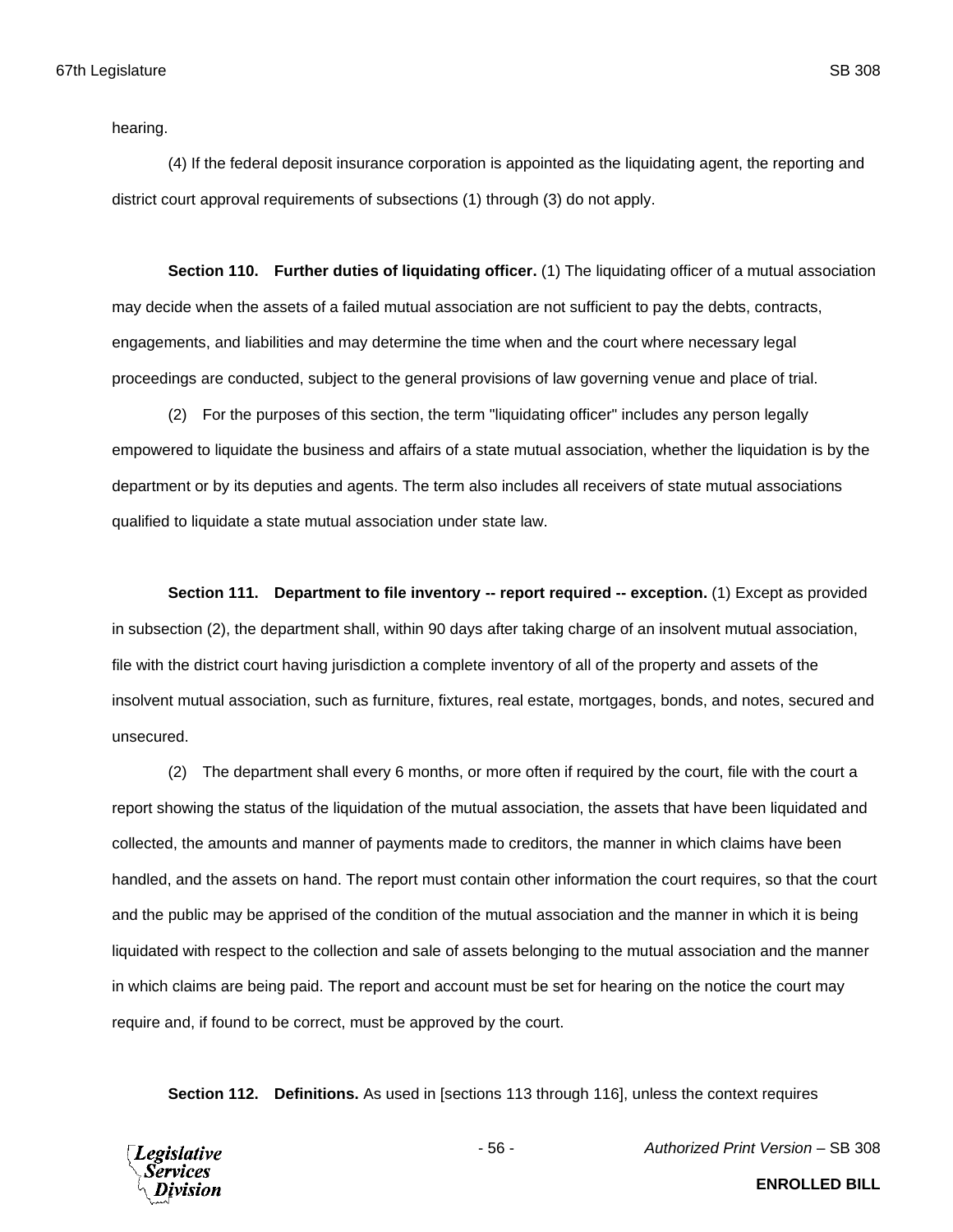otherwise, the following definitions apply:

(1) "Emergency" means any condition or occurrence that may interfere physically with the conduct of normal business operations at any of the offices of a mutual association or that poses an imminent or existing threat to the safety or security of persons or property or both. Situations that an emergency may arise as a result of include but are not limited to:

- (a) fire;
- (b) flood;
- (c) earthquake;
- (d) hurricanes;
- (e) wind, rain, or snowstorms;
- (f) labor disputes or strikes;
- (g) power failures;
- (h) transportation failures;
- (i) interruption of communication facilities;
- (j) shortages of fuel, housing, food, transportation, or labor;
- (k) robbery or attempted robbery;
- (l) actual or threatened enemy attack;
- (m) epidemics or other catastrophes; or
- (n) riots, civil commotions, and other acts of lawlessness or violence, actual or threatened.
- (2) "Mutual association" includes state mutual associations, any person or association of persons

lawfully carrying on the business of mutual associations, whether incorporated or not, and, to the extent that the provisions of [sections 113 through 116] are not inconsistent with and do not infringe on paramount federal law, also includes federal savings associations.

(3) "Office" means any place at which a mutual association transacts its business or conducts operations related to its business.

(4) "Officer" means a person or persons designated by the board of directors, board of trustees, or other governing body of a mutual association to act for the mutual association in carrying out the provisions of [sections 113 through 116] or, in the absence of a designation or of the officer or officers designated, the



- 57 - *Authorized Print Version* – SB 308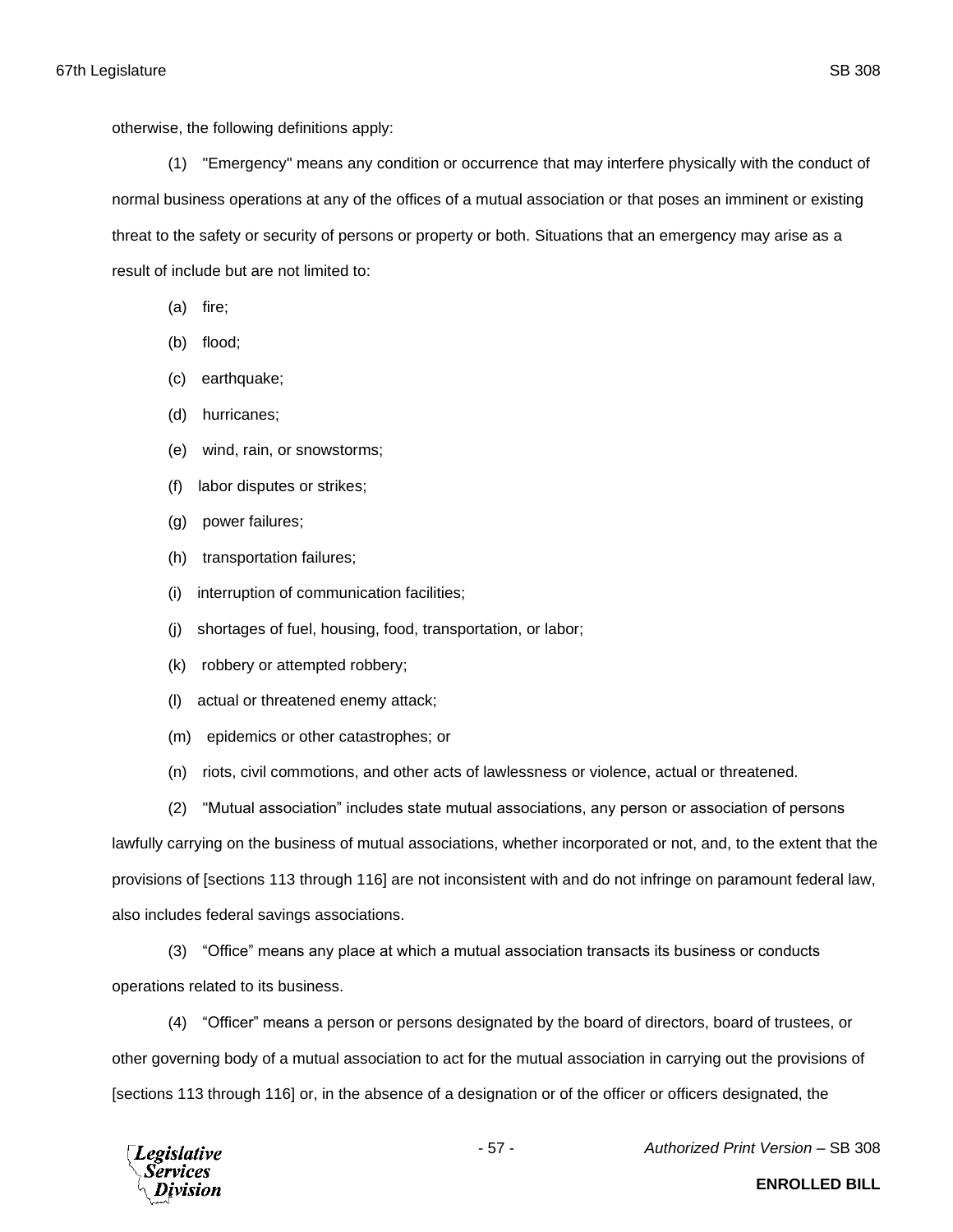president or any other officer currently in charge of the mutual association or of the office or offices involved.

**Section 113. Power of department.** When the department feels that an emergency exists or is impending in this state or in any part of this state, it may, by proclamation, authorize mutual associations located in the affected area to close any of their offices. In addition, if the department is of the opinion that an emergency exists or is impending that affects or may affect a particular mutual association or mutual associations, or a particular office or offices of a particular mutual association, but not mutual associations located in the area generally, it may authorize the particular mutual association or mutual associations or office or offices so affected to close. The closed office or offices must remain closed until the department proclaims that the emergency has ended or until an earlier time that the officers of the mutual association determine that one or more of the closed offices should reopen and, in either event, for the amount of time afterward as may reasonably be required for them to reopen.

**Section 114. Powers of officers.** (1) When the officers of a mutual association feel that an emergency exists or is impending that affects or may affect any of a mutual association's offices, they may, in the reasonable and proper exercise of their discretion, determine not to open any of those offices on any business day or, if the offices have opened, to close any of those offices during the continuation of the emergency, even if the department has not issued and does not issue a proclamation of emergency. An office closed in this way shall remain closed until the officers determine that the emergency has ended and for a further time afterward as may reasonably be required for them to reopen. However, an office may not remain closed for more than 48 consecutive hours, excluding other legal holidays, without requesting the approval of the department.

(2) The officers of a mutual association may close any of the mutual association's offices on any day:

(a) designated by proclamation of the president of the United States or the governor of this state as a day of mourning, rejoicing, or other special observance; or

(b) that the federal reserve bank of Minneapolis is not open for business.

**Section 115. Notice of mutual association closing.** A mutual association closing an office under



- 58 - *Authorized Print Version* – SB 308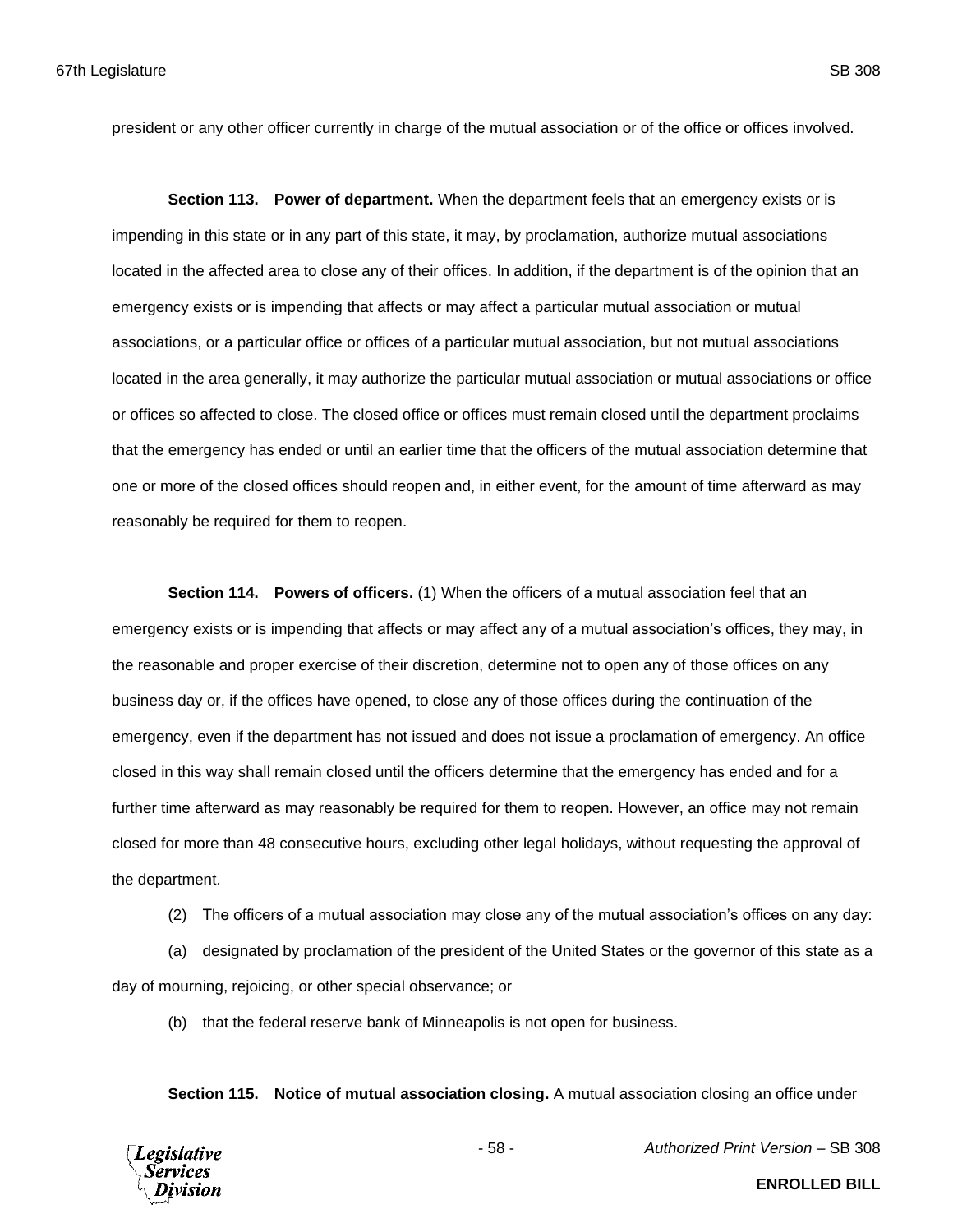authority granted under [section 114] shall give to the department as prompt notice of its action as conditions will permit and by any means available. In the case of a federal savings association, the notice must be given to the comptroller of the currency.

**Section 116. Effect of closing.** (1) A day on which a mutual association or any of its offices is closed during any part of its normal mutual association hours under [sections 113 and 114] with respect to that mutual association or, if not all of its offices are closed, then with respect to the office or offices that are closed is a legal holiday for all purposes with respect to any mutual association business. No liability or loss of rights of any kind on the part of a mutual association, or a director, officer, or employee of the mutual association, may accrue or result by virtue of a closing authorized by [sections 113 and 114].

(2) The provisions of [sections 112 through 116] are in addition to any other law of this state or of the United States authorizing the closing of a mutual association or excusing the delay by a mutual association in the performance of its duties and obligations because of emergencies or conditions beyond the mutual association's control or otherwise.

**Section 117. Definition of savings institution.** As used in [sections 117 through 122], the term "savings institution" means a mutual association that is organized under the laws of this state.

#### **Section 118. Savings institutions empowered to receive federal deposit insurance corporation**

**aid.** (1) A savings institution may, on the authority of its board of directors or a majority of the board, enter into the contracts, incur the obligations, and generally perform any acts necessary or appropriate in order to take advantage of any memberships, loans, subscriptions, contracts, grants, rights, or privileges available to savings institutions or to their depositors, creditors, conservators, or liquidators by virtue of the provisions of the Federal Deposit Insurance Act that establish the federal deposit insurance corporation and provide for the insurance of deposits or of any other act or resolution of congress to aid, regulate, or safeguard savings institutions and their depositors.

(2) A savings institution may subscribe for and acquire stock, debentures, bonds, or other types of securities of the federal deposit insurance corporation and may comply with the lawful rules and requirements



- 59 - *Authorized Print Version* – SB 308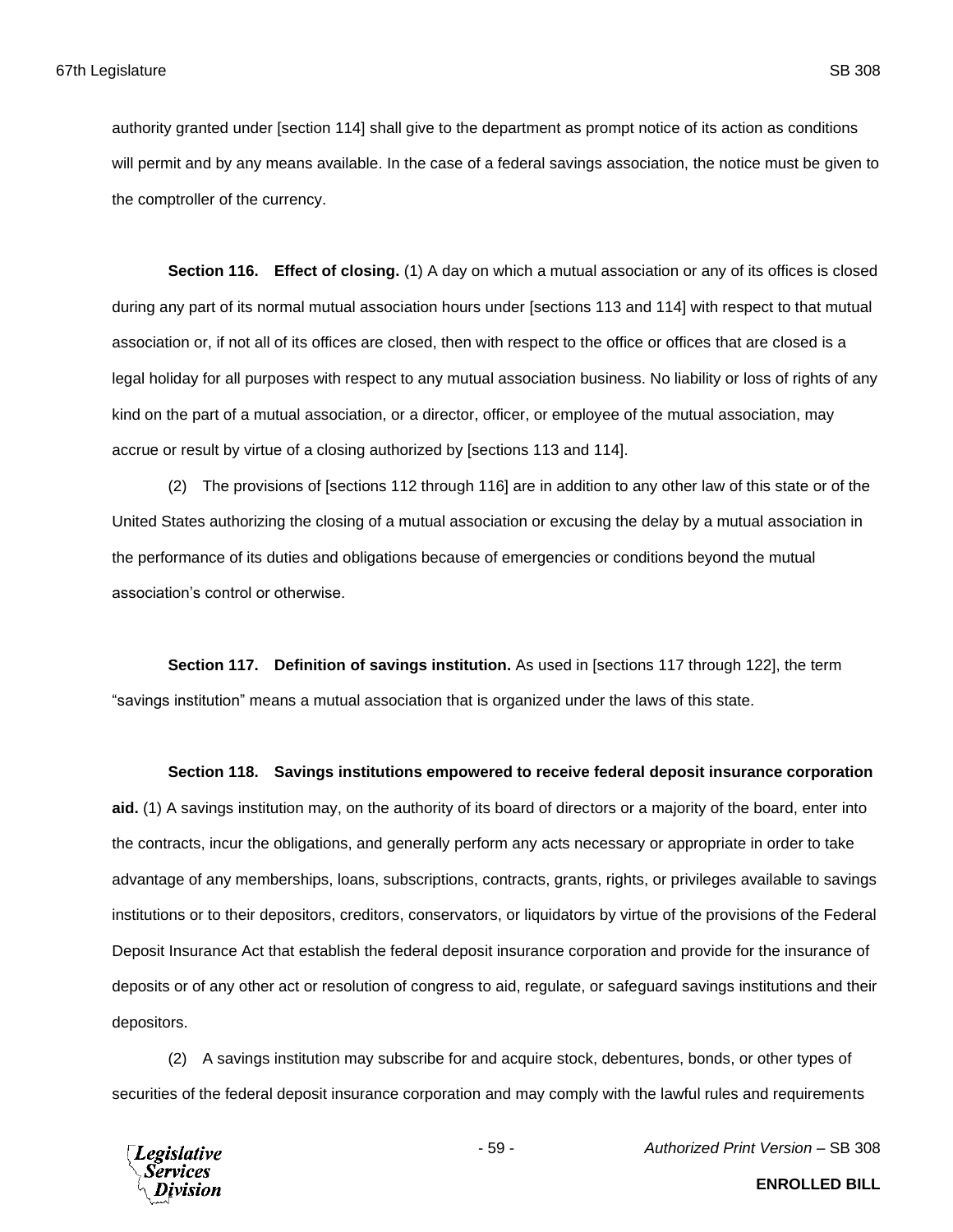from time to time adopted by that corporation.

**Section 119. Appointment of corporation as agent in liquidation.** If a savings institution whose deposits are in any extent insured by the federal deposit insurance corporation created by the Federal Deposit Insurance Act, 12 U.S.C. 1811 through 1831, is closed on account of the savings institution's inability to meet the demands of its creditors, the department may appoint the corporation agent, without bond, to assist the department or act for it in the liquidation of that savings institution.

**Section 120. Subrogation of corporation.** Whenever any savings institution has been closed as provided in [section 119] and the federal deposit insurance corporation pays or makes available for payment the insured deposit liabilities of the closed savings institution, the federal deposit and insurance corporation, whether or not it has been appointed agent of the department in the liquidation of the closed savings institution, must be and become subrogated by operation of law to all rights against the closed savings institution of each owner of a claim for deposit to the extent necessary to enable the federal deposit insurance corporation, under federal law, to make insurance payments available to depositors of closed insured savings institutions.

**Section 121. Examinations by corporation.** (1) The department may accept, in its discretion, in place of any examination authorized by the laws of this state to be conducted of a savings institution by the department, the examination made of the savings institution within a reasonable period by the federal deposit insurance corporation if a signed copy of the examination is furnished to the department.

(2) The department may also, in its discretion, accept a report relative to the condition of a savings institution obtained by the corporation within a reasonable period, in place of a report authorized by the laws of this state to be required of the savings institution by the department, if a copy of the report is furnished to the department.

(3) The department may, in its discretion, disclose to the corporation, or an official or examiner of the corporation, any information possessed by the department with reference to the conditions or affairs of an insured savings institution. The department may furnish to the corporation or to an official examiner of the corporation a copy or copies of any examinations made of those savings institutions and of any reports made

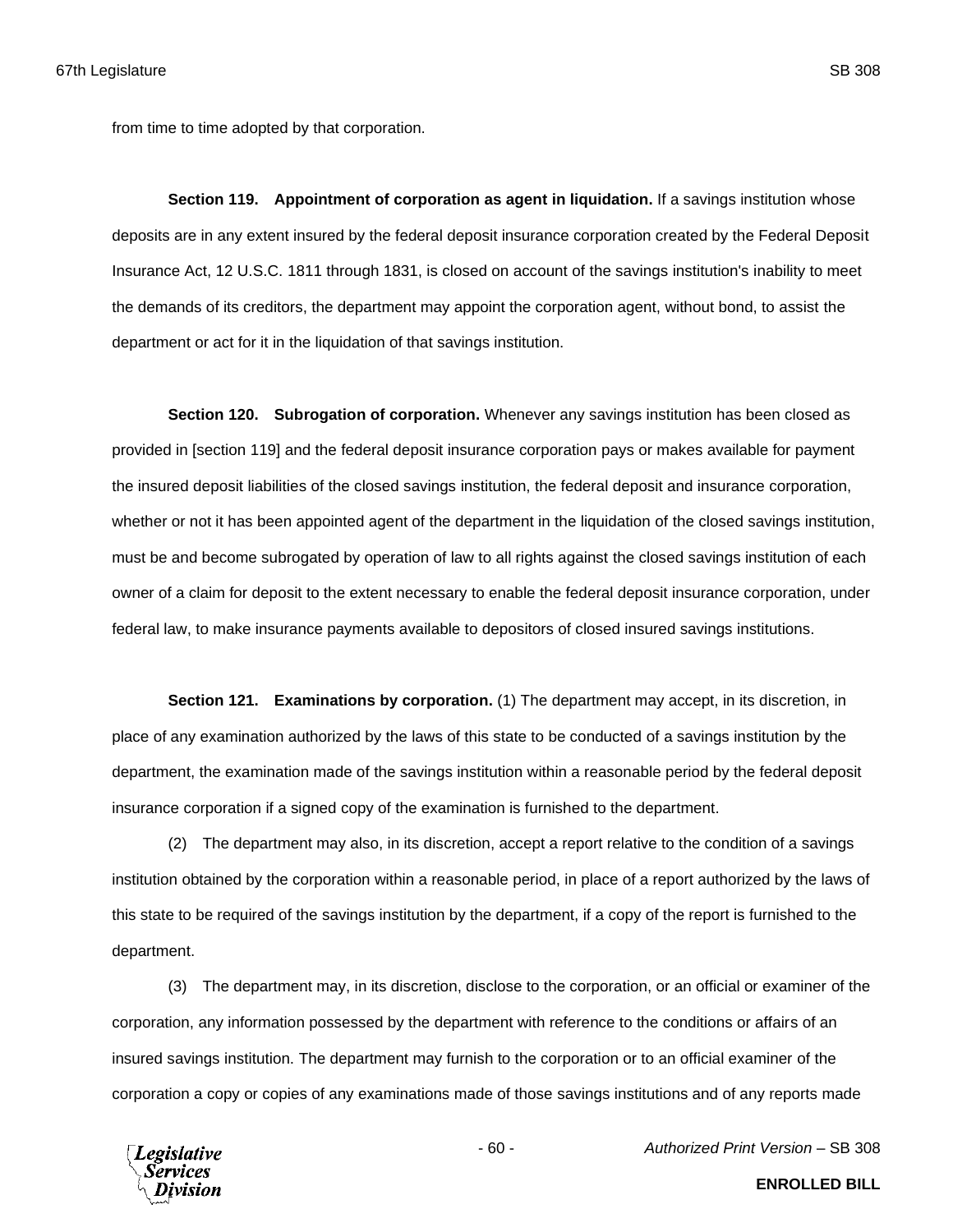by them.

#### **Section 122. Closed savings institutions empowered to borrow from corporation.** (1) If a

savings institution is closed on account of the savings institution's inability to meet the demands of its depositors, by action of the department, by action of its directors, or in the event of its insolvency or suspension, the department or the department's agent may borrow from the corporation and furnish any of the assets of the savings institution to the corporation as security for a loan from the corporation. The department may sell to the corporation any part or all of the assets of the savings institution.

(2) The provisions of this section do not limit the power of a savings institution or the department to pledge or sell assets in accordance with any existing law.

**Section 123. Definitions.** As used in [sections 123 through 135], the following definitions apply:

(1) "Board member" means a member of the board of directors of the institution.

(2) "Cease and desist order that has become final" means a cease and desist order or an order with respect to which:

(a) a timely petition for review of the action has not been filed; or

(b) the action of the court in which a petition for review has been filed is not subject to further review by the courts of the state.

(3) "Institution" means a state mutual association.

(4) "Violation" includes without limitation any action, alone or with others, that causes, counsels, aids, or abets a violation.

### **Section 124. Notice of charges -- hearing -- cease and desist order -- effective date.** (1) If the

department has reasonable cause to believe that any institution is engaging, has engaged, or is about to engage in an unsafe or unsound practice in conducting the business of the institution or is violating, has violated, or is about to violate a law or rule, the department may issue and serve on the institution a notice of charges. The notice must contain a statement of the facts constituting the alleged unsafe or unsound practice or violation and must fix a time and place at which an administrative hearing pursuant to Title 2, chapter 4, part

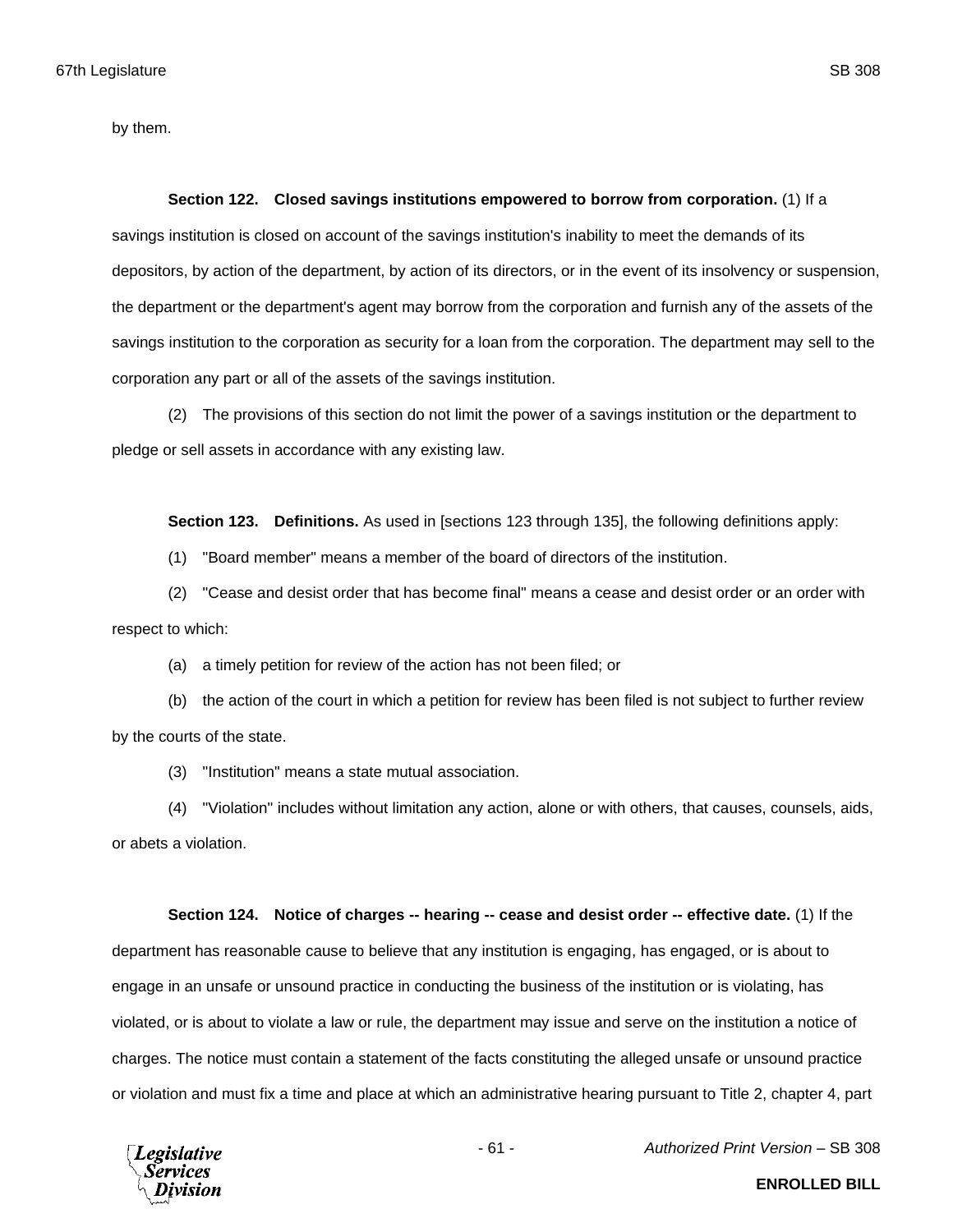6, will be held to determine whether an order to cease and desist should be issued against the institution.

(2) The hearing may not be earlier than 30 days or later than 60 days after service of the notice unless an earlier or a later date is set by the hearings examiner at the request of the institution. Unless the institution appears at the hearing by a duly authorized representative, it is considered to have consented to the issuance of the cease and desist order. In the event of consent or if upon the record made at any such hearing the hearings examiner finds that any unsafe or unsound practice or violation specified in the notice of charges has been established by the preponderance of the evidence, the commissioner may issue and serve on the institution an order to cease and desist from the practice or violation. By provisions that may be mandatory or otherwise, the order may require the institution and its board members, officers, employees, and agents to cease and desist from the practice or violation and to take affirmative action to correct the conditions resulting from the practice or violation.

(3) A cease and desist order becomes effective at the expiration of 30 days after the service of the order on the institution, except in the case of an order issued on consent, which is effective at the time specified. The cease and desist order remains effective and enforceable, except to the extent it is stayed, modified, terminated, or set aside by the action of the commissioner or a reviewing court.

**Section 125. Informal conferences -- time for application.** Within 15 days after service of the notice of charges, either the institution or the department may request an informal conference to discuss the charges and the possible disposition of the charges without a formal hearing process. The conference must be carried out in accordance with the provisions of 2-4-603. Upon a proper showing, the department may withdraw charges and proceedings for a cease and desist order.

**Section 126. Temporary cease and desist order -- grounds for issuance -- effective date --**

**injunctive relief.** (1) (a) Whenever the department determines that any violation or threatened violation or any unsafe or unsound practice specified in the notice of charges served on the institution pursuant to [section 124(1)] or the continuation is likely to cause insolvency or substantial dissipation of assets or earnings of the institution or is likely to otherwise seriously prejudice the interests of its depositors, the department may issue a temporary order requiring the institution to cease and desist from the violation or practice.



- 62 - *Authorized Print Version* – SB 308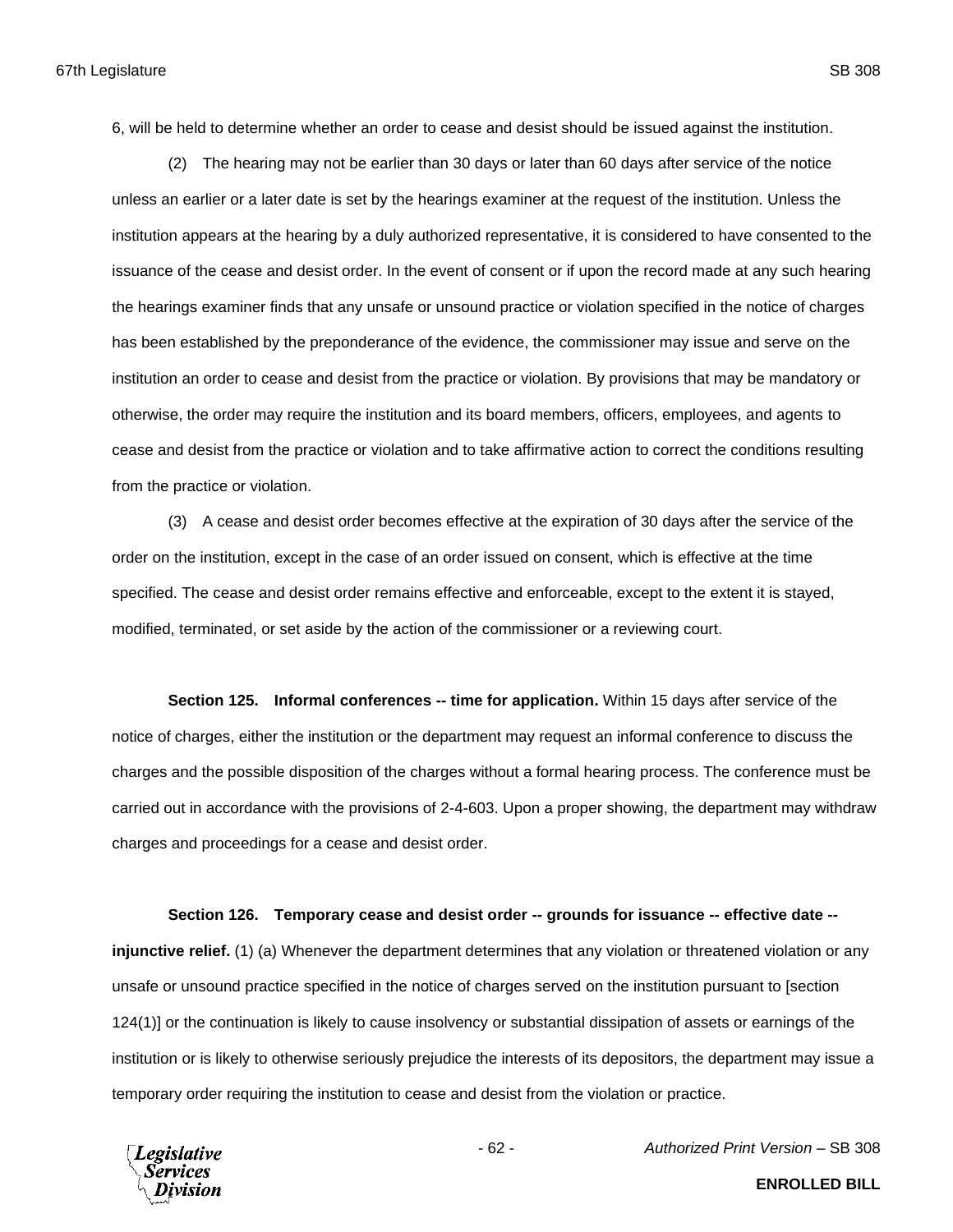(b) The order must contain a statement of the facts constituting the alleged violation or unsafe or unsound practice.

(c) The order is effective upon service of the order on the institution and, unless set aside, limited, or suspended by a court in proceedings authorized by subsection (2), remains effective and enforceable until the completion of the administrative proceedings pursuant to the notice of charges, until the department dismisses the charges specified in the notice, or until a cease and desist order that is issued against the institution after the hearing becomes effective.

(2) Within 14 days after the institution has been served with a temporary cease and desist order, the institution may apply to the district court for the county in which the home office of the institution is located for an injunction setting aside, limiting, or suspending the enforcement, operation, or effectiveness of the order pending the completion of the administrative proceedings held pursuant to the notice of charges served on the institution under [section 124(1)]. The court has jurisdiction to issue the injunction.

## **Section 127. Notice of intention to remove board member or officer -- prohibiting participation**

**-- suspension.** (1) The department may serve on a board member or officer of an institution a written notice of intention to remove the member or officer from office whenever the department has reasonable cause to believe that:

- (a) the board member or officer has:
- (i) committed any violation of law involving dishonesty or breach of trust;
- (ii) violated a cease and desist order that has become final;
- (iii) engaged or participated in any unsafe or unsound practice in connection with the institution; or
- (iv) committed or engaged in any act, omission, or practice that constitutes a breach of the member's

or officer's fiduciary duty as a board member or officer of the institution; and

(b) the institution has suffered or will likely suffer substantial financial loss or other damage or the interest of its depositors could be seriously prejudiced by reason of the violation, practice, or breach of fiduciary duty involving personal dishonesty on the part of the board member or officer.

(2) The department may serve on a board member, officer, or other person of an institution a written notice of intention to remove the individual from office or to prohibit the individual's further participation in any



- 63 - *Authorized Print Version* – SB 308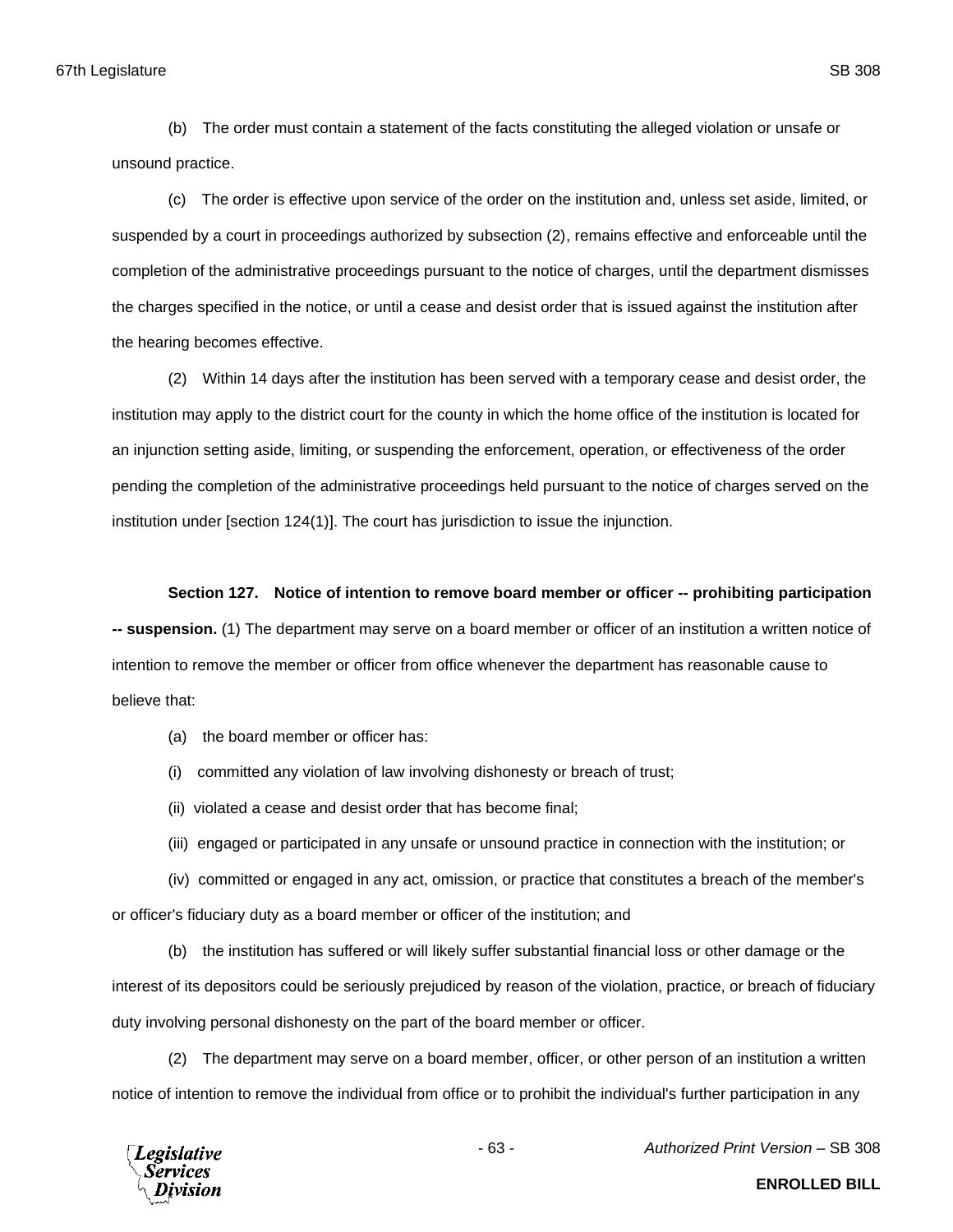manner in the conduct of the affairs of the institution if:

(a) in the opinion of the department, the board member or officer has, by conduct or practice with respect to another institution or business organization that has resulted in substantial financial loss or other damage to that institution or business organization, evidenced the member's or officer's personal disability and unfitness to continue as a board member or officer of the institution; or

(b) the department has reasonable cause to believe that any other person participating in the conduct of the affairs of the institution has, by conduct or practice with respect to the institution, another institution, or other business organization that has resulted in substantial financial loss or other damage to the institution or business organization, evidenced the person's personal disability and unfitness to participate in the conduct of the affairs of the institution.

(3) A notice of intention to remove a board member, officer, or other person from office or to prohibit the individual's participation in the conduct of the affairs of an institution must contain a statement of the facts constituting grounds for the removal or prohibition and must fix a time and place at which a hearing will be held on the removal or prohibition. The hearing must be held not earlier than 30 days or later than 60 days after the date of service of the notice, unless an earlier or later date is set by the hearings examiner at the request of the individual and for good cause shown.

(4) Unless the board member, officer, or other person appears at the hearing in person or by a duly authorized representative, the individual must be considered to have consented to the issuance of an order of removal or prohibition. In the event of consent or if on the record made at the hearing the hearings examiner finds that any of the grounds specified in the notice have been established by a preponderance of the evidence, the commissioner may issue orders of suspension, removal from office, or prohibition from participation in the conduct of the affairs of the institution, as the commissioner considers appropriate. The order becomes effective 30 days after service on the institution and the individual concerned, except in the case of an order issued on consent, which becomes effective at the time specified in the order. The order remains effective and enforceable until it is stayed, modified, terminated, or set aside by action of a reviewing court.

**Section 128. Informal conferences -- time for application.** Within 15 days after service of the notice of charges sent pursuant to [section 127], the board member, officer, or other person may request an



- 64 - *Authorized Print Version* – SB 308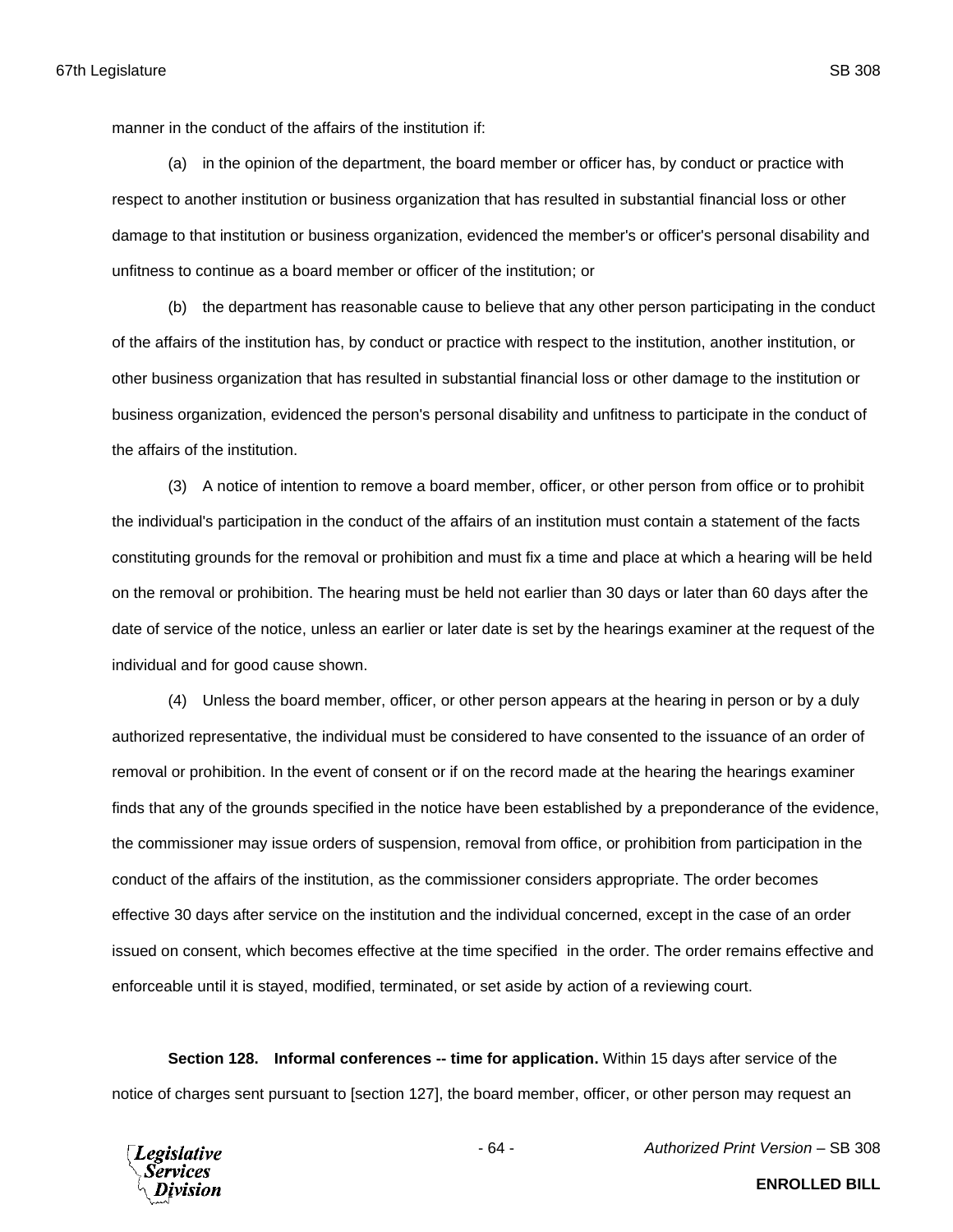informal conference to discuss the charges and the possible disposition of the charges without a formal hearing process. The conference must be carried out in accordance with 2-4-603. Upon a proper showing, the department may withdraw charges and proceedings for a cease and desist order.

**Section 129. Suspension or prohibition effective on service -- stay.** (1) (a) With respect to any board member, officer, or other person of an institution to whom notice is sent pursuant to [section 127], if the department considers it necessary for the protection of the institution or the interests of its depositors that the individual be suspended from office or prohibited from further participation in any manner in the conduct of the affairs of the institution, the department may serve on the individual a written notice suspending the individual from office or prohibiting the individual from further participation in any manner in the conduct of the affairs of the institution.

(b) The notice must contain a statement of the facts constituting grounds for the order and must fix a time, not later than 14 days from the date of the service of the notice, at which a hearing will be held to afford the individual the opportunity to respond.

(c) The suspension or prohibition is effective on service of the notice, and unless stayed by a court in proceedings authorized by subsection (2), remains in effect until:

(i) the completion of the administrative proceedings pursuant to the notice served under [section 126];

(ii) the department dismisses the charges specified in the notice; or

(iii) the order of removal or prohibition that is issued against the board member, officer, or other person becomes effective.

(d) Copies of the notice must also be served on the institution of which the individual is a director or officer or in the conduct of whose affairs the individual has participated.

(2) Within 14 days after the hearing provided for in subsection (1), the board member, officer, or other person may apply to the district court for the county in which the home office of the institution is located for a stay of the suspension or prohibition pending the completion of the administrative proceedings pursuant to the notice served on the individual under [section 126]. The court has jurisdiction to stay the suspension or prohibition.



- 65 - *Authorized Print Version* – SB 308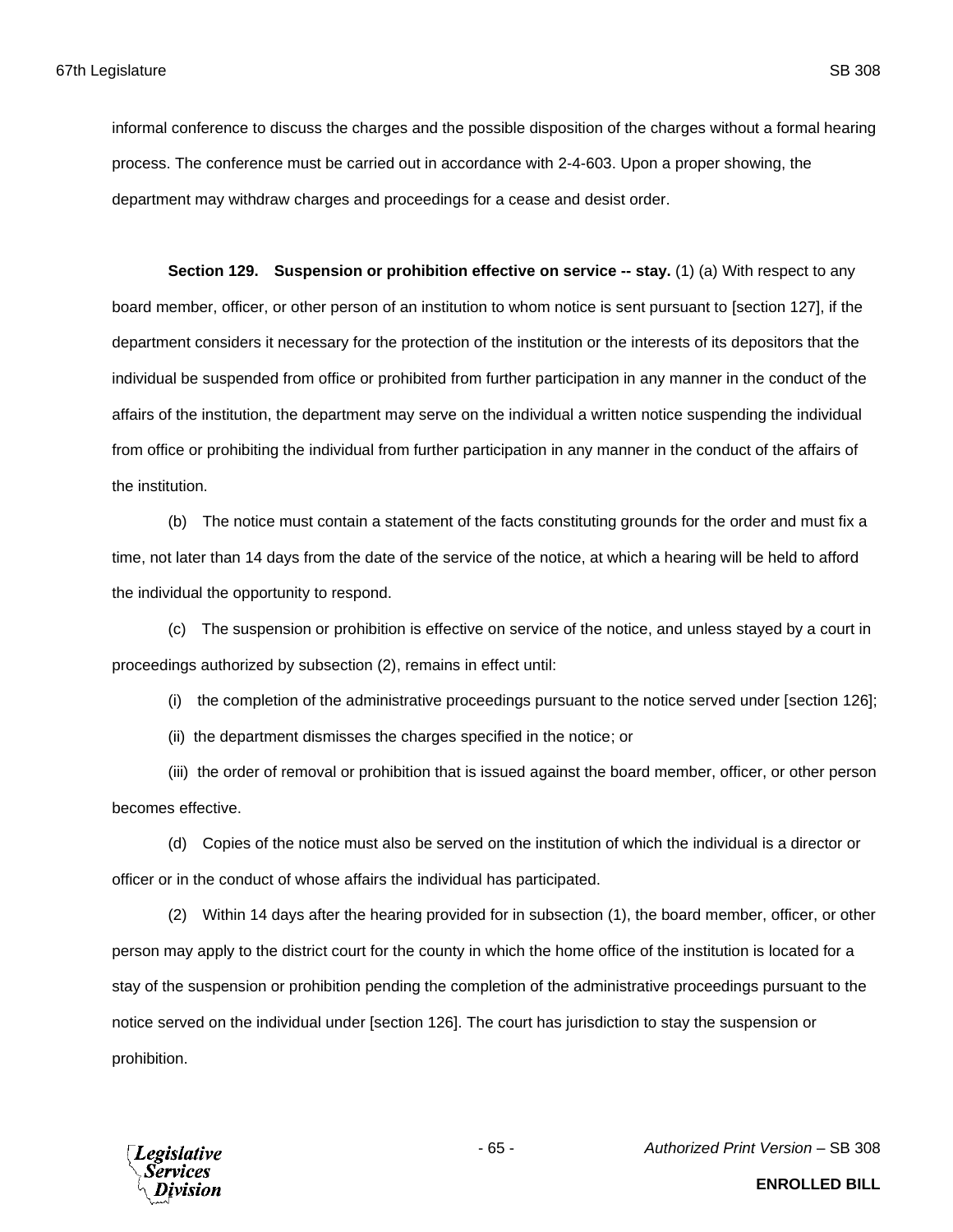**Section 130. Felony charges -- suspension or prohibition.** (1) (a) If a board member, officer, or other person participating in the conduct of the affairs of an institution is charged in any information, indictment, warrant, or complaint authorized by a county, state, or federal authority with the commission of or participation in a felony involving dishonesty or breach of trust, the department by written notice served on the individual may suspend that individual from office or prohibit that individual from further participation in any manner in the conduct of the affairs of the institution. Suspension is effective upon service on the individual.

(b) The notice must contain a statement of the facts constituting grounds for the order and must fix a place and time, not later than 14 days from the date of the notice, at which a hearing will be held to afford the individual the opportunity to respond. A copy of the notice must also be served on the institution.

(c) The suspension or prohibition remains in effect until the information, indictment, warrant, or complaint is finally disposed of or until terminated by the commissioner.

(2) Within 14 days after the hearing provided for in subsection (1), the board member, officer, or other person may apply to the district court for the county in which the home office of the institution is located for a stay of the suspension or prohibition pending the completion of the criminal proceedings initiated by the information, indictment, warrant, or complaint. The court has jurisdiction to stay the suspension or prohibition.

(3) (a) If a judgment of conviction with respect to the offense is entered against the board member, officer, or other person and at the time that the judgment is not subject to further appellate review, the department may issue and serve on the individual an order removing that individual from office or prohibiting that individual from further participation in any manner in the conduct of the affairs of the institution except with the consent of the commissioner. A copy of the order must also be served on the institution, and upon receipt the board member or officer, if applicable, ceases to be a board member or officer of the institution.

(b) A finding of not guilty or other disposition of the charge does not preclude the department from instituting proceedings to suspend or remove the individual from office or to prohibit further participation in the affairs of the institution pursuant to [sections 127 and 128].

**Section 131. Board of directors -- lack of quorum -- temporary board members.** (1) If at any time because of the suspension or removal of one or more board members pursuant to [sections 123 through 135] the board of directors of an institution has less than a quorum of board members not suspended or removed, all



- 66 - *Authorized Print Version* – SB 308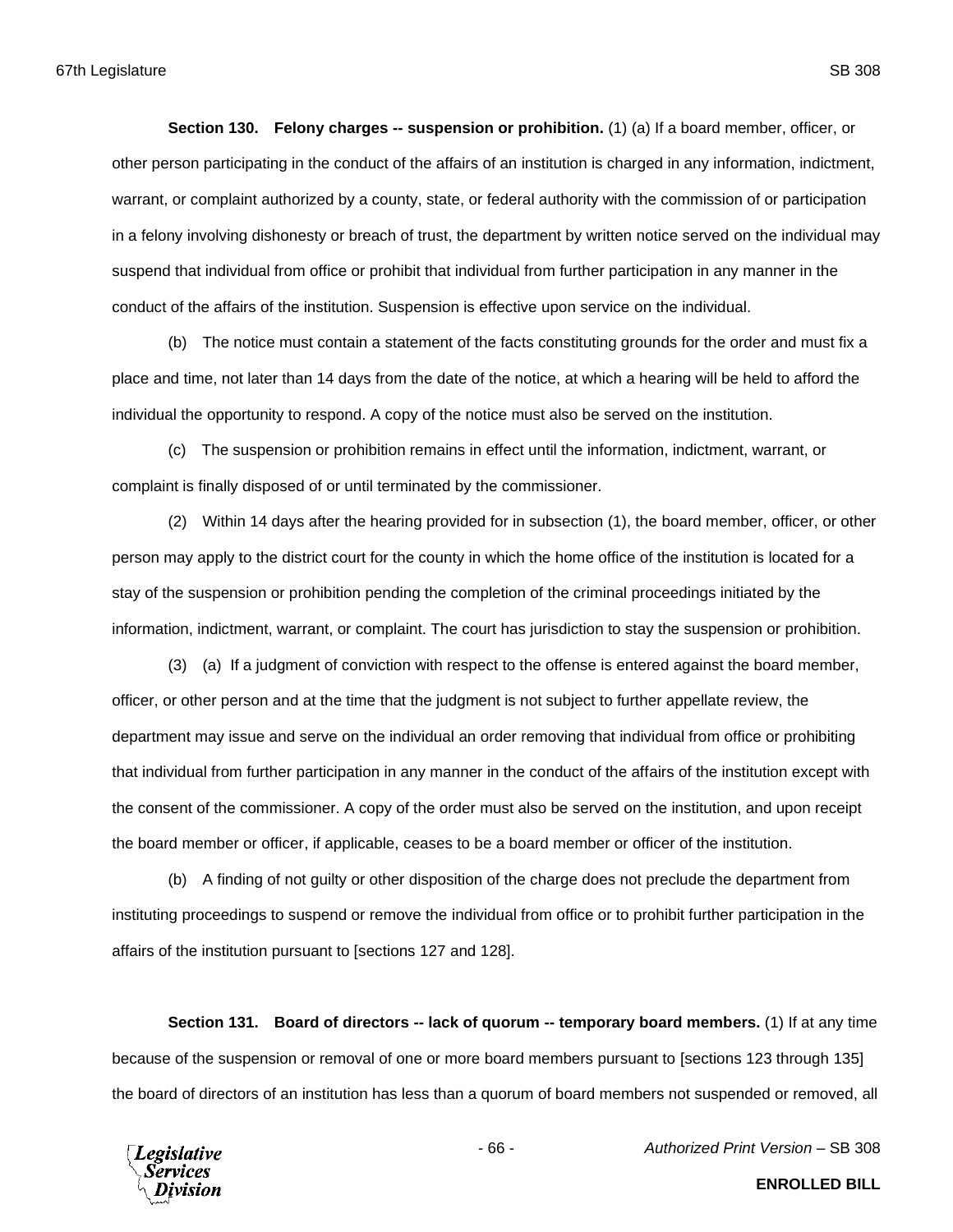powers and functions vested in or exercisable by the board vest in and are exercisable by the board members not suspended or removed until a time when there is a quorum of the board members.

(2) If all of the board members have been suspended or removed, the commissioner shall appoint persons to serve temporarily as board members, pending the termination of the suspensions or removals or until a time when their successors are duly elected and take office.

**Section 132. Hearings -- decision -- review, modification, termination, or stay of orders.** (1) A hearing provided for in [sections 123 through 135] must be conducted in accordance with the provisions of the Montana Administrative Procedure Act. The hearing must be private unless the commissioner, after fully considering the views of the party afforded the hearing, determines that a public hearing is necessary to protect the public interest. Within 90 days after the case has been submitted for final decision, the hearings examiner shall render a decision, which must include findings of fact on which the decision is based. The commissioner shall comply with 2-4-623 and issue and serve on each party to the proceeding an order consistent with the provisions of this section.

(2) (a) Any party to the hearing or any person required by an order issued under [sections 123 through 135] to cease and desist from any of the violations or practices stated in the order or any person suspended, removed, or prohibited from participation in the conduct of the affairs of an institution may obtain a review of any order, other than a consent order. The review must be pursuant to the Montana Administrative Procedure Act.

(b) Unless a petition for review is timely filed as provided in the Montana Administrative Procedure Act, the commissioner, at any time, on notice and in a manner that the commissioner considers proper, may modify, terminate, or set aside the order. Upon the timely filing of a petition for review, the commissioner may modify, terminate, or set aside the order with the permission of the court.

**Section 133. Notices and orders -- manner of service -- copies to federal authorities.** Any service required or authorized to be made by the department pursuant to [sections 123 through 135] must be made on individual board members and officers by personal service and may be made on institutions by registered or certified mail or common courier with tracking capability or in any manner reasonably calculated to



- 67 - *Authorized Print Version* – SB 308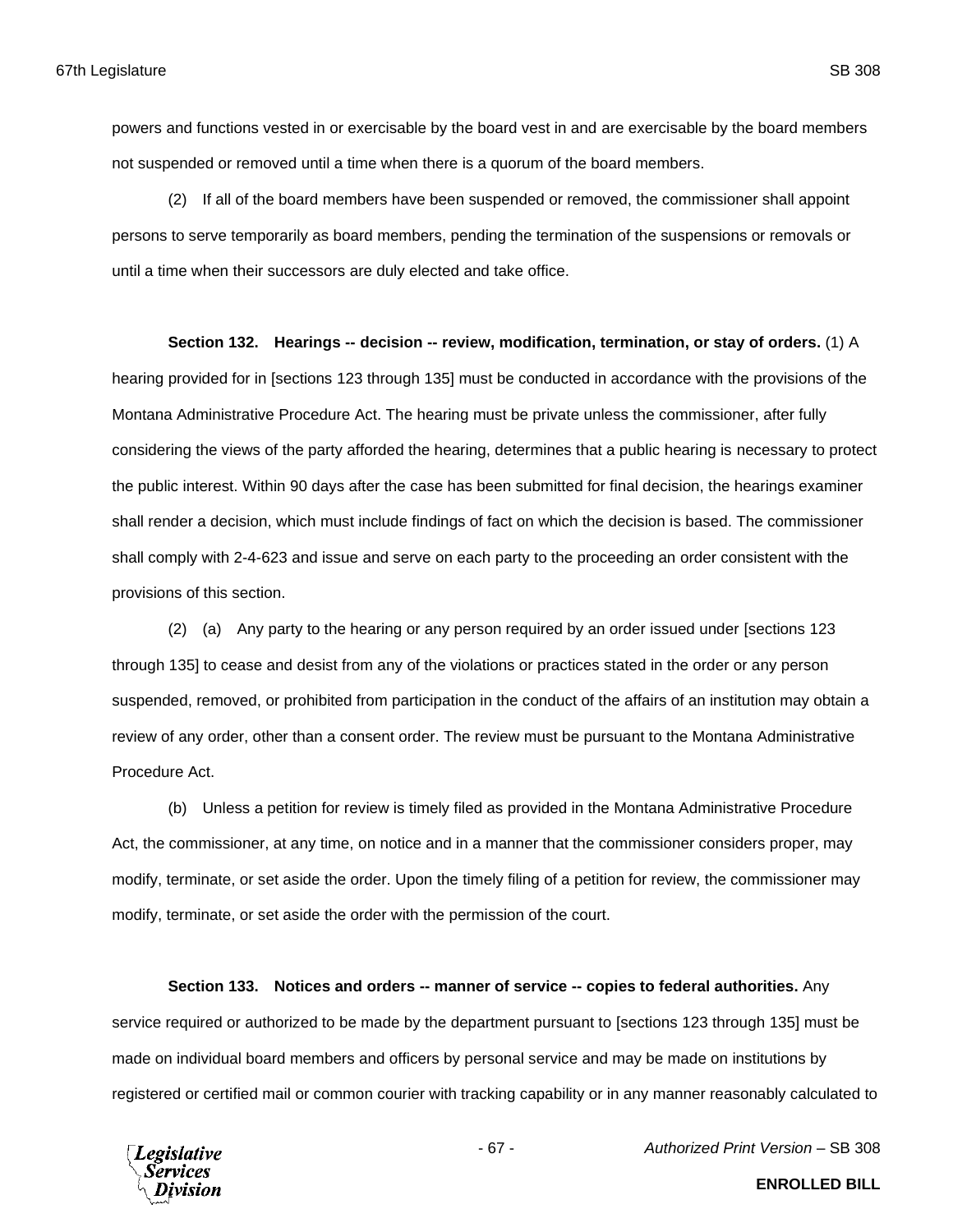give actual notice as the department by rule or otherwise may provide. Copies of any notice or order served by the commissioner pursuant to the provisions of [sections 123 through 135] on any institution or any board member, officer, or other person participating in the conduct of the institution's affairs may also be sent to the appropriate federal supervisory authorities.

**Section 134. Enforcement of notices or orders.** The commissioner may apply to the district court of the county in which the home office of the institution is located or to the district court for Lewis and Clark County for the enforcement of any effective and outstanding notice or order issued under [sections 123 through 135]. The court has jurisdiction to require compliance.

**Section 135. Violation of notice or final order -- penalties.** Any present or former board member or officer of an institution or any other person against whom an outstanding and effective notice or final order has been served pursuant to [section 127, 129, or 130] is subject to the penalties in [section 4(5)] if the individual:

(1) participates in any manner in the conduct of the affairs of the institution;

(2) directly or indirectly solicits, procures, transfers, or attempts to transfer votes or attempts to vote any proxies, consents, or authorizations in respect to any voting rights in the institution; or

(3) without the prior written approval of the commissioner, votes for a board member or serves as a board member, officer, or employee of the institution.

**Section 136. Repealer.** The following sections of the Montana Code Annotated are repealed:

- 32-2-101. Purpose -- definitions.
- 32-2-102. Fees paid into state treasury.
- 32-2-103. Application of chapter.
- 32-2-104. Conformity required.
- 32-2-105. Laws of other states -- reciprocity.

32-2-106. Penalties.

32-2-107. Obtaining property by fraud -- false report -- refusal to permit inspection of books.

32-2-108. Purchase of obligations of association by officer.



- 68 - *Authorized Print Version* – SB 308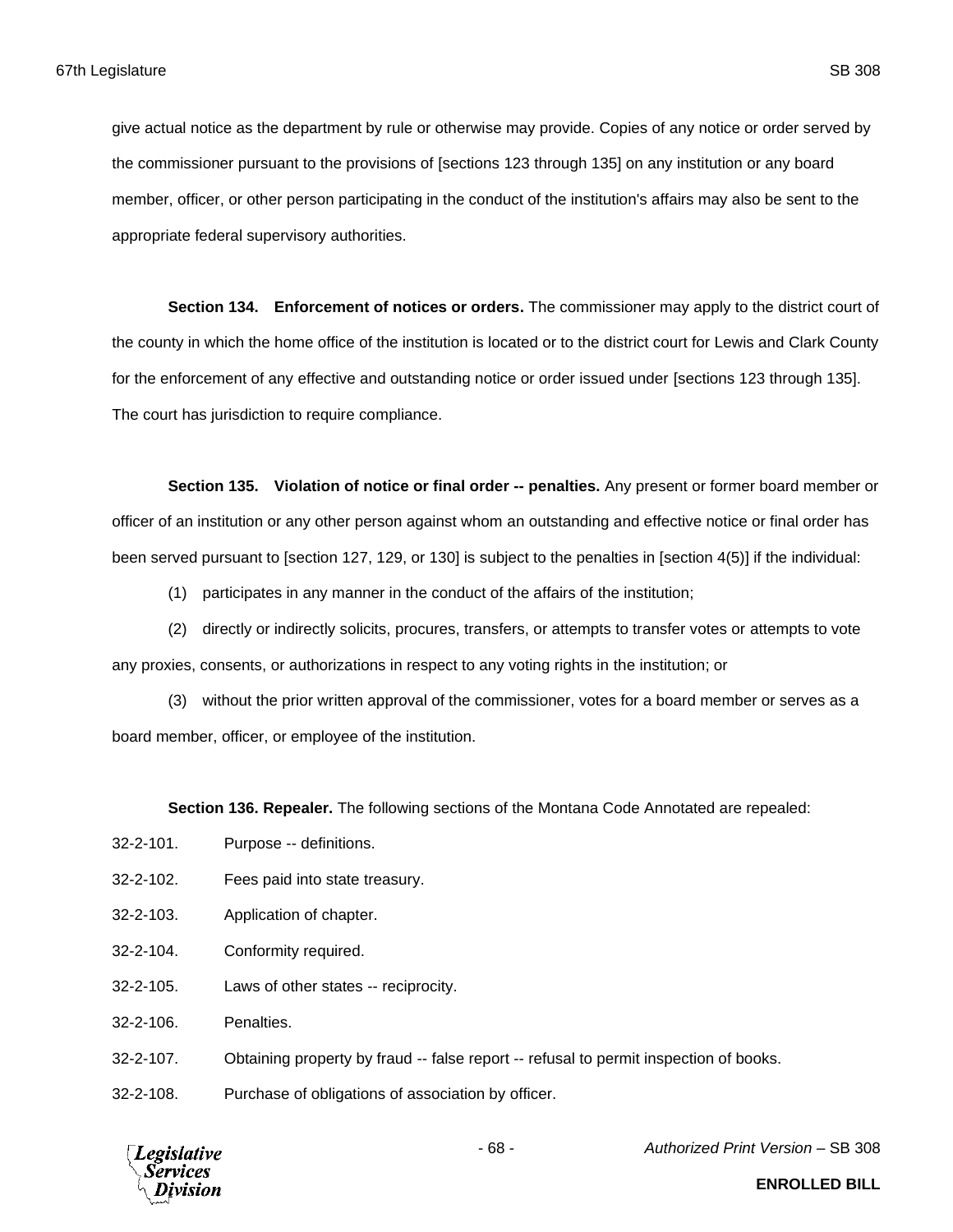# 67th Legislature SB 308

- 32-2-109. Purchase of assets of association by officer.
- 32-2-110. Payments to be made by building and loan associations.
- 32-2-111. Equality of rights.
- 32-2-201. Articles of incorporation -- contents.
- 32-2-202. Certified copy of articles prima facie evidence.
- 32-2-203. Evidence of corporate existence or capacity.
- 32-2-204. Bylaws.
- 32-2-205. Investigation -- certificate of incorporation, how issued.
- 32-2-206. Directors -- meetings -- officers.
- 32-2-207. Removal of directors.
- 32-2-208. Meetings of members or stockholders.
- 32-2-209. Notice of meetings.
- 32-2-210. Proxies.
- 32-2-211. Transfer of stock or account -- effect.
- 32-2-212. Requirements of transfer in certain cases.
- 32-2-232. Organization of mutual associations.
- 32-2-233. Expense fund for mutual association.
- 32-2-241. Organization of capital stock associations.
- 32-2-242. Capital stock association -- surplus fund -- verification statement.
- 32-2-243. Issuance of capital stock.
- 32-2-244. Restrictions on capital stock.
- 32-2-245. Purchase of stock of deceased stockholder.
- 32-2-251. Mutual and capital stock conversions.
- 32-2-252. Department approval.
- 32-2-253. Submission to members or stockholders.
- 32-2-254. Conversion of mutual to capital stock association -- mandatory plan requirements.
- 32-2-255. Conversion of capital stock to mutual association -- mandatory plan requirements.
- 32-2-256. Issuance of certificate -- continuance of entity.

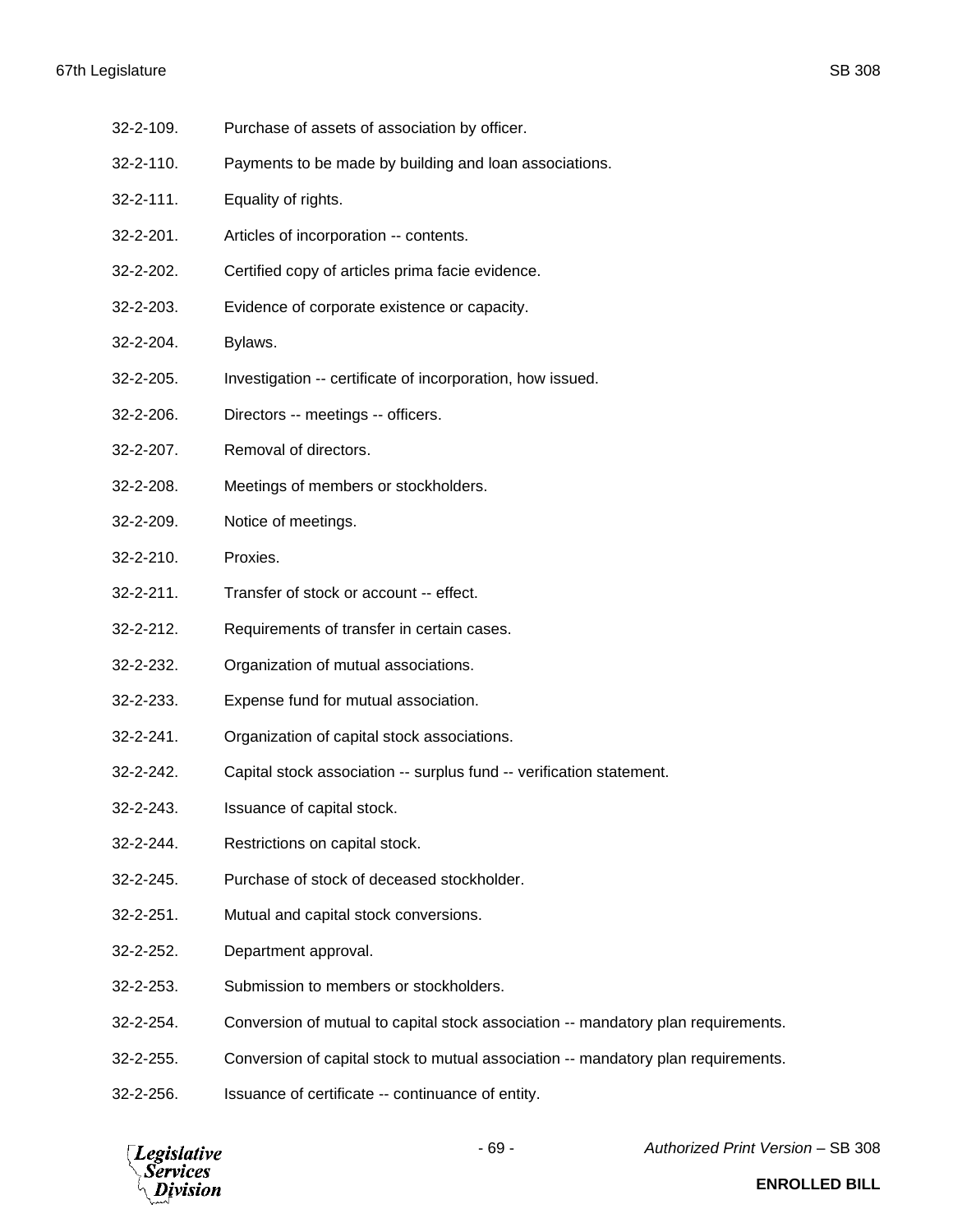- 32-2-257. Continuance of rights and obligations.
- 32-2-261. Foreign associations -- requirements.
- 32-2-262. Consent of agent.
- 32-2-263. Contracts void if made before compliance with law.
- 32-2-264. Shares of stock and savings accounts subject to attachment.
- 32-2-271. Consolidation and transfer -- branching prohibited.
- 32-2-301. Examinations by department.
- 32-2-302. Reports and accounts prescribed by department.
- 32-2-303. Reports of condition -- contents -- publication.
- 32-2-304. Removal of directors, officers, or employees.
- 32-2-305. Department to approve contracts paying income to person other than association -- penalty for
- not securing.
- 32-2-306. Department report.
- 32-2-307. Reports and examinations by department confidential.
- 32-2-308. Membership in federal home loan bank.
- 32-2-309. Insolvency or impairment of association -- powers of department.
- 32-2-401. Powers and duties of building and loan associations.
- 32-2-402. Limit on interest and penalties.
- 32-2-403. Statement of interest rates -- canceling loans.
- 32-2-404. Savings account withdrawal.
- 32-2-405. Pledging association assets.
- 32-2-406. Investments.
- 32-2-407. Real estate loans limited by congress.
- 32-2-408. Bonds of officers, agents, and employees.
- 32-2-409. Employment of agents -- licenses and revocation thereof.
- 32-2-410. Fund for contingent losses.
- 32-2-411. Payment of expenses -- losses -- dividends -- reserve fund.
- 32-2-412. Annual statements.

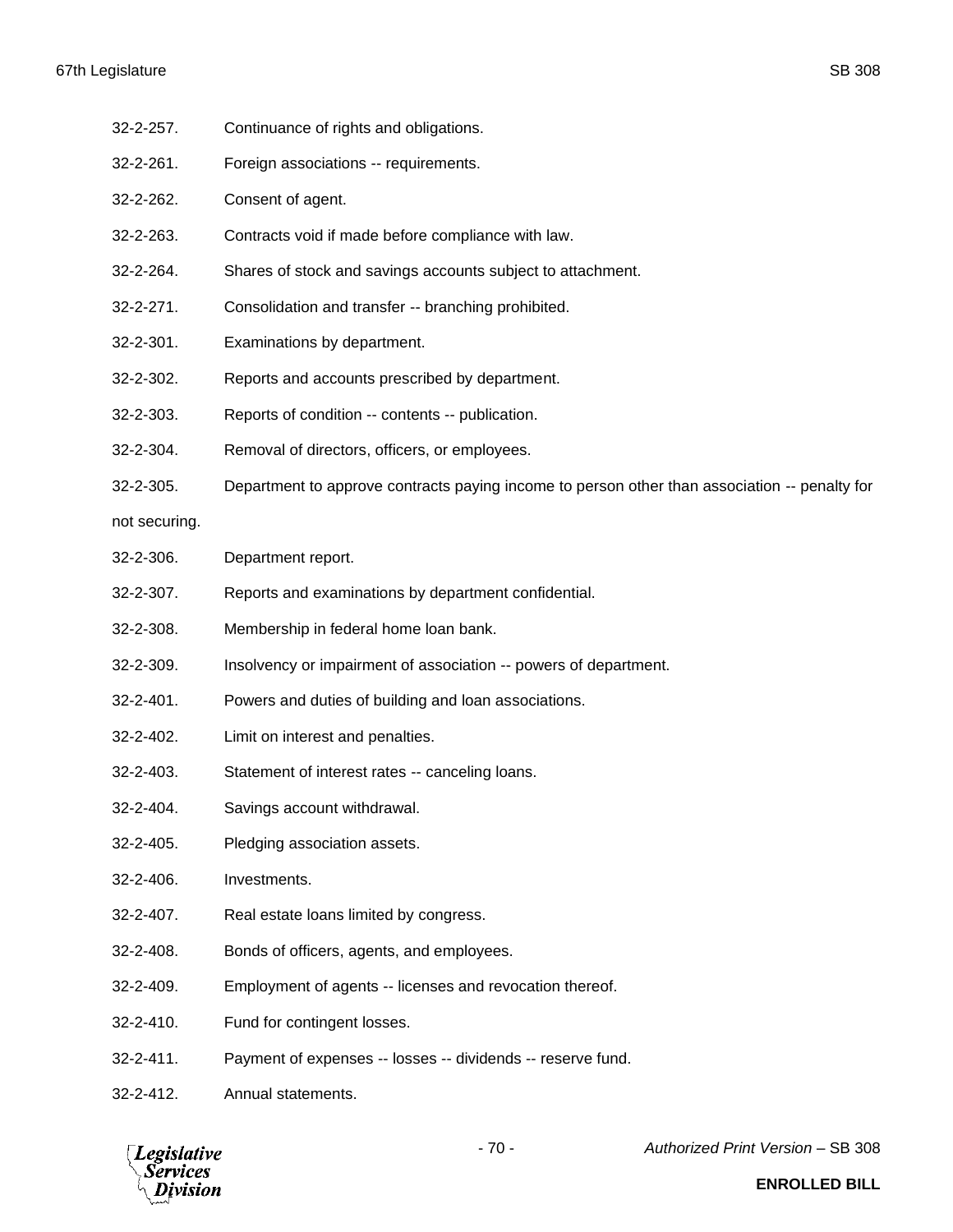- 32-2-413. Form of statement -- where filed.
- 32-2-414. Interest or commissions not included in profits.
- 32-2-415. Limitation on loans.
- 32-2-416. Joint ownership.
- 32-2-417. Trust -- payment.
- 32-2-418. Savings held by minor.
- 32-2-420. Associations may make loans guaranteed under Servicemen's Readjustment Act of 1944.
- 32-2-431. Voluntary liquidation and settlement.
- 32-2-432. Reorganization of associations under liquidation.
- 32-2-441. Conversion into federal savings and loan associations.
- 32-2-442. Effect of conversion of association -- powers and privileges.
- 32-2-501. Associations empowered to make loans on securities authorized by National Housing Act.
- 32-2-502. Transactions exempt from operation of state laws.
- 32-2-503. Application of sections.

**Section 136. Codification instruction.** [Sections 1 through 135] are intended to be codified as an integral part of Title 32, chapter 2, and the provisions of Title 32, chapter 2, apply to [sections 1 through 135].

- END -

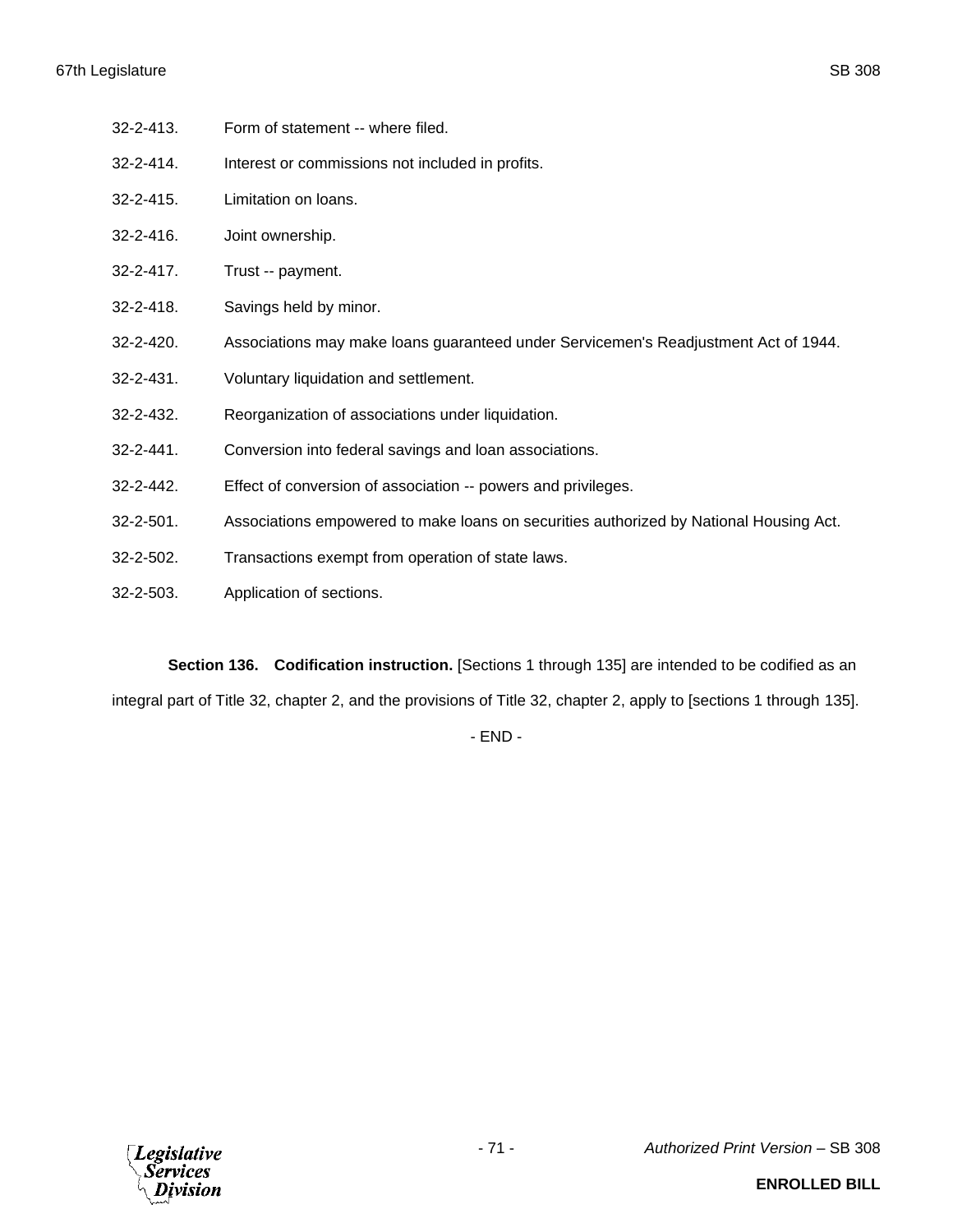I hereby certify that the within bill,

SB 308, originated in the Senate.

Secretary of the Senate

President of the Senate

| Signed this | ua v   |
|-------------|--------|
|             |        |
| $\Omega$    | 111111 |

\_\_\_\_\_\_\_\_\_\_\_\_\_\_\_\_\_\_\_\_\_\_\_\_\_\_\_\_\_\_\_\_\_\_\_\_\_\_\_\_\_\_\_

\_\_\_\_\_\_\_\_\_\_\_\_\_\_\_\_\_\_\_\_\_\_\_\_\_\_\_\_\_\_\_\_\_\_\_\_\_\_\_\_\_\_\_

Speaker of the House

| Sianed this |  |
|-------------|--|
| $\Omega$    |  |

\_\_\_\_\_\_\_\_\_\_\_\_\_\_\_\_\_\_\_\_\_\_\_\_\_\_\_\_\_\_\_\_\_\_\_\_\_\_\_\_\_\_\_